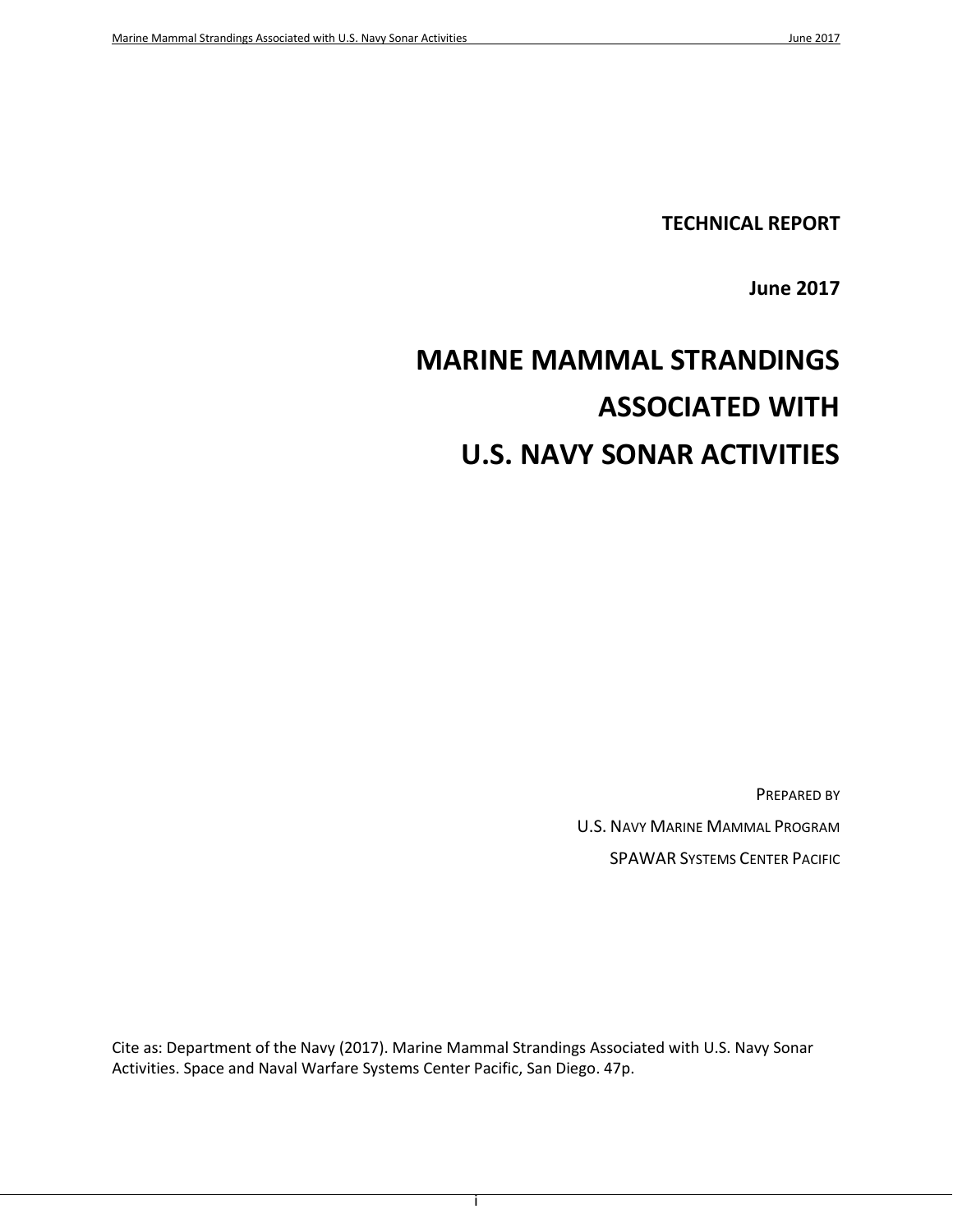This Page Intentionally Left Blank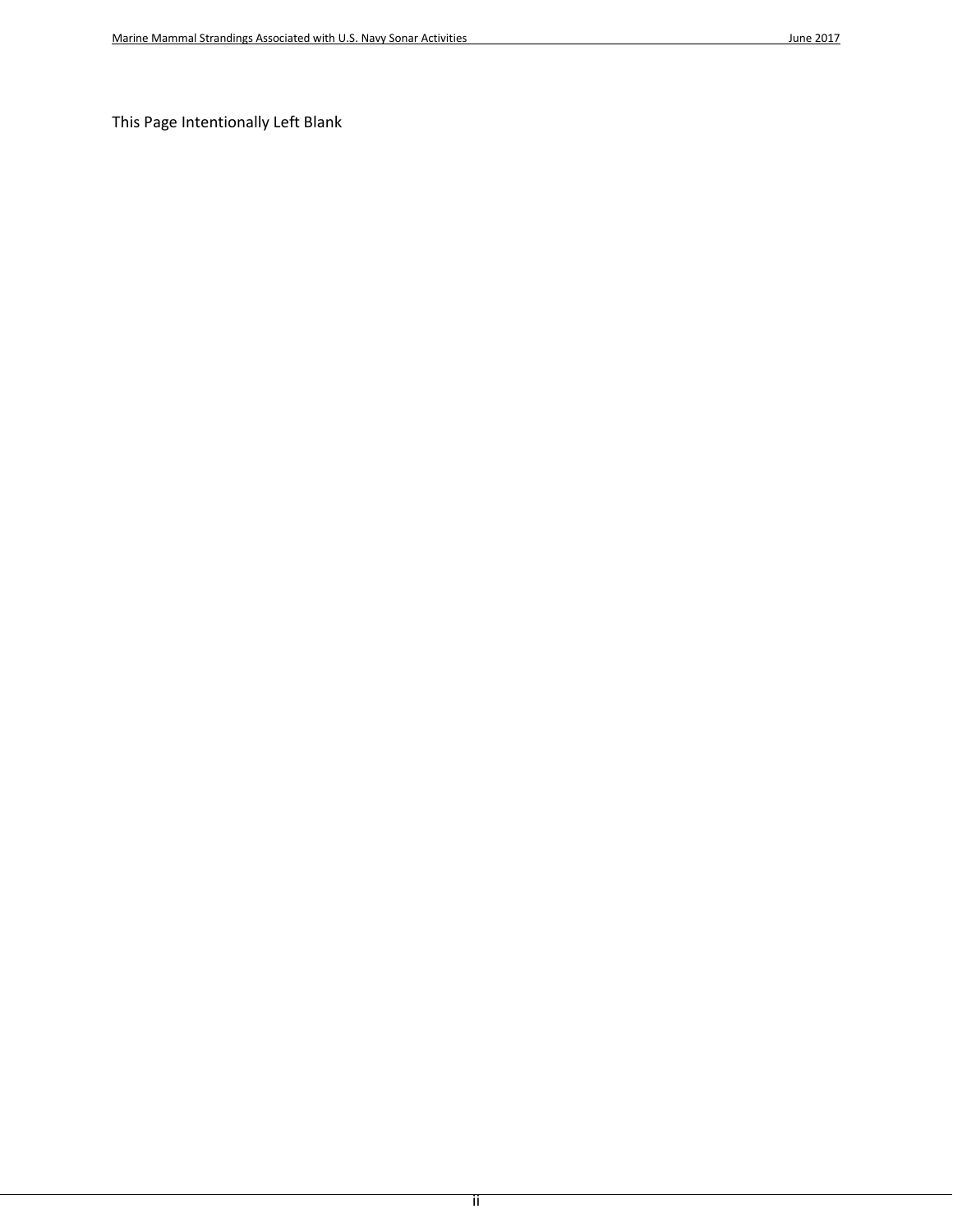## **TABLE OF CONTENTS**

| $\mathbf{1}$   |       | Introduction                                                                | 1                |
|----------------|-------|-----------------------------------------------------------------------------|------------------|
|                | 1.1   | What is a Stranded Marine Mammal?                                           | $\mathbf{1}$     |
|                | 1.2   | United States Stranding Response Organization                               | $\overline{2}$   |
| $\overline{2}$ |       | <b>Potential Factors Influencing and Causes for Marine Mammal Stranding</b> | 3                |
|                | 2.1   | Natural Contributing Factors and Causes of Stranding                        | $\overline{4}$   |
|                | 2.1.1 | <b>Disease</b>                                                              | 4                |
|                | 2.1.2 | <b>Natural Neurotoxins</b>                                                  | 5                |
|                | 2.1.3 | <b>Hearing Deficits</b>                                                     | $\boldsymbol{6}$ |
|                | 2.1.4 | Weather Events and Climate Influences                                       | 6                |
|                | 2.1.5 | <b>Navigation Error</b>                                                     | $\overline{7}$   |
|                | 2.1.6 | Social Cohesion                                                             | 8                |
|                | 2.2   | Anthropogenic Contributing Factors and Causes of Stranding                  | 8                |
|                | 2.2.1 | Fisheries Interaction: Bycatch and Entanglement                             | 9                |
|                | 2.2.2 | <b>Vessel Strike</b>                                                        | 10               |
|                | 2.2.3 | <b>Marine Mammal Viewing</b>                                                | 11               |
|                | 2.2.4 | Ingestion of Marine Debris                                                  | 11               |
|                | 2.2.5 | <b>Toxic Pollution</b>                                                      | 12               |
|                | 2.2.6 | <b>Acute Noise Exposure</b>                                                 | 12               |
| 3              |       | <b>Stranding Events Associated with U.S. Navy Sonar Activities</b>          | 14               |
|                | 3.1   | Greece, May 12-13, 1996                                                     | 16               |
|                | 3.2   | Bahamas, March 15-16, 2000                                                  | 16               |
|                | 3.3   | Portugal, May 10-14, 2000                                                   | 17               |
|                | 3.4   | Canary Islands, September 24, 2002                                          | 18               |
|                | 3.5   | Spain, January 26-27, 2006                                                  | 18               |
| 4              |       | Strandings Speculated but not Linked to U.S. Navy Sonar Activities          | 19               |
|                | 4.1   | Washington, May 2-June 2, 2003                                              | 19               |
|                | 4.2   | Alaska, June 7-July 19, 2004                                                | 21               |
|                | 4.3   | Hawaii, July 3-4, 2004                                                      | 22               |
|                | 4.4   | Japan, 1980-2004                                                            | 25               |
|                | 4.5   | North Carolina, January 15-16, 2005                                         | 26               |
| 5              |       | <b>Conclusions</b>                                                          | 28               |
| 6              |       | <b>References</b>                                                           | 28               |

## **LIST OF FIGURES**

| Figure 2-1: Human Threats to Worldwide Small Cetacean Populations   |  |
|---------------------------------------------------------------------|--|
| Figure 4-1: Northwest Region Harbor Porpoise Strandings 1990 - 2006 |  |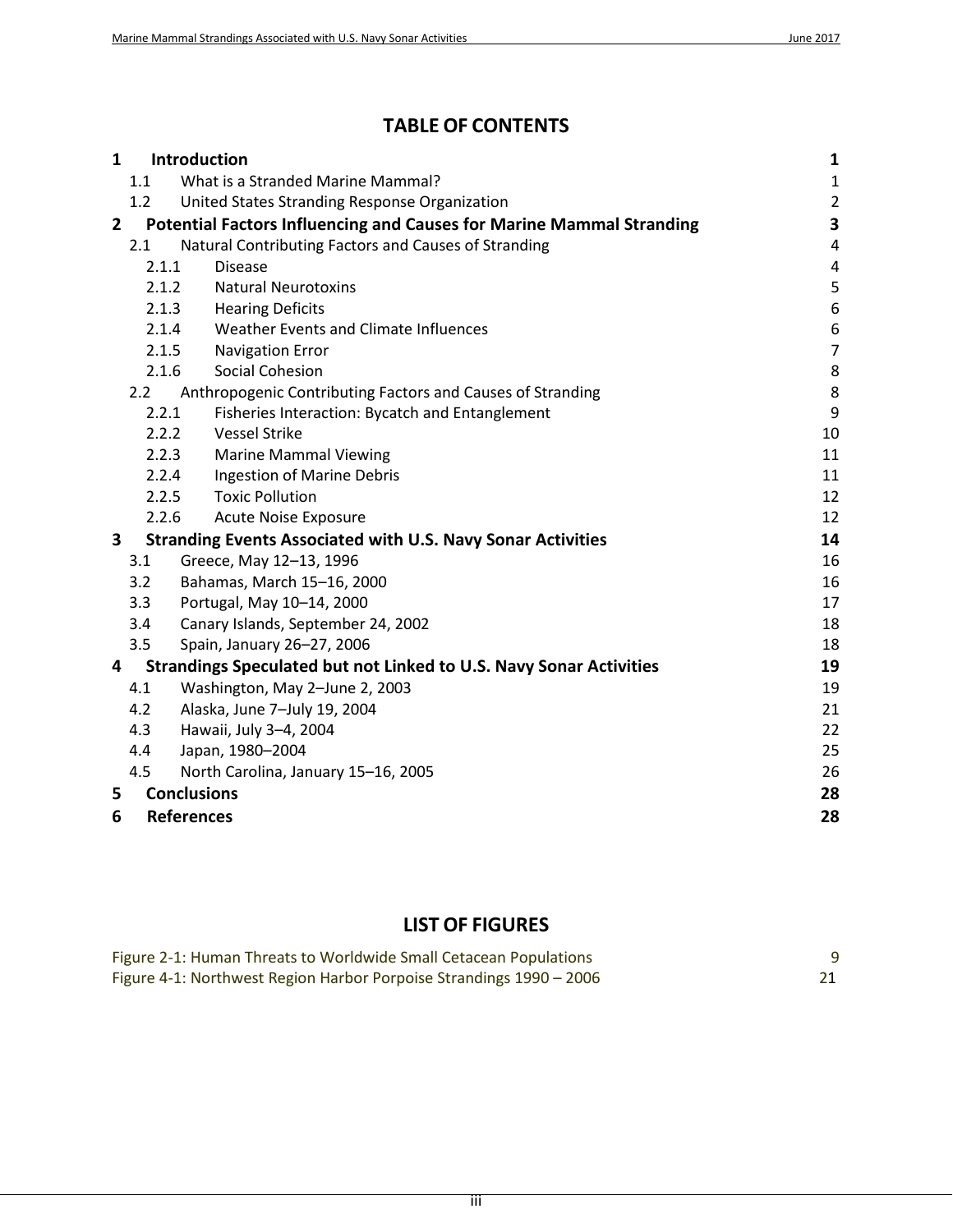This Page Intentionally Left Blank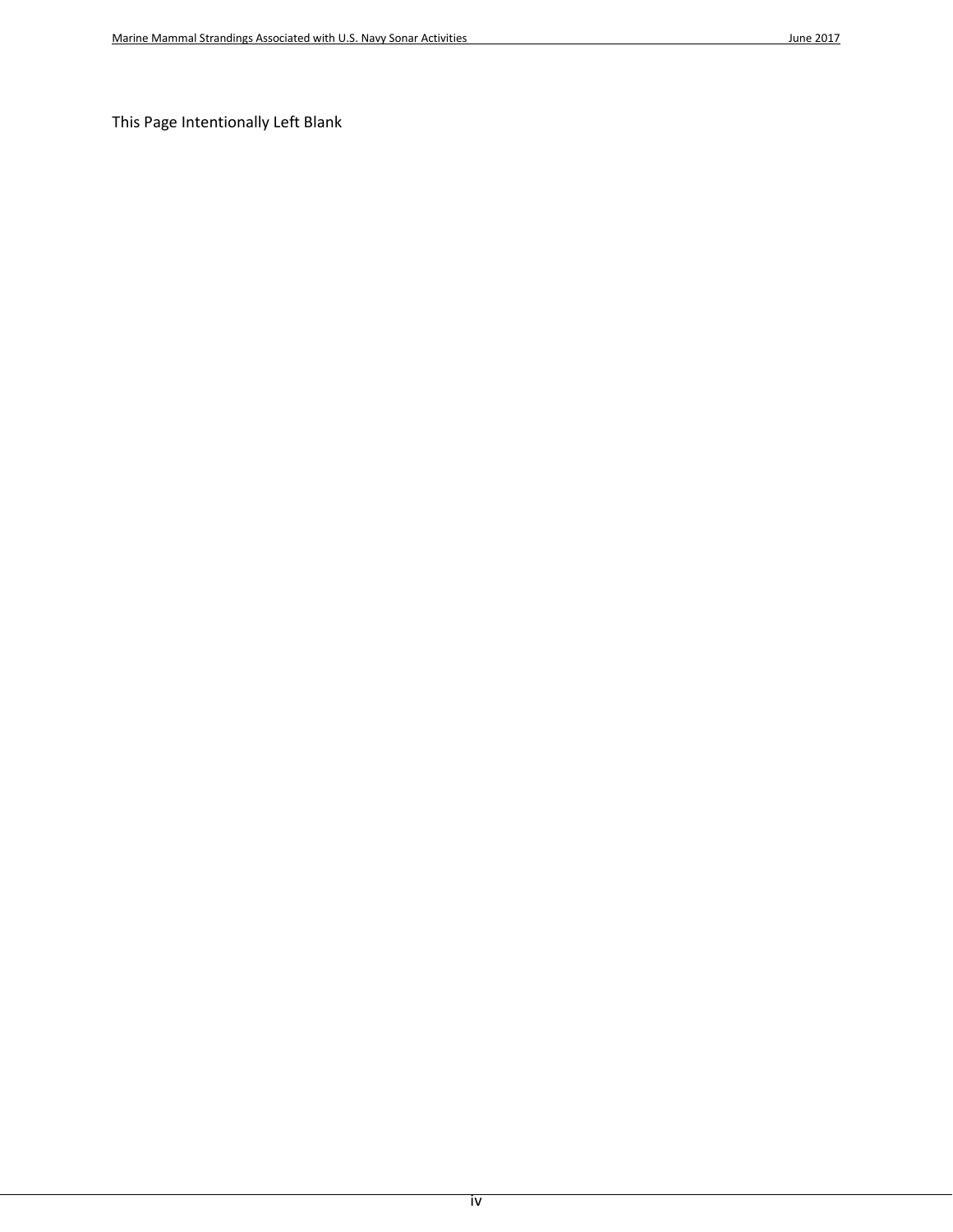## <span id="page-4-0"></span>**1 1INTRODUCTION**

Although this report provides general information on threats to marine mammals (natural and humanrelated) that may cause or contribute to strandings, the purpose of this report is to present specific information regarding marine mammal stranding events that may have been associated with U.S. Navy sonar activities. Five stranding events that have been linked to sonar (see Section [3,](#page-17-0) Stranding Events Associated with U.S. Navy Sonar Activities) and six strandings thought to be linked to sonar but later determined that no such link exists (see Sectio[n 4,](#page-22-0) Strandings Speculated but not Linked to U.S. Navy Sonar Activities) are discussed in detail.

## <span id="page-4-1"></span>**1.1 What is a Stranded Marine Mammal?**

When an alive or dead marine mammal swims or floats onto shore and becomes "beached" or incapable of returning to sea, the event is termed a "stranding" [\(Geraci et al., 1999;](#page-36-0) [Geraci & Lounsbury, 2005;](#page-36-1) [Perrin & Geraci, 2002\)](#page-43-0). Animals outside of their "normal" habitat are also sometimes considered "stranded" even though they may not have beached themselves [e.g., the July 2004 Hanalei Bay "mass stranding event" [\(Southall et al., 2006\)](#page-31-2)]. The United States' legal definition of a stranding is "(A) a marine mammal is dead and is (i) on a beach or shore of the United States or (ii) in waters under the jurisdiction of the United States (including any navigable waters); or (B) a marine mammal is alive and is (i) on a beach or shore of the United States and is unable to return to the water; (ii) on a beach or shore of the United States and, although able to return to the water, is in need of apparent medical attention; or (iii) in the waters under the jurisdiction of the United States (including any navigable waters), but is unable to return to its natural habitat under its own power or without assistance" (16 United States Code [U.S.C.] section 1421h).

The majority of animals that strand are found dead or dying. For animals that strand alive, human intervention through medical aid or guidance seaward may be required for the animal to return to the sea. If unable to return to sea, rehabilitation at an appropriate facility may be determined as the best opportunity for animal survival. Along the coasts of the continental U.S., Alaska, and the U.S. Pacific Islands (including Hawaii) over a 9-year period (2001–2009), there were a total of 51,649 reported marine mammal strandings (12,545 cetaceans [average 1,394 per year] and 39,104 pinnipeds [average 4,345 per year]) [\(NMFS, 2016a\)](#page-42-0).

Strandings are generally categorized as single, mass, or unusual mortality events. The most frequent type of stranding involves only one animal (or a mother/calf pair). Mass stranding involves two or more marine mammals of the same species other than a mother/calf pair [\(Wilkinson, 1991\)](#page-46-0), and may span one or more days and range over several miles [\(Bradshaw et al., 2006;](#page-33-0) [Freitas, 2004;](#page-36-2) [Simmonds &](#page-44-0)  [Lopez-Jurado, 1991;](#page-44-0) [Walsh et al., 2001\)](#page-46-1). Several hypotheses have been given for mass strandings or out of habitat aggregations, which include the impact of shallow beach slopes on odontocete echolocation, disease or parasites, severe weather or tidal events, geomagnetic anomalies that affect navigation, following a food source in close to shore, avoiding predators, social interactions that cause some cetaceans to come to the aid of stranded conspecifics, and human interactions of various kinds (e.g., fisheries interactions) [\(Geraci & Lounsbury, 2005\)](#page-36-1). Generally, inshore species do not strand in large numbers but as individuals. By contrast, pelagic species strand more often in larger numbers.

In North America, only a few species typically strand in groups of 15 or more, such as sperm whales, pilot whales, false killer whales, Atlantic white-sided dolphins, white-beaked dolphins, and roughtoothed dolphins [\(Odell, 1987;](#page-42-1) [Walsh et al., 2001\)](#page-46-1). In addition to these, some species, such as pilot whales, false-killer whales, and melon-headed whales, occasionally strand in groups of 50 to 150 or more [\(Aragones et al., 2010;](#page-31-3) [Geraci et al., 1999;](#page-36-0) [Southall et al., 2006\)](#page-44-1). All of these normally pelagic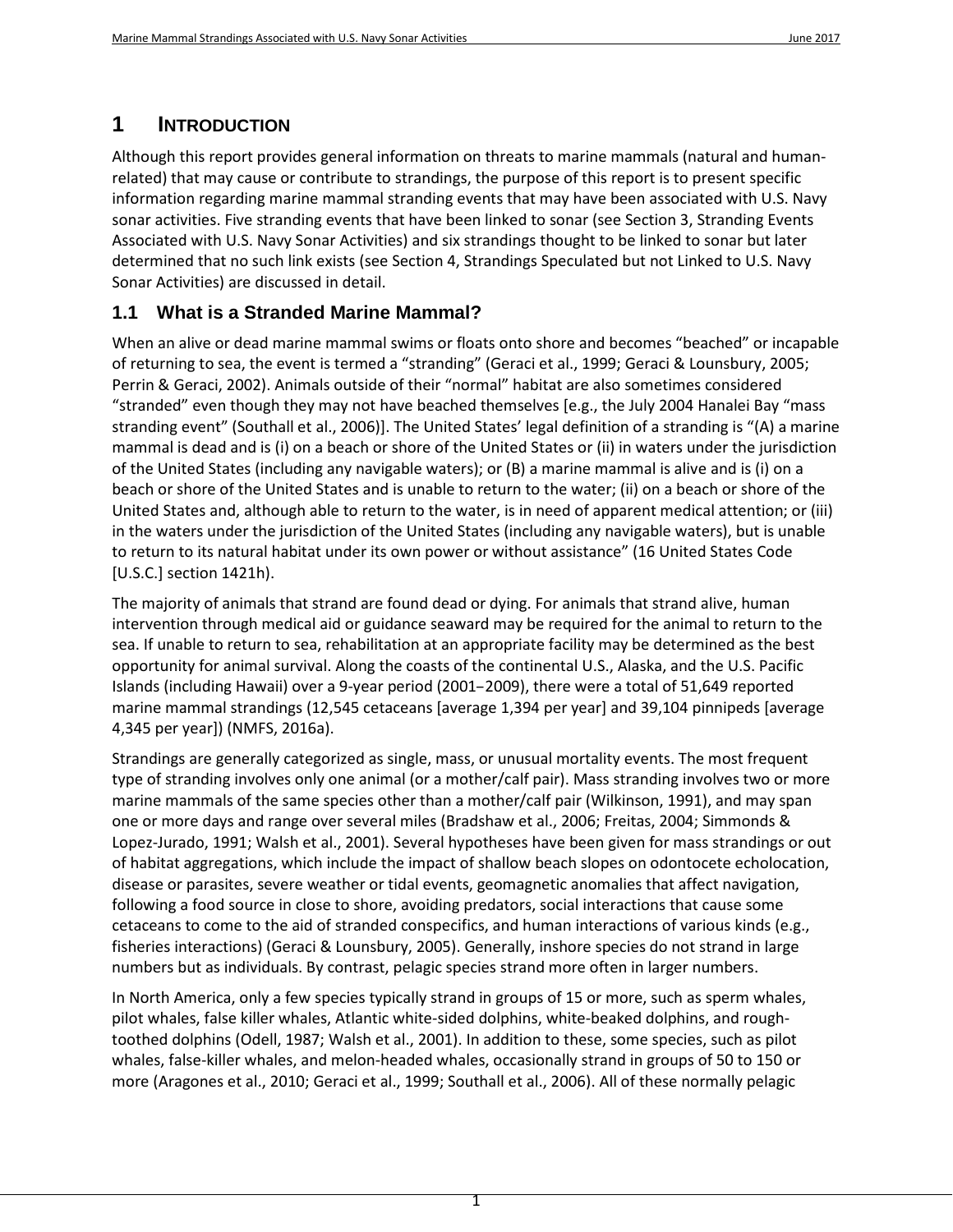species are highly sociable and infrequently encountered in shallow coastal waters. Species that commonly strand in small numbers include pygmy killer whales, common dolphins, bottlenose dolphins, Pacific white-sided dolphins, Frasier's dolphins, gray whale and humpback whale, harbor porpoise, Cuvier's beaked whales, California sea lions, and harbor seals [\(Geraci & Lounsbury, 2005;](#page-36-1) [Mazzuca et al.,](#page-40-0)  [1999\)](#page-40-0).

Unusual mortality events can be a series of single strandings or mass strandings, or unexpected mortalities (i.e., die-offs) that occur under unusual circumstances [\(Dierauf & Gulland, 2001;](#page-35-0) [Gulland,](#page-37-0)  [2006;](#page-37-0) [Harwood, 2002\)](#page-37-1). As published by the National Marine Fisheries Service (NMFS) [\(National Marine](#page-41-0)  [Fisheries Service, 2006\)](#page-41-0), revised criteria for defining an unusual mortality event include:

- (1) A marked increase in the magnitude or a marked change in the nature of morbidity (incidence of disease), mortality, or strandings when compared with prior records.
- (2) A temporal change in morbidity, mortality, or strandings is occurring.
- (3) A spatial change in morbidity, mortality, or strandings is occurring.
- (4) The species, age, or sex composition of the affected animals is different than that of animals that are normally affected.
- (5) Affected animals exhibit similar or unusual pathologic findings, behavior patterns, clinical signs, or general physical condition (e.g., blubber thickness).
- (6) Potentially significant morbidity, mortality, or stranding is observed in species, stocks or populations that are particularly vulnerable (e.g., listed as depleted; threatened or endangered; or declining). For example, stranding of three or four right whales may be cause for great concern whereas stranding of a similar number of fin whales may not.
- (7) Morbidity is observed concurrent with or as part of an unexplained continual decline of a marine mammal population, stock, or species.

Unusual mortality events are usually unexpected and infrequent. As discussed below, unusual environmental conditions are probably responsible for most unusual mortality events and marine mammal die-offs [\(Geraci et al., 1999;](#page-36-0) [Vidal & Gallo-Reynoso, 1996;](#page-45-0) [Walsh et al., 2001\)](#page-46-1). From 1991 through April 2017, there have been 63 formally recognized unusual mortality events in the United States. The unusual mortality events either involved single or multiple species and dozens to hundreds of individual marine mammals per event [\(NMFS, 2016b\)](#page-42-2). Causes have been determined for 32 of the 62 unusual mortality events, including infections, biotoxins, human interactions, and malnutrition.

#### <span id="page-5-0"></span>**1.2 United States Stranding Response Organization**

In 1992, Congress amended the Marine Mammal Protection Act to establish the Marine Mammal Health and Stranding Response Program under authority of NMFS. The Marine Mammal Health and Stranding Response Program was created out of concern over marine mammal mortalities, to formalize the stranding response process, to focus efforts being initiated by numerous local stranding organizations, and as a result of public concern.

Major elements of the Marine Mammal Health and Stranding Response Program include:

- National Marine Mammal Stranding Network
- Marine Mammal Unusual Mortality Event Program
- National Marine Mammal Tissue Bank and Quality Assurance Program
- Marine Mammal Health Biomonitoring, Research, and Development
- Marine Mammal Disentanglement Network
- John H. Prescott Marine Mammal Rescue Assistance Grant Program
- Information Management and Dissemination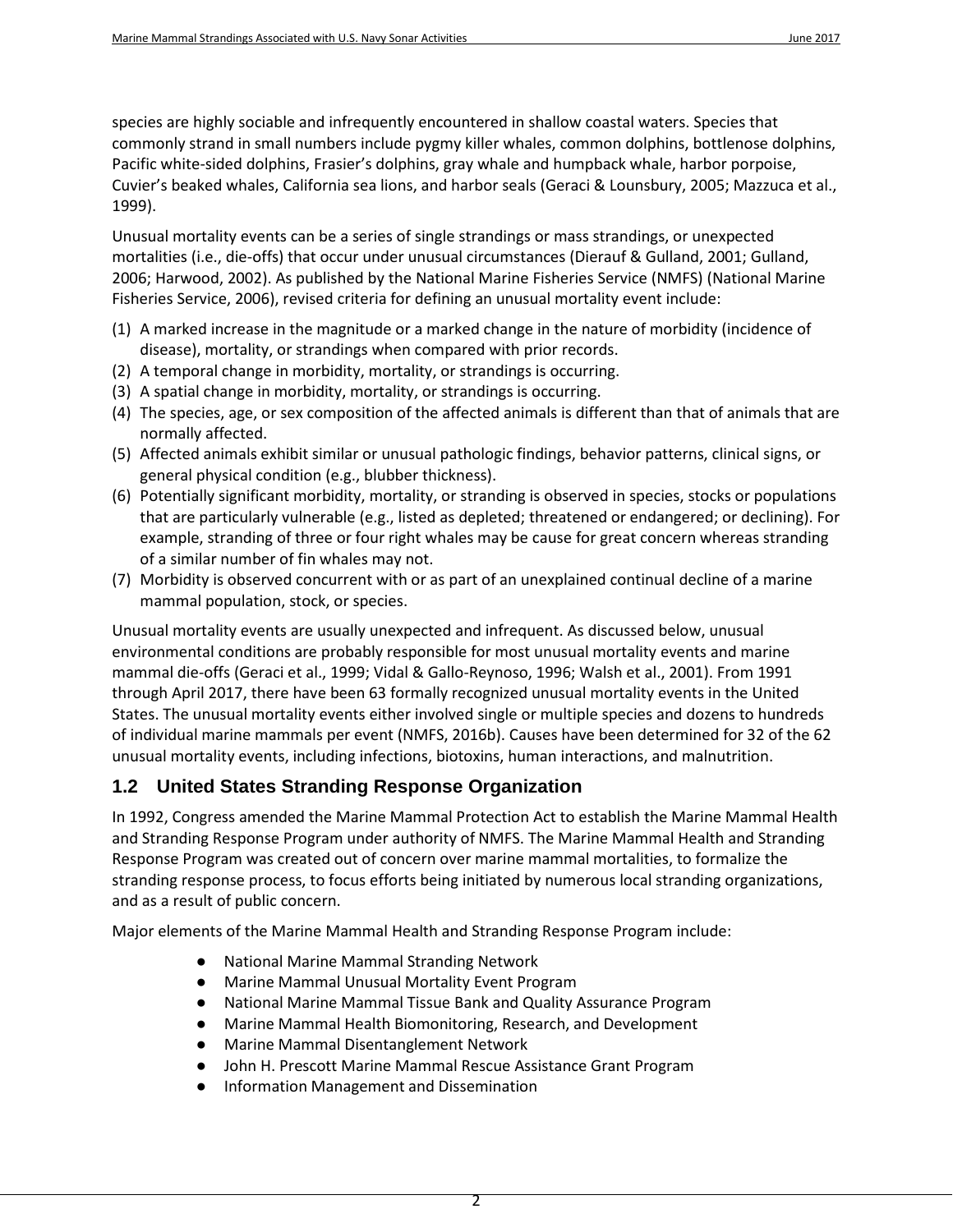The United States has a well-organized network in coastal states to respond to marine mammal strandings. Overseen by NMFS, the National Marine Mammal Stranding Network is comprised of smaller organizations manned by professionals and volunteers from nonprofit organizations, aquaria, universities, and state and local governments trained in stranding response protocols, animal health, and disease investigation. Through a national coordinator and six regional coordinators, NMFS authorizes and oversees stranding response activities and provides specialized training for network participants.

Historically, stranding reporting and response efforts have been inconsistent, although they have improved considerably within the United States over the last 25 years. Because of this, the current ability to interpret long-term trends in marine mammal stranding is limited. Nevertheless, stranding events provide scientists and resource managers information not available via other means, and may be the only way to learn key biological information about certain species, such as their distribution, seasonal occurrence, and health [\(Danil et al., 2010;](#page-34-0) [Geraci & Lounsbury, 2005;](#page-36-1) [Walsh et al., 2001\)](#page-46-1). In addition, necropsies, which are performed on stranded animals when the situation and resources allow, often supply the most effective means of investigating the causation of a stranding event.

## <span id="page-6-0"></span>**2 POTENTIAL FACTORS INFLUENCING AND CAUSES FOR MARINE MAMMAL STRANDING**

Like any wildlife population, there are natural mortality events that influence marine mammal population dynamics, including starvation, predation, aging, reproductive success, and disease [\(Carretta](#page-33-1)  [et al., 2007;](#page-33-1) [Geraci et al., 1999\)](#page-36-0). Strandings may be reflective of this natural cycle or caused by anthropogenic sources (i.e., human impacts) [\(Carretta et al., 2016;](#page-33-2) [Cassoff et al., 2011;](#page-33-3) [McGeady et al.,](#page-41-1)  [2016\)](#page-41-1). Fossil records indicate mass strandings of marine mammals occurring in the Miocene epoch millions of years prior to human presence [\(Pyenson et al., 2014\)](#page-43-1), and there are also reports of marine mammal strandings tracing back to ancient Greece [\(Aristotle\)](#page-31-4). Current science suggests that multiple factors, both natural and man-made, may act alone or in combination to cause a marine mammal to strand [\(Culik, 2004;](#page-34-1) [Geraci et al., 1999;](#page-36-0) [Geraci & Lounsbury, 2005;](#page-36-1) [National Research Council, 2006;](#page-42-3) [Perrin & Geraci, 2002\)](#page-43-0). While post-stranding data collection and necropsies of dead animals are attempted in an effort to find a possible cause for the stranding, it is often difficult to pinpoint one factor as a definitive cause of a given stranding (e.g.[, Bachman et al., 2015;](#page-31-5) [Hansen et al., 2016;](#page-37-2) [Vianna](#page-45-1)  [et al., 2016\)](#page-45-1). An animal weakened from one ailment potentially becomes susceptible to various other stressors (e.g., secondary infections), making it difficult to determine the initial factor in a possible cascade of events. In many stranding cases, scientists never learn the exact reason for the stranding.

Contributing factors and direct causes for marine mammal strandings may be both natural and anthropogenic (each of which will be discussed in detail below):

- Natural Contributing Factors and Causes
	- o Disease
	- o Natural neurotoxins
	- o Hearing deficit
	- o Weather and climatic influences
	- o Navigation error
	- o Social cohesion
	- o Predation
- Anthropogenic Contributing Factors and Causes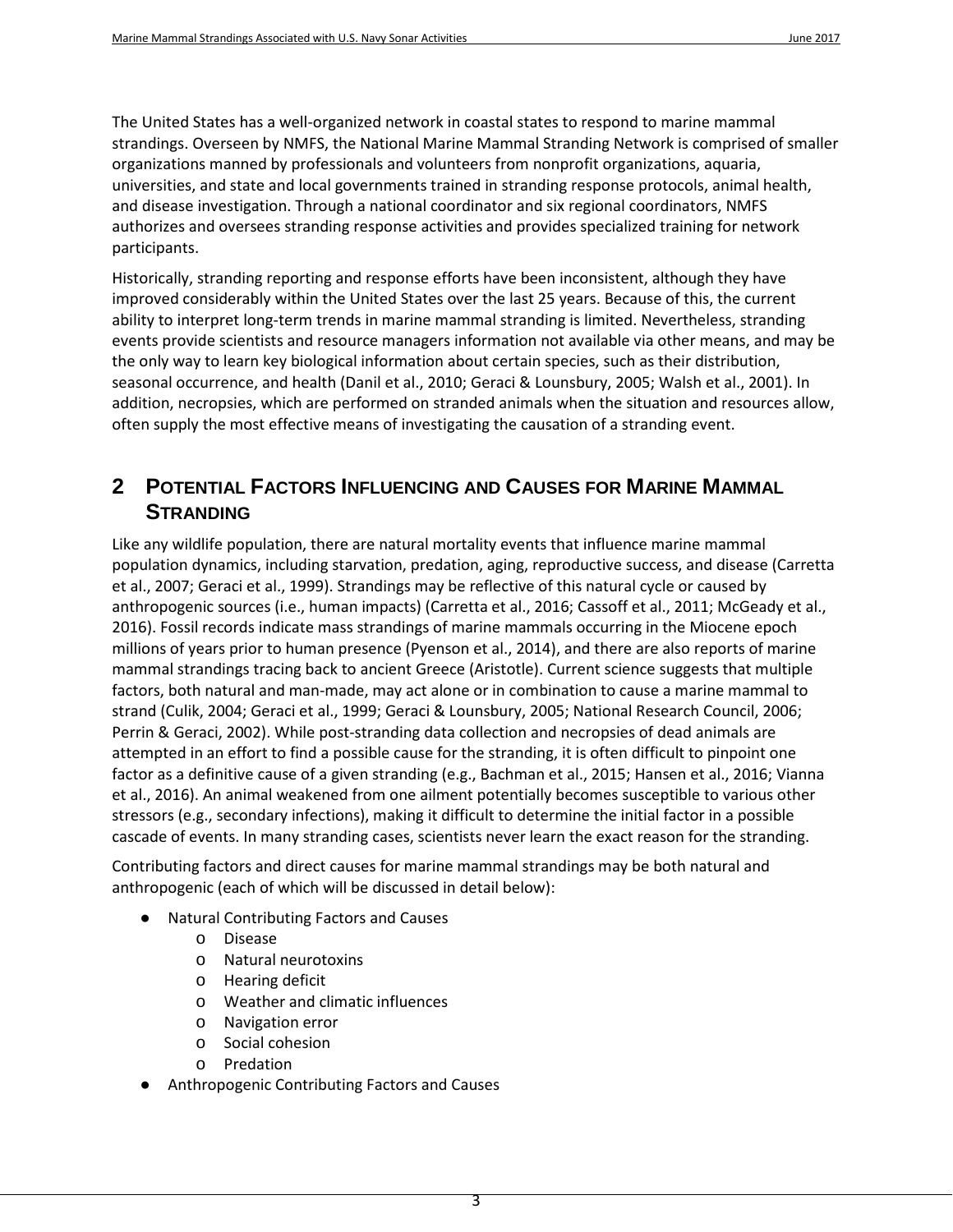- o Fisheries interaction
- o Direct trauma
- o Marine mammal viewing
- o Ingestion of marine debris
- o Toxic pollution
- o Acute noise exposure

#### <span id="page-7-0"></span>**2.1 Natural Contributing Factors and Causes of Stranding**

Significant natural causes of mortality, die-offs, and stranding include disease and parasitism; marine neurotoxins from algae; navigation errors that lead to inadvertent stranding; and population and climatic influences that impact the distribution and abundance of marine mammals and potential food resources (i.e., starvation). Other natural mortality not discussed in detail includes predation by other species such as sharks [\(Cockcroft et al., 1989;](#page-33-4) [Heithaus, 2001\)](#page-37-3), killer whales [\(Constantine et al., 1998;](#page-33-5) [Guinet et al., 2000;](#page-36-3) [Pitman et al., 2001\)](#page-43-2), and some species of pinniped [\(Hiruki et al., 1999;](#page-37-4) [Robinson et](#page-43-3)  [al., 1999\)](#page-43-3).

#### <span id="page-7-1"></span>**2.1.1 Disease**

Like other mammals, marine mammals frequently suffer from a variety of diseases of viral, bacterial, parasitic, and fungal origin [\(Danil et al., 2014;](#page-34-2) [Dunn et al., 2001;](#page-35-1) [Harwood, 2002;](#page-37-1) [Visser et al., 1991\)](#page-45-2). Gulland and Hall [\(2005\)](#page-37-5) provide a more detailed summary of individual and population effects of marine mammal diseases.

Microparasites such as bacteria, viruses, and other microorganisms (typically not visible to the naked eye) are commonly found in marine mammal habitats and usually pose little threat to a healthy animal [\(Geraci et al., 1999\)](#page-36-0). Since the 1980s, however, it has been realized that viral infections may be associated with marine mammal die-offs [\(Domingo et al., 1992;](#page-35-2) [Geraci & Lounsbury, 2005\)](#page-36-1). In large populations, studies have shown that cetacean morbillivirus is widespread but the animals develop an immunity due to frequent exposure. However, if a population is unexposed for a number of years, such as fragmented populations of coastal dolphins, an outbreak can occur [\(Geraci & Lounsbury, 2005\)](#page-36-1). Morbillivirus suppresses a host's immune system, increasing risk of secondary infection [\(Harwood,](#page-37-1)  [2002\)](#page-37-1). A mass die-off of bottlenose dolphins in the Atlantic that occurred from 1987–1988 was later associated with the presence of morbillivirus in over 50% of the dolphins investigated [\(Lipscomb et al.,](#page-39-0)  [1994\)](#page-39-0). A bottlenose dolphin unusual mortality event in 1993 and 1994 was also likely caused by morbillivirus; die-offs ranged from northwestern Florida to Texas, with an increased number of deaths as it spread [\(National Marine Fisheries Service, 2008\)](#page-41-2). Similarly, a 2004 unusual mortality event in Florida was associated with morbillivirus [\(National Marine Fisheries Service, 2004\)](#page-41-3), and from 2013 to 2015, morbillivirus was believed to have caused another bottlenose dolphin unusual mortality event along the Atlantic coast from Florida through New York [\(NMFS, 2016c\)](#page-42-4). During this same time period, another species of cetacean, tropical bottlenose whale (*Indopacetus pacificus*), that stranded in New Caledonia also presented with morbillivirus [\(Garrigue et al., 2016\)](#page-36-4). Stranded marine mammals with morbillivirus have been reported in increasing numbers and in varying areas across the globe including the tropical Pacific and the Mediterranean [\(Jacob et al., 2016;](#page-38-0) [Mazzariol et al., 2015;](#page-40-1) [Mazzariol et](#page-40-2) al., [2017;](#page-40-2) [West et al., 2012;](#page-46-2) [West et al., 2015\)](#page-46-3).

Morbillivirus is not, however, the only infectious virus associated with strandings. Influenza A was responsible for the first reported mass mortality in the United States, occurring along the coast of New England in 1979–1980 [\(Harwood, 2002\)](#page-37-1). Canine distemper virus (a type of morbillivirus) has been responsible for large scale pinniped mortality events and die-offs [\(Grachev et al., 1989;](#page-36-5) [Gulland & Hall,](#page-37-5)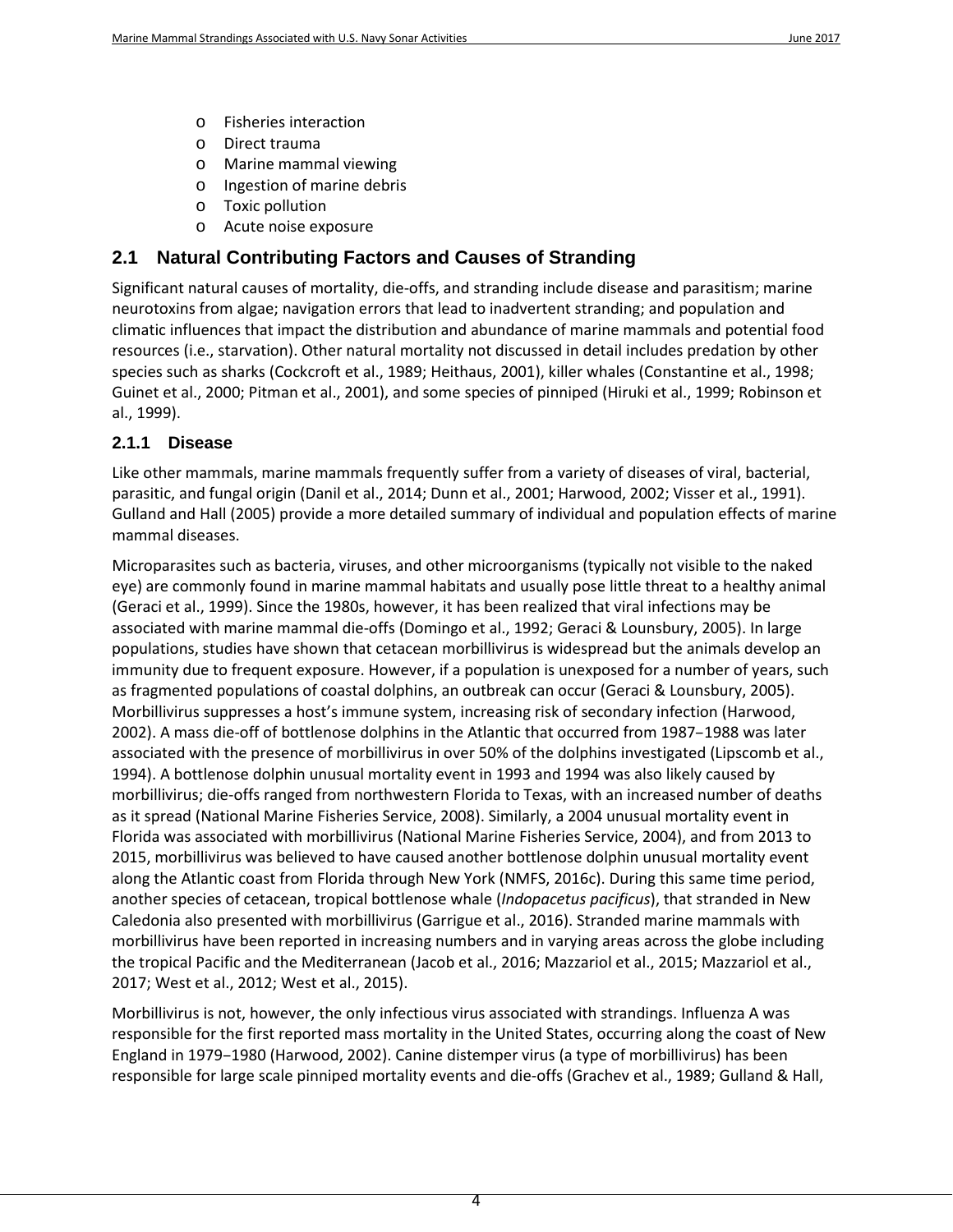[2005;](#page-37-5) [Kennedy et al., 2000\)](#page-38-1), while a bacteria, *Leptospira pomona*, is responsible for periodic die-offs in California sea lions about every 4 years [\(Gulland et al., 1996;](#page-36-6) [Gulland & Hall, 2005\)](#page-37-5). It is difficult to determine whether microparasites commonly act as a primary pathogen, or whether they show up as a secondary infection in an already weakened animal [\(Geraci et al., 1999\)](#page-36-0). Most marine mammal die-offs from infectious disease in the last 35 years, however, have had viruses associated with them [\(Geraci et](#page-36-0)  [al., 1999;](#page-36-0) [Harwood, 2002;](#page-37-1) [Simmonds & Mayer, 1997\)](#page-44-2).

Some microparasites occurring in marine mammals have been found to transmit through the environment from terrestrial hosts such as *Toxoplasma gondii* from felids, *Sarcocystis cruzi* and *Neospora caninum* from canids, and *S. neurona* from opossums [\(Barbieri et al., 2016\)](#page-32-0). These infections have been detected in Hawaiian monk seals in recent years. Despite necropsy and examination occurring on carcasses since the 1980s, Toxoplasmosis was first detected in a Hawaiian monk seal in 2004.

Macroparasites are large parasitic organisms (typically visible to the naked eye) that include lungworms, trematodes (parasitic flatworms), nematodes (parasitic roundworms), and protozoans [\(Diaz-Delgado et](#page-35-3)  [al., 2016;](#page-35-3) [Geraci & St. Aubin, 1987;](#page-36-7) [Geraci et al., 1999\)](#page-36-0). Marine mammals can carry many different types of macroparasites and have shown a robust tolerance for sizeable infestations unless compromised by illness, injury, or starvation [\(Dailey & Vogelbein, 1991;](#page-34-3) [Geraci et al., 1999;](#page-36-0) [Morimitsu et al., 1987\)](#page-41-4). Arteritis and renal disease due to infestation of crassicaudiasis (a type of nematode) has been found in high proportions of stranded Cuvier's beaked whales in the Canarian Archipelago, and is thought to be a leading cause of mortality in this region [\(Diaz-Delgado et al., 2016\)](#page-35-3). Nasitrema, a usually benign trematode found in the head sinuses of cetaceans [\(Geraci et al., 1999\)](#page-36-0), can cause damage if it migrates to the brain [\(Ridgway & Dailey, 1972\)](#page-43-4). As a result, this worm is one of the few directly linked to stranding in cetaceans [\(Dailey & Walker, 1978;](#page-34-4) [Geraci et al., 1999\)](#page-36-0).

Non-infectious disease, such as congenital bone pathology of the vertebral column (osteomyelitis, spondylosis deformans, and ankylosing spondylitis), has been described in several species of cetacean [\(Alexander et al., 1989;](#page-31-6) [Kompanje, 1995;](#page-39-1) [Paterson, 1984;](#page-43-5) [Sweeney et al., 2005\)](#page-44-3). In humans, bone pathology, such as ankylosing spondylitis, can impair mobility and increase vulnerability to further spinal trauma [\(Resnick & Niwayama, 2002\)](#page-43-6). Bone pathology has been found in cases of single strandings [\(Kompanje, 1995;](#page-39-1) [Paterson, 1984\)](#page-43-5) and in cetaceans prone to mass stranding [\(Sweeney et al., 2005\)](#page-44-3), possibly acting as a contributing or causal influence in both types of events.

#### <span id="page-8-0"></span>**2.1.2 Natural Neurotoxins**

Some single cell marine algae common in coastal waters (e.g., dinoflagellates and diatoms) produce toxic compounds that can accumulate (termed bioaccumulation) in the tissues of fish and invertebrates [\(Gaydos, 2006;](#page-36-8) [Geraci et al., 1999;](#page-36-0) [Harwood, 2002\)](#page-37-1). Marine mammals become exposed to these compounds when they eat contaminated prey, although exposure can also occur through inhalation and skin contact [\(Van Dolah, 2005\)](#page-45-3). Other algal toxins associated with marine mammal strandings include saxitoxins and ciguatoxins and are summarized by Van Dolah [\(2005\)](#page-45-3).

The number of unusual mortality events in which the cause has been determined to be associated with biotoxins has increased since 1996 [\(NMFS, 2016b\)](#page-42-2). In the Gulf of Mexico and along the mid- to southern Atlantic states, "red tides," a form of harmful algal bloom, are created by a dinoflagellate (*Karenia brevis*) [\(Van Dolah et al., 2003\)](#page-45-4). *Karenia brevis* produces a neurotoxin known as brevetoxin. Brevetoxin has been associated with several marine mammal unusual mortality events within this area [\(Fire et al.,](#page-35-4)  [2010;](#page-35-4) [Fire et al., 2011;](#page-36-9) [Gaydos, 2006;](#page-36-8) [Geraci et al., 1989;](#page-36-10) [Van Dolah et al., 2003;](#page-45-4) [Van Dolah, 2005\)](#page-45-3). On the U.S. West Coast and in the northeast Atlantic, several species of diatoms produce a biotoxin called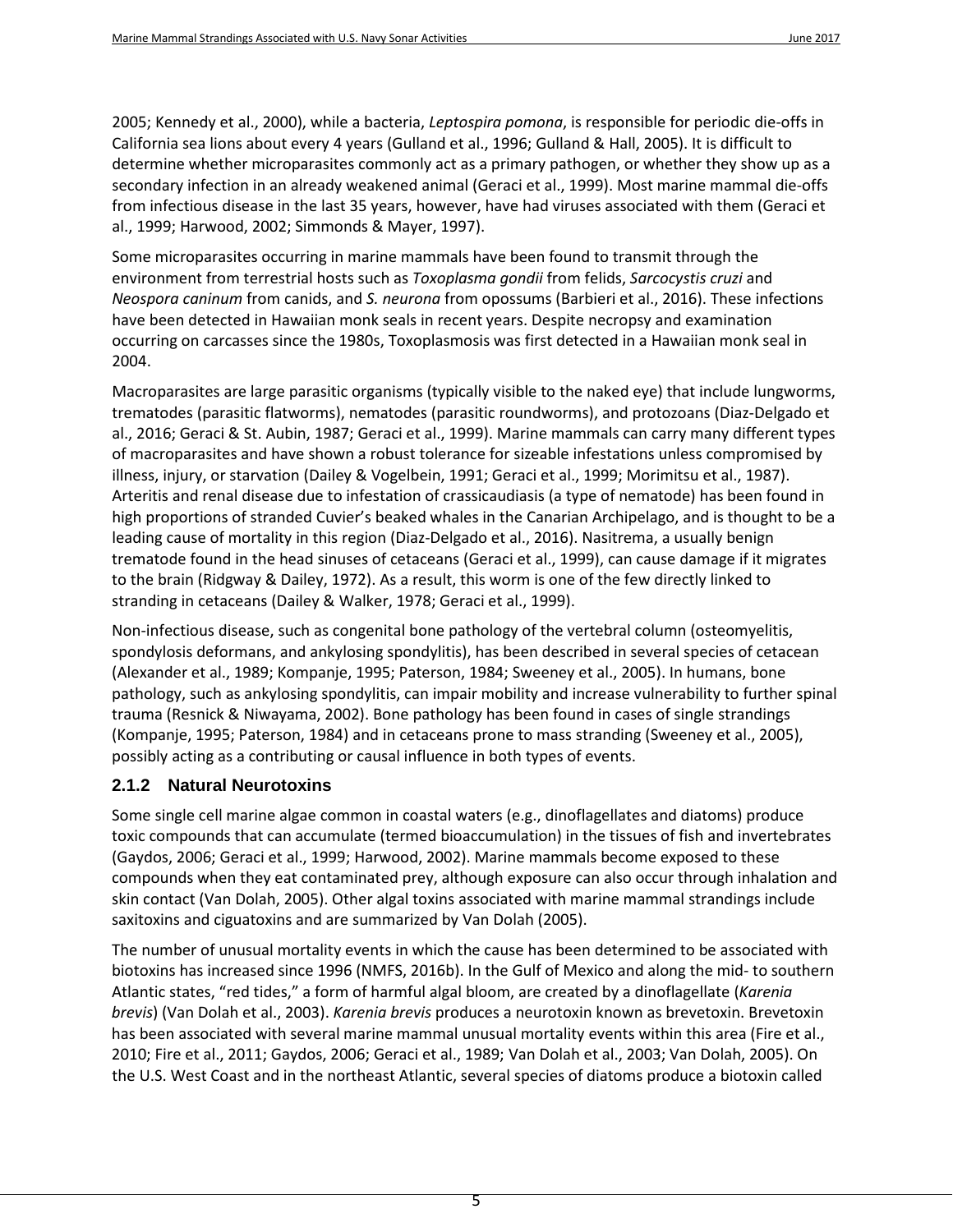domoic acid which has been linked to cetacean and sea lion strandings and is a concern for expansion into arctic and subarctic waters [\(Bargu et al., 2010;](#page-32-1) [Geraci et al., 1999;](#page-36-0) [Goldstein et al., 2008;](#page-36-11) [Greig et al.,](#page-36-12)  [2005;](#page-36-12) [Lefebvre et al., 2016;](#page-39-2) [Torres de la Riva et al., 2009;](#page-44-4) [Van Dolah et al., 2003;](#page-45-4) [Van Dolah, 2005\)](#page-45-3). In addition, the highly toxic species *P. australis* bloomed along the North American west coast in the spring of 2015 resulting in the largest geographic extent of domoic acid detection in stranded marine mammals [\(McCabe et al., 2016\)](#page-40-3).

#### <span id="page-9-0"></span>**2.1.3 Hearing Deficits**

Odontocetes (toothed whales) use echolocation for navigation and foraging, and hearing deficits could be a factor in stranding events involving odontocetes [\(Mann et al., 2010;](#page-40-4) [Schlundt et al., 2011\)](#page-43-7). Hearing loss can occur as a result of age, exposure to toxins, and exposure to noise. Age-related hearing loss has been documented in bottlenose dolphins [\(Houser & Finneran, 2006\)](#page-38-2) and likely occurs in other species [\(Kloepper et al., 2010\)](#page-39-3). Noise-induced hearing loss in mammals can result from proximity to intense sound or long term exposure to chronic noise; however, susceptibility to temporary and permanent noise-induced hearing loss may vary considerably across species [\(Finneran et al., 2002;](#page-35-5) [Lucke et al.,](#page-39-4)  [2009;](#page-39-4) [Yamato et al., 2016\)](#page-46-4). The potential role of noise-induced hearing loss in stranding events remains unknown.

#### <span id="page-9-1"></span>**2.1.4 Weather Events and Climate Influences**

Severe storms, hurricanes, typhoons, prolonged temperature extremes, and seasonal oceanographic conditions (e.g., seasonal variation in frontal systems and ocean currents) may lead to localized marine mammal strandings [\(Bengtson Nash et al., 2017;](#page-32-2) [Geraci et al., 1999;](#page-36-0) [Walker et al., 2005;](#page-46-5) [Walsh et al.,](#page-46-1)  [2001\)](#page-46-1). Hurricanes may have been responsible for mass strandings of pygmy killer whales in the British Virgin Islands and Gervais' beaked whales in North Carolina [\(Mignucci-Giannoni et al., 2000;](#page-41-5) [Norman &](#page-42-5)  [Mead, 2001\)](#page-42-5). Storms in 1982–1983 along the California coast led to the death of 2,000 northern elephant seal pups (Le [Boeuf & Reiter, 1991\)](#page-39-5). Ice movement along southern Newfoundland has forced groups of blue whales and white-beaked dolphins ashore [\(Sergeant, 1982\)](#page-44-5). Berini et al. [\(2015\)](#page-32-3) has used buoy and weather data prior to strandings to create a model of pygmy sperm whale strandings, indicating that more strandings occurred during periods of sustained high wind speeds, low barometric pressures, and swell waves in the week before stranding. McGeady et al. [\(2016\)](#page-41-1) found significant correlations between environmental variables and stranding rates of deep diving odontocetes, suggesting natural factors such as sea surface temperature, wave height, wave period, and wind direction may increase the likelihood of a stranding event.

The effect of large scale climatic changes to the world's oceans and how these changes impact marine mammals and influence strandings is difficult to quantify given the broad spatial and temporal scales involved and the cryptic movement patterns of many marine mammals [\(Berini et al., 2015;](#page-32-3) [Learmonth](#page-39-6)  [et al., 2006\)](#page-39-6). The most immediate effect is decreased prey availability or altered distributions of prey as a result of changing oceanographic conditions. These may result in increased search effort required by marine mammals [\(Bargu et al., 2010;](#page-32-1) [Crocker et al., 2006;](#page-34-5) [Elorriaga-Verplancken et al., 2016\)](#page-35-6), potential starvation if not successful, and corresponding stranding due either directly to starvation or to disease or predation while in a more weakened and stressed state [\(Learmonth et al., 2006;](#page-39-6) [Moore, 2005;](#page-41-6) [Selzer](#page-44-6)  [& Payne, 1988;](#page-44-6) [Weise et al., 2006\)](#page-46-6). For example, during El Niño conditions the prey of California sea lions and Guadalupe fur seals have been shown to shift in distribution and abundance, increasing the required effort for foraging [\(Bargu et al., 2010;](#page-32-1) [Elorriaga-Verplancken et al., 2016;](#page-35-6) [McClatchie et al.,](#page-40-5)  [2016\)](#page-40-5). Sea lions have a diverse diet and respond to limited prey availability by switching to less nutritious species. The less nutritious diet combined with the longer foraging trips taken by the adult females has resulted in cycles of malnourished pups correlating with the cyclic El Niño conditions.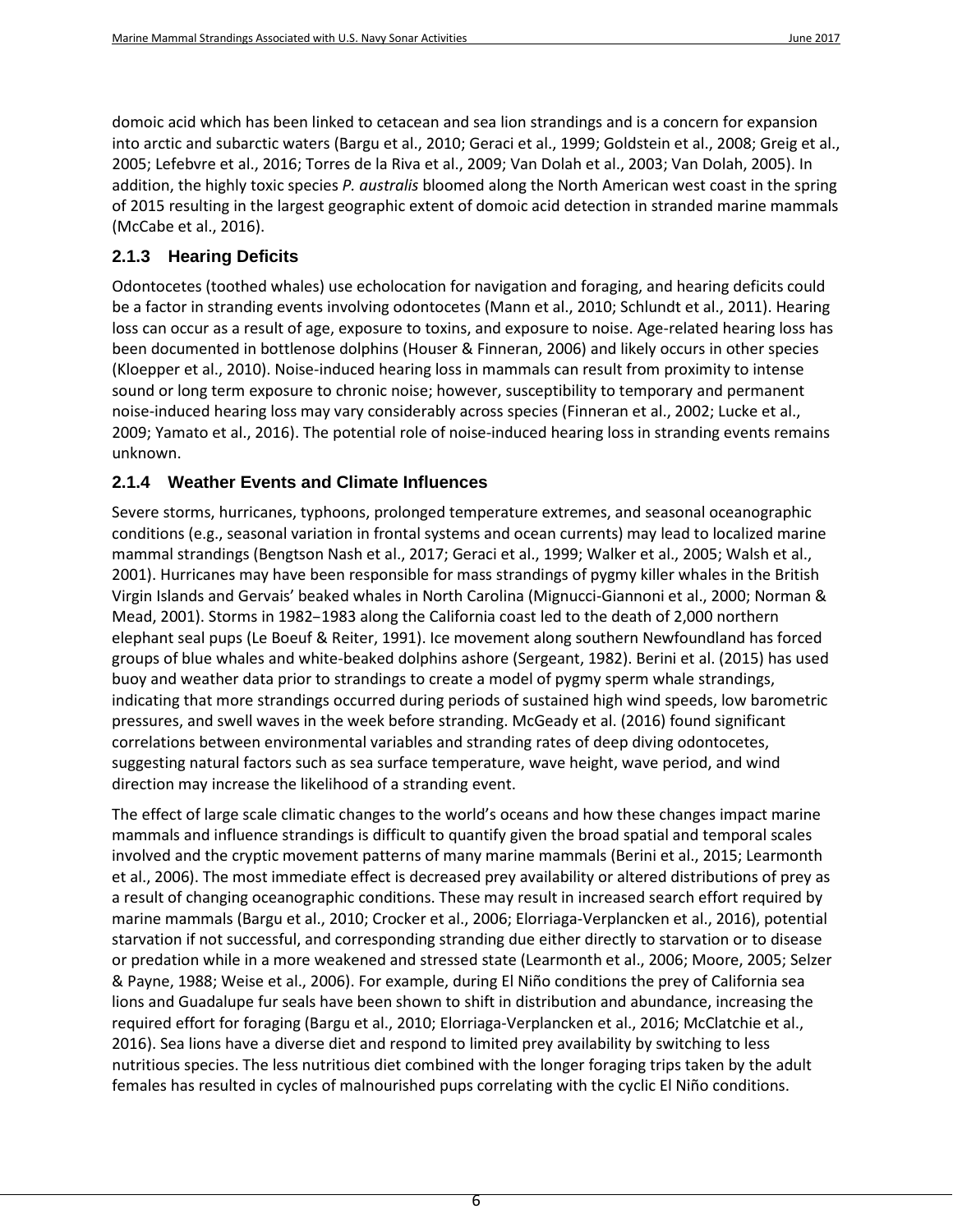Atypical prey distributions may also contribute to stranding by bringing animals closer to shore. For example, in southern Australia, movement of nutrient-rich waters pushed closer to shore by periodic meridional winds (occurring about every 12 to 14 years) may be responsible for bringing marine mammals closer to land, thus increasing the probability of stranding [\(Bradshaw et al., 2006\)](#page-33-0). Bengston Nash et al. [\(2017\)](#page-32-2) found a strong correlative relationship between seasonal climatic events (deposition of aeolian dust into the Southern Ocean during the austral summer) and cetacean mass strandings along the Tasmanian coast of Australia. Danil et al. [\(2010\)](#page-34-0) concluded that strandings of common dolphin species peaked twice (early- to mid-1970s and late-1990s to 2008) coincident with "cool oceanographic regimes" in a coastal area. The authors also suggested that strandings of harbor porpoises in Southern California outside their normal range and temporal changes in stranding rates of Dall's porpoises and short-finned pilot whales may have been associated with changes in oceanographic conditions. Although the response of animals to altered prey distributions cannot be directly linked to these events, the concept that changing oceanographic conditions influence stranding probabilities provides an overarching model within which to explore possible causations.

#### <span id="page-10-0"></span>**2.1.5 Navigation Error**

It has been hypothesized that marine mammals may be able to orient to the earth's magnetic field as a navigational cue and that areas of local magnetic anomalies may influence strandings [\(Bauer et al.,](#page-32-4)  [1985;](#page-32-4) [Kirschvink et al., 1986;](#page-39-7) [Kirschvink, 1990;](#page-39-8) [Klinowska, 1985,](#page-39-9) [1986;](#page-39-10) [Walker et al., 1992\)](#page-45-5). In a plot of live stranding positions in Great Britain with magnetic field maps, Klinowska [\(1985,](#page-39-9) [1986\)](#page-39-10) observed an association between live stranding positions and magnetic field levels. In all cases, live strandings occurred at locations where magnetic minima, or lows in the magnetic fields, intersect the coastline. Kirschvink et al. [\(1986\)](#page-39-10) plotted stranding locations on a map of magnetic data for the east coast of the United States and noted correlations between stranding sites and locations where magnetic minima intersected the coast. The authors concluded that there were highly significant tendencies for cetaceans to beach themselves near these magnetic minima and coastal intersections. The results supported the hypothesis that cetaceans may have a magnetic sensory system similar to other migratory animals and that marine magnetic topography and patterns may influence long-distance movements [\(Kirschvink et](#page-39-7)  [al., 1986\)](#page-39-7). Walker et al. [\(1992\)](#page-45-5) examined fin whale swim patterns off the northeastern United States continental shelf and reported that migrating animals aligned with lows in the geometric gradient or intensity. While a similar pattern between magnetic features and marine mammal strandings at New Zealand stranding sites was not seen [\(Brabyn & Frew, 1994\)](#page-32-5), mass strandings in Hawaii typically were found to occur within a narrow range of magnetic anomalies [\(Mazzuca et al., 1999\)](#page-40-0).

Some researchers believe stranding may result from reductions in the effectiveness of echolocation within shallow water, especially with the pelagic species of odontocetes that may be less familiar with the coastline [\(Chambers & James, 2005;](#page-33-6) [Dudok van Heel, 1966;](#page-35-7) [Sundaram et al., 2006\)](#page-44-7). For an odontocete, echoes from echolocation signals contain important information on the location and identity of underwater objects and the shoreline. The authors postulate that the gradual slope of a beach may present difficulties to the navigational systems of some cetaceans, since it is common for live strandings to occur along beaches with shallow, sandy gradients [\(Brabyn & McLean, 1992;](#page-32-6) [Chambers &](#page-33-6)  [James, 2005;](#page-33-6) [Maldini et al., 2005;](#page-40-6) [Mazzuca et al., 1999;](#page-40-0) [Walker et al., 2005\)](#page-46-5). A contributing factor to echolocation interference in turbulent, shallow water is the presence of microbubbles from the interaction of wind, breaking waves, and currents [\(Chambers & James, 2005\)](#page-33-6). Additionally, ocean water near the shoreline can have increased turbidity (e.g., floating sand or silt, particulate plant matter, etc.) due to the run-off of fresh water into the ocean, either from rainfall or from freshwater outflows (e.g., rivers and creeks). Sundaram et al. [\(2006\)](#page-44-7) found that certain coastlines known for cetacean strandings have these features that create the described acoustic dead zones. Collectively, these factors can reduce

7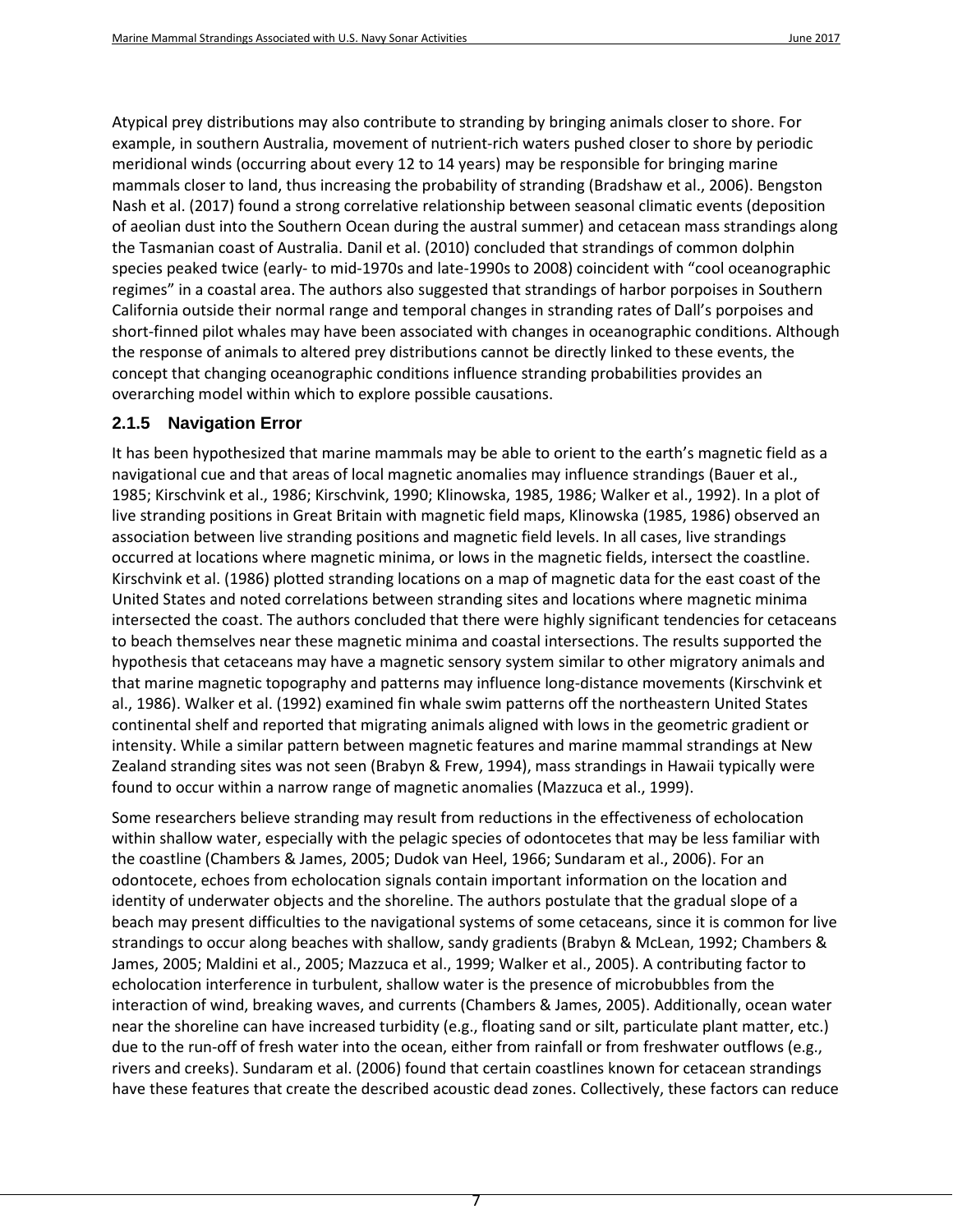and scatter the sound energy within echolocation signals and reduce the perceptibility of returning echoes. In addition, echolocating animals with hearing deficits (see above) could be at a disadvantage in navigating shallow waters if hearing deficits are sufficient to compromise the reception of echoes from targets ensonified with echolocation signals.

#### <span id="page-11-0"></span>**2.1.6 Social Cohesion**

Many pelagic species such as sperm whales, pilot whales, melon-headed whales, false killer whales, and some dolphins occur in large groups with strong social bonds between individuals. When one or more animals strand due to any number of causative events, then the entire pod may follow suit out of social cohesion [\(Conner, 2000;](#page-33-7) [Geraci et al., 1999;](#page-36-0) [Perrin & Geraci, 2002\)](#page-43-0). Social cohesion may be due to intricate social structure as observed with a mass stranding of false killer whales in 1977. The whales became agitated when rescuers moved them to deeper water and separated them from the large male injured in the shallow water; the group remained in the shallows in a tight aggregation until 3 days later when the male died [\(Conner, 2000\)](#page-33-7). In open water, living as a group provides certain benefits, such as protection and foraging [\(Conner, 2000\)](#page-33-7). The benefits of living as a group in open water diminish as the group becomes smaller and for lone animals, so once a critical number of animals begins to strand the rest of the pod is likely to strand as well to protect themselves from the dangers of being exposed in the open water [\(Geraci & Lounsbury, 2005\)](#page-36-1).

## <span id="page-11-1"></span>**2.2 Anthropogenic Contributing Factors and Causes of Stranding**

Not including deaths due to historic whaling or whaling that is still conducted in a few nations, there has been an increase in marine mammal mortality events associated with a variety of human activities over the past few decades [\(Carretta et al., 2016;](#page-33-2) [Culik, 2004;](#page-34-1) [Geraci et al., 1999;](#page-36-0) [Helker et al., 2015;](#page-37-6) [National](#page-41-7)  [Marine Fisheries Service, 2012;](#page-41-7) [Vianna et al., 2016\)](#page-45-1). These include fisheries interactions (entanglement, bycatch and directed catch [i.e., the targeted collection of a particular species]), habitat modification (degradation, prey reduction), pollution (marine debris, toxic compounds), direct trauma (vessel strikes, gunshots), and acute noise exposure. Over a 5-year period (2010–2014) along the U.S. West Coast, where there is a larger proportion of human-related strandings, there were 1,480 reported marine mammal human-related injuries and 661 human-related deaths [\(Carretta et al., 2016\)](#page-31-2). Other humanrelated factors (e.g., climate change) have the potential to threaten marine mammals to an unknown degree. However, some activities that may be potential threats to marine mammals are still unknown due to insufficient data. Figure 2-1 shows potential worldwide risk to small cetaceans by source. (Note\* the "unknown" i[n Figure 2-1](#page-12-2) does not relate to unknown threats, but rather to a small percentage of species for which too little is known to quantify potential threats.) Similar threats exist for large cetaceans, discussed in more detail in the following sections.

#### **2.2.1 Fisheries Interaction: Bycatch and Entanglement**

The incidental catch of marine mammals in commercial fishery activities is a significant threat to the survival and recovery of many populations of marine mammals [\(Bradford & Forney, 2016\)](#page-33-8)[\(Bradford &](#page-32-7)  [Forney, 2014,](#page-32-7) [2016;](#page-33-8) [Campagna et al., 2007;](#page-33-9) [Carretta et al., 2016;](#page-33-2) [Carretta et al., 2017;](#page-33-10) [Culik, 2004;](#page-34-1) [Geraci et al., 1999;](#page-36-0) [Geraci & Lounsbury, 2005;](#page-36-1) [Read et al., 2006;](#page-43-8) [Zeeberg et al., 2006\)](#page-46-7).

8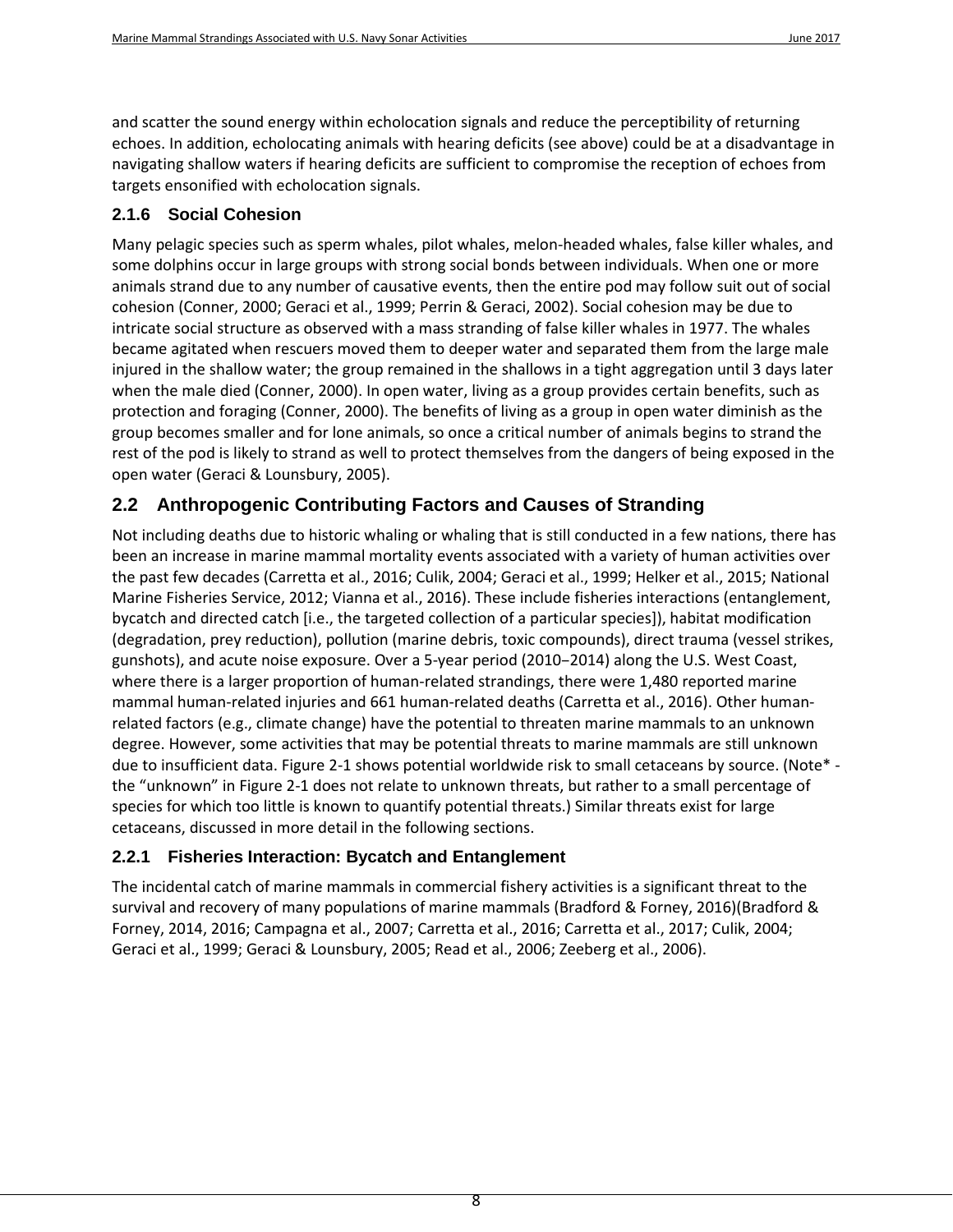<span id="page-12-0"></span>

<span id="page-12-1"></span>**Figure 2-1: Human Threats to Worldwide Small Cetacean Populations Derived from: [\(Culik \(2004\)\)](#page-34-1)**

<span id="page-12-2"></span>Bycatch is the catching of non-target species within a given fishing operation and can include invertebrates, fish, sea turtles, birds, and marine mammals [\(Carretta et al., 2017;](#page-33-10) [National Research](#page-42-3)  [Council, 2006\)](#page-42-3). Read et al. [\(2006\)](#page-43-8) attempted to estimate the magnitude of marine mammal bycatch in United States and global fisheries. Data on marine mammal bycatch within the United States was obtained from fisheries observer programs, reports of entangled stranded animals, and fishery logbooks, which was then extrapolated to estimate global bycatch by using the ratio of U.S. fishing vessels to the total number of vessels within the world's fleet [\(Read et al., 2006\)](#page-43-8). Within U.S. fisheries between 1990 and 1999, the mean annual bycatch of marine mammals was 6,215 animals, with a standard error of +/- 448 [\(Read et al., 2006\)](#page-43-8). Eighty-four percent of cetacean bycatch occurred in gill-net fisheries, with dolphins and porpoises constituting most of the bycatch. There was a 40 percent decline in marine mammal bycatch when comparing bycatch from 1995–1999 to that from 1990–1994. Read et al. [\(2006\)](#page-43-8) suggest this decline is primarily due to effective conservation measures implemented during this period. Read et al. [\(2006\)](#page-43-8) then extrapolated bycatch data for the same time period to estimate an annual global bycatch of 653,365 marine mammals, with most of the world's bycatch occurring in gillnet fisheries. In order to provide more accuracy, new models and additional data are being utilized and investigated when estimating bycatch for specific areas or species, or over long periods of time [\(Carretta](#page-33-10)  [et al., 2017;](#page-33-10) [Peltier et al., 2016\)](#page-43-9). With global marine mammal bycatch likely to be in the hundreds of thousands every year, bycatch in fisheries is the single greatest threat to many marine mammal populations around the world.

9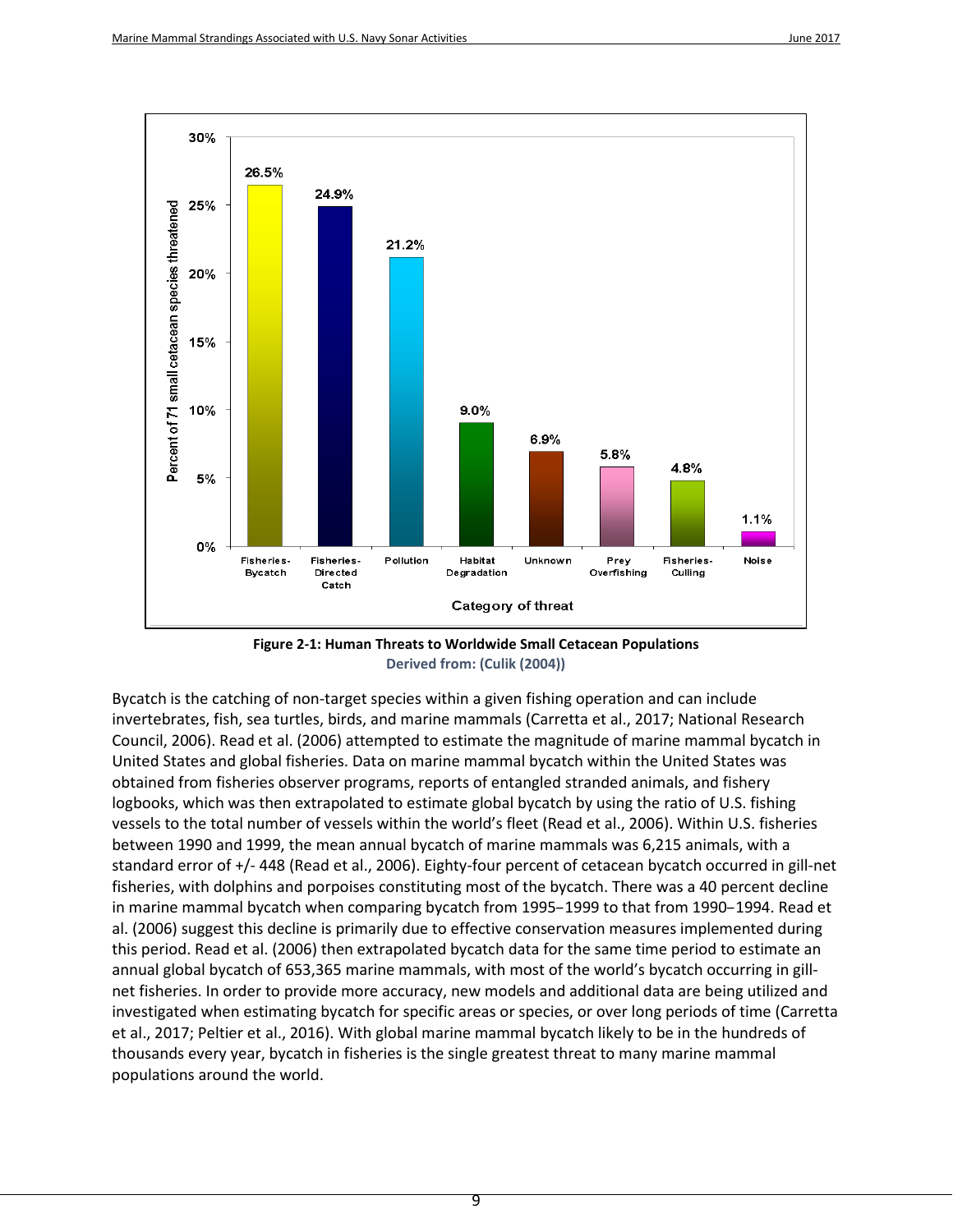Entanglement in active or ghost fishing gear is a major cause of death or severe injury among whales. Entangled marine mammals may die as a result of drowning, escape with pieces of gear still attached to their bodies, manage to be set free of their own accord, or are set free by human intervention. Many large whales carry off gear after becoming entangled [\(Geraci et al., 1999;](#page-36-0) [Read et al., 2006\)](#page-43-8). Often times when a marine mammal swims off with gear attached, the end result is fatal. The gear may encumber the animal's swimming or diving or it can wrap around a crucial body part and tighten over time, causing tissue trauma, affecting circulation, and possibly leading to infection. In addition, the increased drag associated with carrying fishing gear could increase the energy required to swim or dive, and could place an animal in an energetic deficit [\(Van der Hoop et al., 2015\)](#page-45-6). Stranded marine mammals frequently exhibit signs of previous fishery interaction, such as scarring or gear attached to their bodies, and the cause of death for many stranded marine mammals is often attributed to such interactions [\(Baird &](#page-32-8)  [Gorgone, 2005;](#page-32-8) [Obusan et al., 2016\)](#page-42-6). Because marine mammals that die or are injured in fisheries may not wash ashore and because not all animals that do wash ashore exhibit clear signs of interactions, stranding data probably underestimate fishery-related mortalities and injuries.

The overall impact of fisheries interactions can be seen in examples from the impact that has occurred to several species. From 1993 through 2003, 1,105 harbor porpoises were reported stranded from Maine to North Carolina, many of which had cuts and body damage suggestive of net entanglement [\(National Marine Fisheries Service, 2005b\)](#page-41-8). In 1999 it was possible to determine that the cause of death for 38 of the stranded porpoises in that year were from fishery interactions [\(National Marine Fisheries](#page-41-8)  [Service, 2005b\)](#page-41-8). An estimated 78 baleen whales were killed annually in the offshore Southern California/Oregon drift gillnet fishery during the 1980s [\(Heyning & Lewis, 1990\)](#page-37-7). The Hawaiian Islands Large Whale Entanglement Response Network received more than 267 reports of large whales entangled in gear between the 2002 and 2014 seasons [\(Lyman, 2014\)](#page-40-7). In southern California from 2010– 2014, 78% of human-related cetacean strandings and 32% of human-related pinniped strandings were determined to be a result of fisheries interaction [\(Carretta et al., 2016\)](#page-33-2).

#### <span id="page-13-0"></span>**2.2.2 Vessel Strike**

Vessel strikes to marine mammals are another cause of mortality and stranding [\(Berman-Kowalewski et](#page-32-9)  [al., 2010;](#page-32-9) [De Stephanis & Urquiola, 2006;](#page-34-6) [Geraci & Lounsbury, 2005;](#page-36-1) [Laist et al., 2001\)](#page-39-11). An animal at the surface could be struck directly by a vessel, a surfacing animal could hit the bottom of a vessel, or an animal just below the surface could be cut by a vessel's propeller. The reasons that whales are struck by vessels are probably several fold, including acoustic shadowing of an approaching vessel (i.e., the vessel body interferes with sound from the propulsion unit propagating forward), complex acoustic propagation conditions, and vessels approaching at speeds where avoidance is difficult.

The severity of injuries typically depends on the size and speed of the vessel [\(Knowlton & Kraus, 2001;](#page-39-12) [Laist et al., 2001;](#page-39-11) [Vanderlaan & Taggart, 2007\)](#page-45-7). An examination of all known ship strikes from all shipping sources (civilian and military) indicates vessel speed is a principal factor in whether a strike results in death [\(Jensen & Silber, 2003;](#page-38-3) [Knowlton & Kraus, 2001;](#page-39-12) [Laist et al., 2001;](#page-39-11) [Vanderlaan & Taggart,](#page-45-7)  [2007\)](#page-45-7). In assessing records in which vessel speed was known, Laist et al. [\(2001\)](#page-39-11) found a direct relationship between the occurrence of a whale strike and the speed of the vessel involved in the collision. The authors concluded that most deaths occurred when a vessel was traveling in excess of 13 knots. Jensen and Silber [\(2003\)](#page-38-3) detailed 292 records of known or probable ship strikes of all large whale species from 1975 to 2002. Of these, vessel speed at the time of collision was reported for 58 cases. Of these cases, 39 (or 67 percent) resulted in serious injury or death. Operating speeds of vessels that struck various species of large whales ranged from 2 to 51 knots. The majority (79 percent) of these strikes occurred at speeds of 13 knots or greater. The average speed that resulted in serious injury or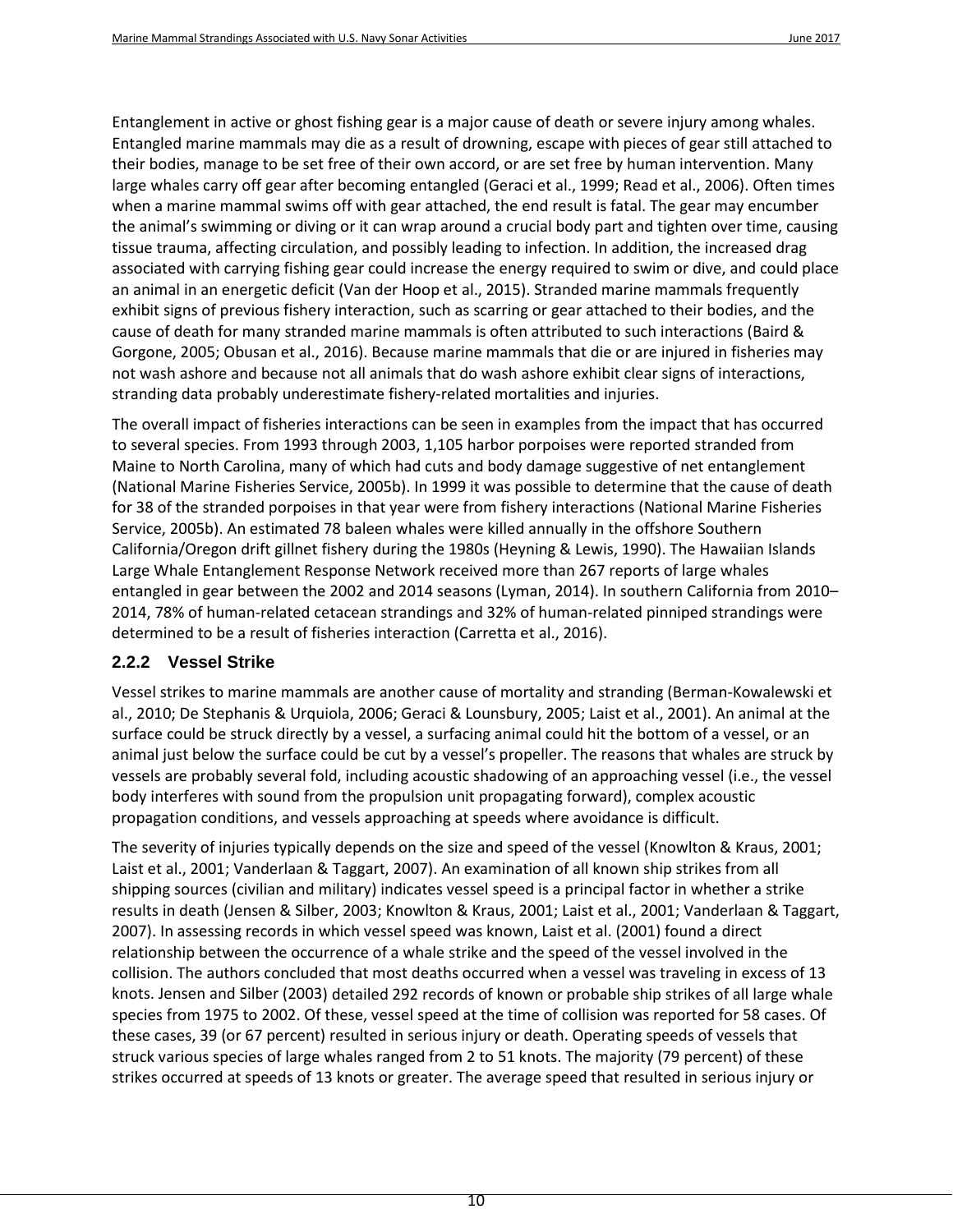death was 18.6 knots. Pace and Silber [\(2005\)](#page-43-10) found that the probability of death or serious injury increased rapidly with increasing vessel speed. Specifically, the predicted probability of serious injury or death increased from 45 percent to 75 percent as vessel speed increased from 10 to 14 knots, and exceeded 90 percent at 17 knots. Higher speeds during collisions result in greater force of impact, but higher speeds also appear to increase the chance of severe injuries or death by pulling whales toward the vessel. Computer simulation modeling showed that hydrodynamic forces pulling whales toward the vessel hull increase with increasing speed [\(Clyne & Kennedy, 1999;](#page-33-11) [Knowlton et al., 1995;](#page-39-13) [Silber et al.,](#page-44-8)  [2010\)](#page-44-8).

#### <span id="page-14-0"></span>**2.2.3 Marine Mammal Viewing**

Although considered by many to be a non-consumptive use of marine mammals with economic, recreational, educational, and scientific benefits, marine mammal watching is not without potential negative impacts. One concern is the disturbance from interactions with humans attempting to swim with wild marine mammals, such as was the case with Hawaiian spinner dolphins that were being disturbed while resting in shallow waters; NOAA published a proposed rule in 2016 to prevent such disturbances. Another concern is that animals become more vulnerable to vessel strikes once they habituate to vessel traffic [\(Swingle et al., 1993;](#page-44-9) [Wiley et al., 1995\)](#page-46-8). Additionally, habitats may be abandoned or adverse impacts may occur if disturbance levels are too high [\(Courbis & Timmel, 2009;](#page-33-12) [Lusseau & Bejder, 2007;](#page-40-8) [Noren et al., 2009;](#page-42-7) [Stockin et al., 2008;](#page-44-10) [Williams et al., 2006\)](#page-46-9). Recorded marine mammal behavioral responses to whale-watching vessels varies greatly. The most common reactions noted include disruptions in activity budgets and path directionality, as well as increases in travel behaviors with less likelihood of resting or foraging behaviors [\(Meissner et al., 2015;](#page-41-9) [Parsons, 2012;](#page-43-11) [Senigaglia et al., 2016\)](#page-44-11). Behaviors such as these in addition to potential avoidance, attraction, or indifference to whale-watching vessels likely depends on the complex interaction of many contextual factors such the distance of the vessel from the animal, vessel speed, vessel direction, vessel noise, the number of vessels as well as the animal's predisposition and prior experience [\(Au & Perryman, 1982;](#page-31-7) [Erbe, 2002;](#page-35-8) [Jansen et al., 2010;](#page-38-4) [Magalhães et al., 2002;](#page-40-9) [Nowacek et al., 2004;](#page-42-8) [Richardson et al., 1995;](#page-43-12) [Watkins, 1986;](#page-46-10) [Williams et al., 2002;](#page-46-11) [Würsig et al., 1998\)](#page-46-12). Marine mammal viewing could impact energy expenditure and potentially the overall health of a marine mammal if these behaviors are sustained for long periods of time [\(Christiansen et al., 2014;](#page-33-13) [Parsons, 2012\)](#page-43-11).

#### <span id="page-14-1"></span>**2.2.4 Ingestion of Marine Debris**

Debris in the marine environment is a hazard for many marine mammals. Debris may cause entanglement (see Section [2.2.1,](#page-12-0) Fisheries Interaction: Bycatch and Entanglement) and animals may also mistake plastics and other debris for food or incidentally consume it while foraging [\(Bortolotto et al.,](#page-32-10)  [2016;](#page-32-10) [Denuncio et al., 2011;](#page-34-7) [Fernández et al., 2009;](#page-35-9) [Gall & Thompson, 2015;](#page-36-13) [Jacobsen et al., 2010b;](#page-38-5) [Lusher et al., 2015;](#page-40-10) [National Oceanic and Atmospheric Administration Marine Debris Program, 2014;](#page-42-9) [Stamper et al., 2006;](#page-44-12) [Whitehead, 2003\)](#page-46-13).Consumption of debris can lead to gastrointestinal blockage, satiation, and ulceration and is potentially fatal. However, the occurrence of and impact from individual animal's consumption of debris remains largely unknown [\(for review, see Baulch & Simmonds, 2015\)](#page-32-11). From 1990 through October 1998, 215 pygmy sperm whales stranded along the U.S. Atlantic coast (New York to the Florida Keys) with the remains of plastic bags and other debris found in the stomachs of 13 of these animals [\(National Marine Fisheries Service, 2005c\)](#page-41-10). In 2016, nine sperm whales that stranded in the North Sea also had traces of marine debris in their gastro-intestinal tracts [\(Unger et al., 2016\)](#page-45-8). Twenty-eight percent of 106 incidentally captured Franciscana dolphins (*Pontoporia blainvillei*) had ingested plastic debris [\(Denuncio et al., 2011\)](#page-34-7). Sperm whales are also known to ingest plastic debris [\(Whitehead, 2003\)](#page-46-13), and this has occasionally led to mortality [\(Jacobsen et al., 2010a\)](#page-38-6). Numerous other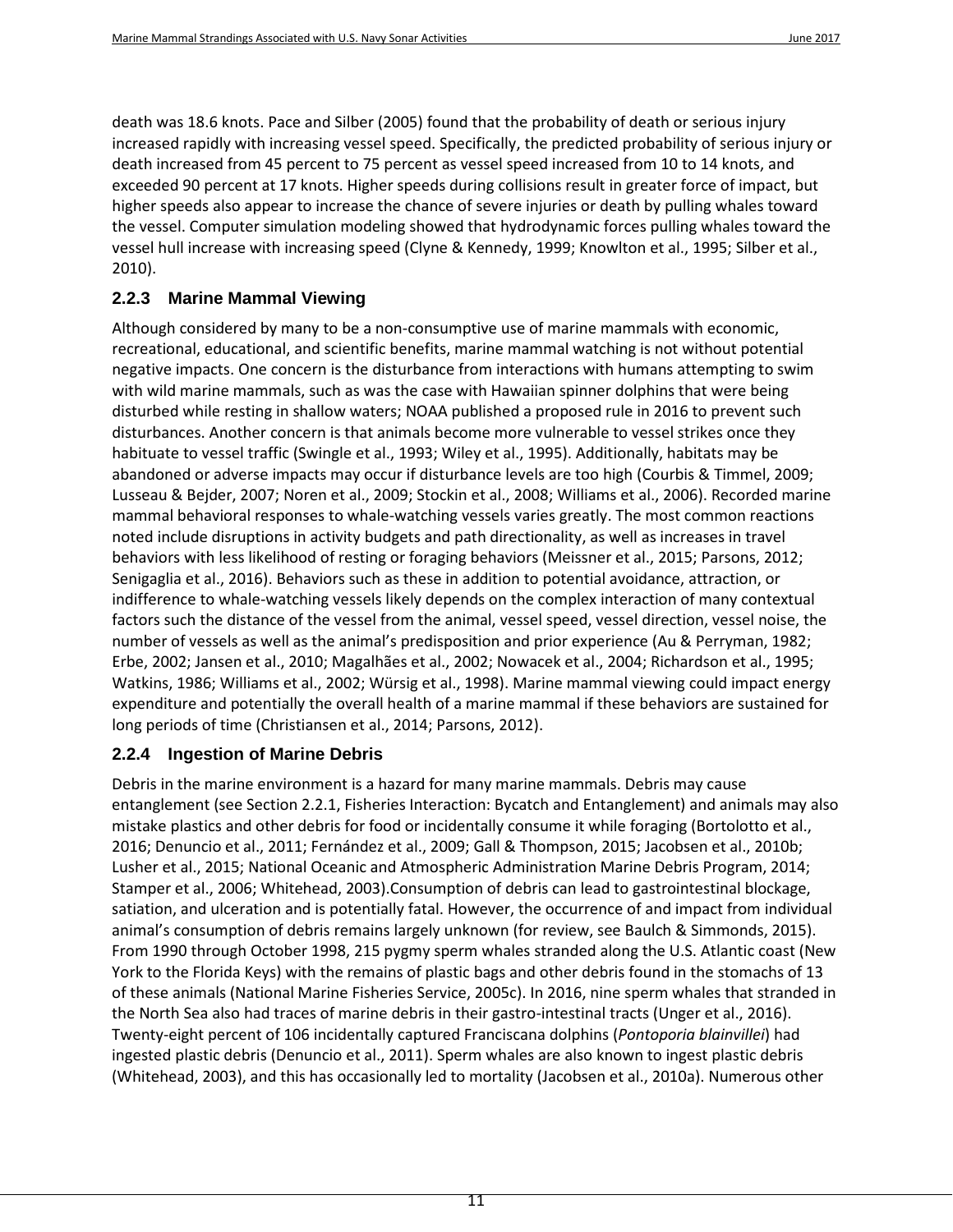species of marine mammals are known to consume debris and plastics [\(Baird & Hooker, 2000;](#page-32-12) [Fernández et al., 2009;](#page-35-9) [Secchi & Zarzur, 1999;](#page-43-13) [Stamper et al., 2006\)](#page-44-12), but the scale to which this affects marine mammal populations is unknown.

#### <span id="page-15-0"></span>**2.2.5 Toxic Pollution**

Research has demonstrated that high concentrations of potentially toxic substances (e.g., persistent organic pollutants, organochlorines used as pesticides, perfluorinated chemicals and polychlorinated biphenyls, mercury, and others) have been found in a many marine mammal species from a variety of locations around the world [\(Bachman et al., 2014;](#page-31-8) [Bachman et al., 2015;](#page-31-5) [Foltz et al., 2014;](#page-36-14) [Fossi et al.,](#page-36-15)  [2004;](#page-36-15) [Hall et al., 2006;](#page-37-8) [Hansen et al., 2015;](#page-37-9) [Hart et al., 2008;](#page-37-10) [Hooker et al., 2007;](#page-37-11) [Jepson & Law, 2016;](#page-38-7) [Mearns et al., 2016;](#page-41-11) [O'Hara et al., 1999;](#page-42-10) [Reiner et al., 2016;](#page-43-14) [Wintle et al., 2011\)](#page-46-14). Research has indicated an increase in marine mammal diseases associated with bioaccumulation of these substances in some species [\(Hall et al., 2006;](#page-37-8) [Tabuchi et al., 2006\)](#page-44-13). Accumulation of these substances could lead to negative impacts in overall marine mammal health and may contribute to population declines [\(Bachman et al.,](#page-31-8)  [2014;](#page-31-8) [Bachman et al., 2015;](#page-31-5) [Hansen et al., 2015\)](#page-37-9). Generally, the effects of contaminants are more likely to be indirect, potentially affecting prey species availability or increasing disease susceptibility [\(Geraci et](#page-36-0)  [al., 1999\)](#page-36-0). In other more rare cases, anthropogenic events may have direct and detectable effects on marine mammals and their habitat, such as the 2010 Deep Water Horizon oil spill, which covered a vast area of the northern Gulf of Mexico for a period of approximately 3 months. An unusual mortality event, preliminarily involving 865 whales and dolphins, was declared in the northern Gulf of Mexico beginning in 2010 and extending into 2014 [\(NMFS, 2014\)](#page-42-11). A series of research papers have been published since the oil spill documenting the impact of long-term oil exposure to bottlenose dolphins. In the years immediately following the oil spill, female bottlenose dolphins were found to experience a greater rate of *in utero* infections and late-term pregnancy failures [\(Colegrove et al., 2016\)](#page-33-14); there was an overall lower reproductive success and increase in the mortality rate [\(Lane et al., 2015\)](#page-39-14); and a higher incidence of bacterial pneumonia and evidence of adrenal atrophy were found [\(Venn-Watson et al., 2015\)](#page-45-9). In addition, dolphins within the oil-exposed Barataria Bay showed an overall greater prevalence of disease conditions and generally poorer health relative to control populations [\(Schwacke et al., 2014\)](#page-43-15).

#### <span id="page-15-1"></span>**2.2.6 Acute Noise Exposure**

Over the past three decades, several mass stranding events have been associated with or speculated to be related to naval operations [\(D'Amico et al., 2009\)](#page-34-8), seismic surveys [\(McGeady et al., 2016\)](#page-41-1), and other anthropogenic activities that introduce sound into the marine environment (stranding event locations include the Canary Islands, Greece, Vieques, U.S. Virgin Islands, Madeira Islands, Haro Strait [Washington], Alaska, Hawaii, North Carolina). At sufficient levels, acute noise exposure may have the potential to either directly or indirectly contribute to stranding events, although the mechanism and causal link are not always apparent and may require additional study.

Both behavioral and physiological responses to acute noise exposure have been speculated as potential causes of stranding. At sufficient levels, acute noise exposure could result in panic, or the "fight or flight" response, resulting in marine mammals entering shallower water than they would normally enter. In social species, such responses may be exacerbated by social cohesion. From a physiological perspective, several direct causes of injury from acoustic exposure have been speculated, which could subsequently contribute to stranding. These include the resonance of tissues due to acoustic exposure, and acoustically mediated bubble formation.

A panel of government and private scientists was convened in 2002 to investigate the potential for acoustic resonance due to sonar exposure to have contributed to beaked whale strandings in the Bahamas [\(National Oceanic and Atmospheric Administration, 2002\)](#page-42-12). The conclusions of the modeling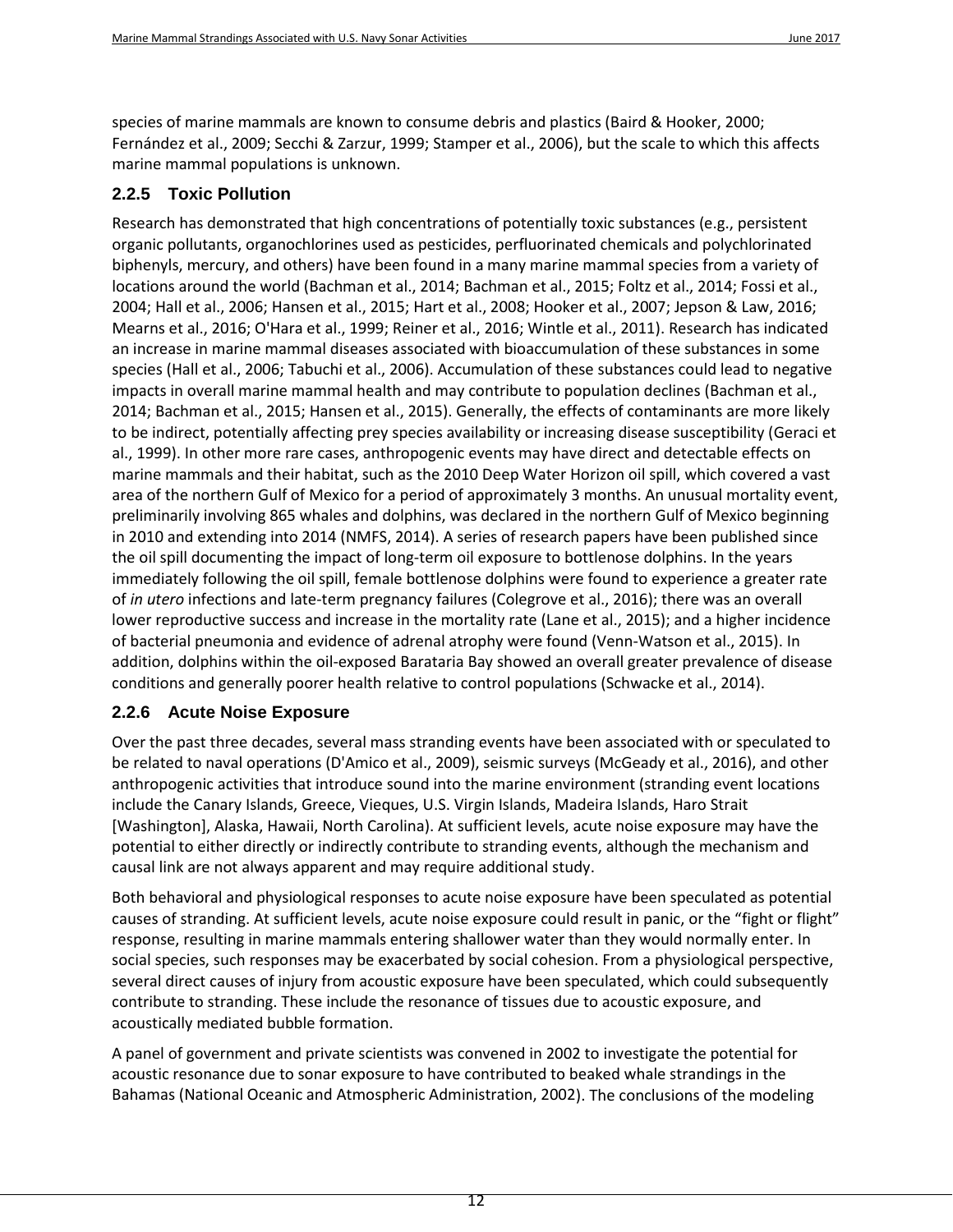group were that resonance of air-filled structures was not likely to have caused the Bahamas stranding because the frequencies at which resonance was predicted to occur were lower than those used by the Navy's mid-frequency sonar systems. Air cavity vibrations at resonant frequencies, where highest amplitude vibrations would occur, were considered insufficient to cause tissue damage, even under the worst-case scenarios modeled. For these reasons, the potential for acoustic resonance to contribute to strandings has been considered highly unlikely when realistic exposure conditions and biological structures are considered.

Gas and fat emboli in the blood vessels of stranded beaked whales were a novel finding of the 2002 Canary Island strandings, which was temporally and spatially associated with mid-frequency active sonar use (see Sectio[n 3.4,](#page-21-0) Canary Islands, September 24, 2002). Marine mammals are thought to deal with nitrogen loads in their blood and other tissues, caused by gas exchange from the lungs under conditions of high ambient pressure during diving, through anatomical, behavioral, and physiological adaptations [\(Hooker et al., 2012\)](#page-37-12). Deep diving whales, such as beaked whales, normally have higher nitrogen loads in body tissues, which may make them more susceptible to decompression for certain modeled changes in dive behavior [\(Fahlman et al., 2014b;](#page-35-10) [Fernández et al., 2005;](#page-35-11) [Hooker et al., 2012;](#page-37-12) [Jepson et al., 2003\)](#page-38-8).

The possibility that the gas and fat emboli found by Fernández et al. [\(2005\)](#page-35-11) was due to nitrogen bubble formation has been hypothesized to be related to either direct activation of the bubble by sonar signals or to a behavioral response in which the beaked whales flee to the surface following sonar exposure. The first hypothesis is related to rectified diffusion [\(Crum & Mao, 1996\)](#page-34-9), the process of increasing the size of a bubble by exposing it to a sound field. This process is facilitated if the environment in which the ensonified bubbles exist is supersaturated with gas. Repetitive diving by marine mammals can cause the blood and some tissues to accumulate gas to a greater degree than is supported by the surrounding environmental pressure [\(Ridgway & Howard, 1979\)](#page-43-16). Researchers have also considered the role of accumulation of carbon dioxide produced during periods of high activity by an animal, theorizing that accumulating carbon dioxide, which cannot be removed by gas exchange below the depth of lung collapse, may facilitate the formation of bubbles in nitrogen saturated tissues [\(Bernaldo de Quiros et al.,](#page-32-13)  [2012;](#page-32-13) [Fahlman et al., 2014a\)](#page-35-12). Deeper and longer dives of some marine mammals, such as those conducted by beaked whales, have been theoretically predicted to induce greater levels of supersaturation [\(Hooker et al., 2009;](#page-37-13) [Houser et al., 2001\)](#page-38-9), although other modeling efforts have suggested the situation is probably more complex and the relationship to diving depth not so simple (e.g., [Fahlman et al., 2014b;](#page-35-10) [Kvadsheim et al., 2012\)](#page-39-15). For beaked whale strandings associated with sonar use, one theory is that observed bubble formation may be caused by long periods of compromised blood flow caused by the stranding itself (which reduces ability to remove nitrogen from tissues) following rapid ascent dive behavior that does not allow for typical management of nitrogen in supersaturated, long-halftime tissues [\(Houser et al., 2009\)](#page-38-10). If rectified diffusion were possible in marine mammals exposed to high-level sound, conditions of tissue supersaturation could theoretically speed the rate and increase the size of bubble growth. Subsequent effects due to tissue trauma and emboli would presumably mirror those observed in humans suffering from decompression sickness. It is unlikely that the brief duration of sonar pings would be long enough to drive bubble growth to any substantial size without whales being immediately adjacent to the causative sound source. Indeed, follow-on work has demonstrated that for highly supersaturated tissues, exposure levels would necessarily be higher than is likely to occur in the real world [\(Crum et al., 2005\)](#page-34-10). However, an alternative but related hypothesis has also been suggested: stable bubbles could be destabilized by high-level sound exposures such that bubble growth then occurs through static diffusion of gas out of the tissues. In such a scenario the marine mammal would need to be in a gas-supersaturated state long enough for bubbles to become of a problematic size. The second hypothesis speculates that rapid ascent to the surface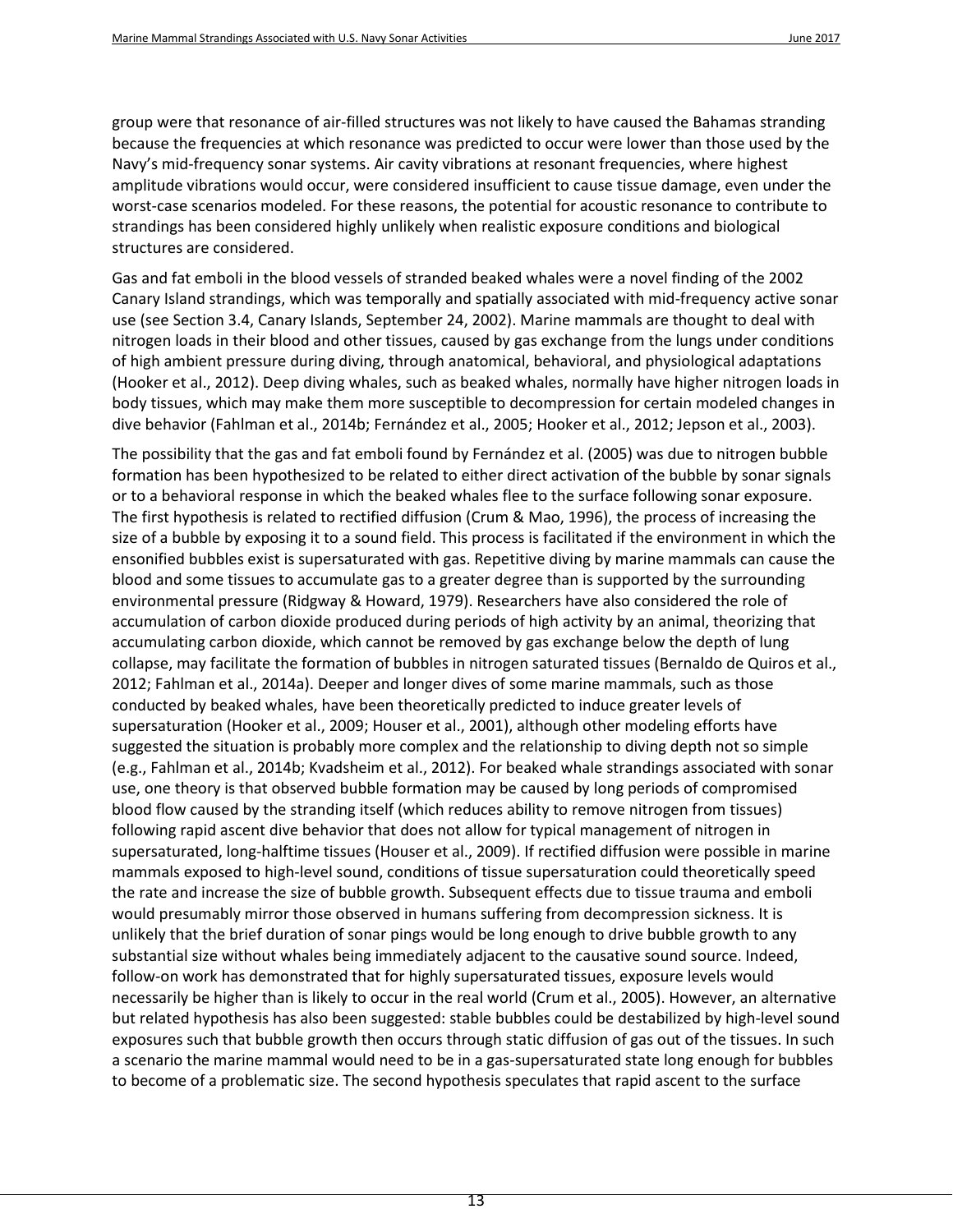following exposure to a startling sound might produce tissue gas saturation sufficient for the evolution of nitrogen bubbles [\(Fernández et al., 2005;](#page-35-11) [Jepson et al., 2003\)](#page-38-8). In this scenario, the rate of ascent would need to be sufficiently rapid to compromise behavioral or physiological protections against nitrogen bubble formation. Beaked whales that have been tagged have shown to ascend slowly in the beginning and middle of their ascent and more rapidly in the top 100 meters (m) where gas expansion is greatest. Due to the natural dive behavior of certain beaked whale species, the potential for decompression sickness exists [\(Tyack et al., 2006\)](#page-45-10). It has been speculated that if repetitive shallow dives are used by beaked whales to avoid a predator or sound source, they could accumulate high levels of nitrogen because they would be above the depth of lung collapse (above about 210 feet [ft.]) which could lead to decompression sickness [\(Zimmer & Tyack, 2007\)](#page-46-15).

Although theoretical predictions suggest the possibility for acoustically mediated bubble growth, there is considerable disagreement among scientists as to its likelihood and there is a lack of empirical data on gas kinetics in diving marine mammals [\(Hooker et al., 2012;](#page-37-12) [Piantadosi & Thalmann, 2004\)](#page-43-17). It has been argued that traumas from beaked whale strandings are consistent with gas emboli and bubble-induced tissue separations [\(Fernández et al., 2005;](#page-35-11) [Jepson et al., 2003\)](#page-38-8), but nitrogen bubble formation as the cause of the traumas has not been verified. Sound exposure levels predicted to cause in vivo bubble formation within diving cetaceans have not been evaluated and are suspected as needing to be very high [\(Crum et al., 2005\)](#page-34-10). In contrast, in an analysis of sperm whale bones spanning 111 years, gas embolism symptoms were observed indicating that sperm whales may be susceptible to repetitive decompression sickness due to their natural diving behavior [\(Moore & Early, 2004\)](#page-41-12). Additional work looking into the composition of cardiovascular and tissue bubbles in freshly stranded animals demonstrated a greater prevalence of nitrogen gas containing bubbles in deep diving species [\(Bernaldo](#page-32-13)  [de Quiros et al., 2012\)](#page-32-13). However, the presence of bubbles postmortem, particularly after decompression, cannot be taken as indicative of bubble pathology [\(Bernaldo de Quiros et al., 2012;](#page-32-13) [Bernaldo de Quiros et al., 2013a;](#page-32-14) [Bernaldo de Quiros et al., 2013b;](#page-32-15) [Dennison et al., 2011;](#page-34-11) [Moore et al.,](#page-41-13)  [2009\)](#page-41-13). Prior experimental work has also demonstrated the post-mortem presence of bubbles following decompression in laboratory animals can occur as a result of invasive investigative procedures [\(Stock et](#page-44-14)  [al., 1980\)](#page-44-14), or from the presence of gas-forming bacteria in tissues of live animals [\(Bernaldo de Quiros et](#page-32-13)  [al., 2012;](#page-32-13) [Bernaldo de Quiros et al., 2013a;](#page-32-14) [Danil et al., 2014\)](#page-34-2).

Stranding events associated or speculated to be associated with the use of naval sonar are detailed in the following two chapters.

## <span id="page-17-0"></span>**3 STRANDING EVENTS ASSOCIATED WITH U.S. NAVY SONAR ACTIVITIES**

This section analyzes stranding events in which U.S. Navy sonar was suspected of being associated with a marine mammal mass stranding. Most of the events involve a particular family of whales, the beaked whales. Beaked whale strandings have been reported since the 1800s [\(Cox et al., 2006;](#page-34-12) [Geraci &](#page-36-1)  [Lounsbury, 2005;](#page-36-1) [Podesta et al., 2006\)](#page-43-18), the largest of which occurred in the 1870s in New Zealand when 28 Gray's beaked whales (*Mesoplodon grayi*) stranded. However, over the past two decades several mass strandings involving beaked whales have been coincident with naval operations that included active sonar [\(Cox et al., 2006;](#page-34-12) [D'Amico et al., 2009;](#page-34-8) [Filadelfo et al., 2009a;](#page-35-13) [Frantzis, 1998;](#page-36-16) [Jepson et al.,](#page-38-8)  [2003;](#page-38-8) [Simmonds & Lopez-Jurado, 1991\)](#page-44-0). Of the 126 beaked whale mass strandings reported between 1950 and 2004, 12 have coincided in time and space with naval activities that may have used midfrequency active sonar, while 87 have no link to naval activities [\(D'Amico et al., 2009\)](#page-34-8). Blainville's beaked whale (*Mesoplodon densirostris*) strandings are rare, and records show that one mass stranding was reported in 1989 in the Canary Islands. Cuvier's beaked whales (*Ziphius cavirostris*) are the most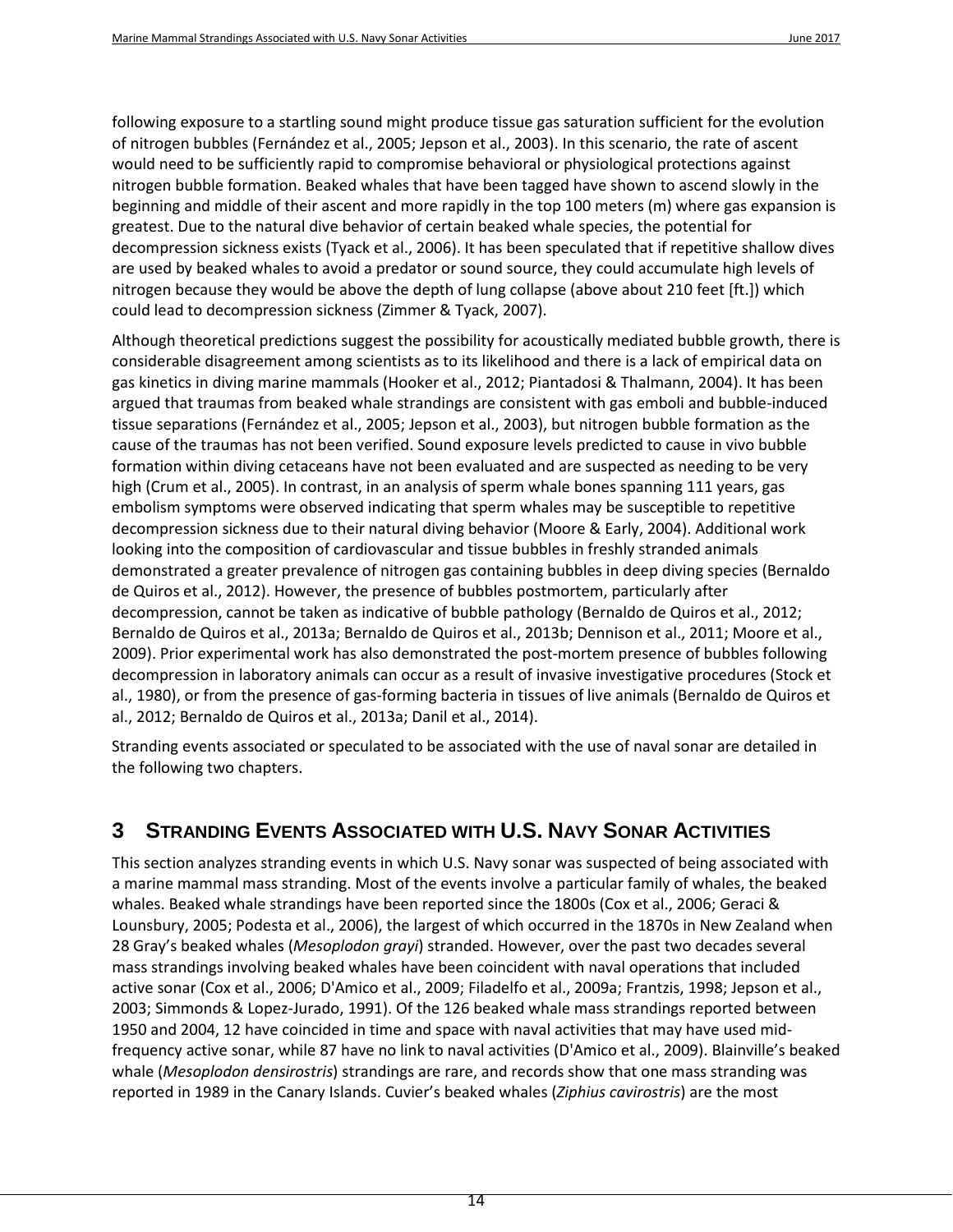frequently reported beaked whale to strand, with 232 stranding events (both single and mass) totaling 316 animals reported in the Mediterranean Sea alone between 1803 and 2003 [\(Podesta et al., 2006\)](#page-43-18).

D'Amico et al. [\(2009\)](#page-34-8) reviewed global beaked whale mass strandings occurring between 1950 and 2004. The review suggested that 12 of 126 of the strandings could be considered to have coincided in space and time with naval activity that may have included active sonar use<sup>[1](#page-18-0)</sup>. Training involving sonar has been conducted since World War II and the sonar systems in use today are the same output transducers in use since the 1970's [\(U.S. Department of the Navy, 2008\)](#page-45-11). A number of potential mechanisms have been hypothesized to potentially explain the relationship between marine mammal strandings and midfrequency active sonar activity. Among those receiving the most attention are a behavioral flight response to acoustic exposure that results in stranding or a flight response that results in the physiological consequence of inert bubble formation. Unfortunately, to date no definitive causal mechanisms by which mid-frequency active sonar could lead to the reported strandings and traumas has been made. Furthermore, why beaked whales seem to be particularly averse to sonar, but only in specific and relatively rare cases, has not been determined and is open to speculation.

While sonar may be a contributing factor to a small number of strandings under certain rare conditions, other contextual, geographical, physiological, or behavioral factors likely contribute to the necessary conditions for stranding to occur [\(D'Amico et al., 2009;](#page-34-8) [Filadelfo et al., 2009a;](#page-35-13) [Helble et al., 2016b;](#page-37-14) [Manzano-Roth et al., 2016;](#page-40-11) [Tyack, 2009;](#page-45-12) [Tyack et al., 2011\)](#page-45-13). In established Navy instrumented ranges, such as those in Hawaii and Southern California, where beaked whales are present and training and testing using sonar has been routine for decades, there have been no stranded beaked whales associated with sonar use [\(Filadelfo et al., 2009a;](#page-35-13) [Filadelfo et al., 2009b\)](#page-35-14). A review of past stranding events associated with sonar suggests the potential factors possibly contributing to a stranding event are steep bathymetric changes, narrow channels, multiple sonar ships, surface ducting and the presence of beaked whales that may be more adversely affected than other species to sonar and anthropogenic noise in general, particularly if populations are naïve to intensive sonar operations [\(D'Amico et al., 2009;](#page-34-8) [Southall et al., 2007;](#page-44-15) [Tyack, 2009\)](#page-45-12).

The U.S. Navy closely coordinates with NMFS in the investigation of marine mammal strandings that are potentially associated with Navy sonar activities to better understand the events surrounding the strandings. The Navy has studied several stranding events in detail that may have occurred in association with Navy sonar activities. Information was collected on mass stranding events (events in which two or more cetaceans stranded) that have occurred and for which reports are available, from the past 40 years. Any causal agents that have been associated with those stranding events were also identified.

The following subsections discuss five specific stranding events that the U.S. Navy has agreed were associated in time and location with the use of sonar. Four of the five events occurred during North Atlantic Treaty Organization (NATO) training or testing where U.S. Navy presence was limited. One of the five events involved only U.S. Navy ships (Bahamas), the other four were multi-nation events. Of note, the total from these five events represent a small number of animals (50 cetaceans) since 1996 and most worldwide beaked whale strandings are not linked to naval sonar activity [\(D'Amico et al.,](#page-34-8)  [2009;](#page-34-8) [International Council for the Exploration of the Sea, 2005;](#page-38-11) [Podesta et al., 2006\)](#page-43-18). A stranding of ten beaked whales in Crete coincident with naval exercises in 2014 is under review and has not yet been

<span id="page-18-0"></span> $<sup>1</sup>$  Historical records documenting use of active sonar use in exercises prior to 2006 are not readily available, are inconsistent in the level of</sup> information provided when available, and are therefore not conclusive regarding the use of sonar. See D'Amico et al. [\(2009\)](#page-34-8) for a discussion on the availability and ranking criteria for data in regard to these conclusions.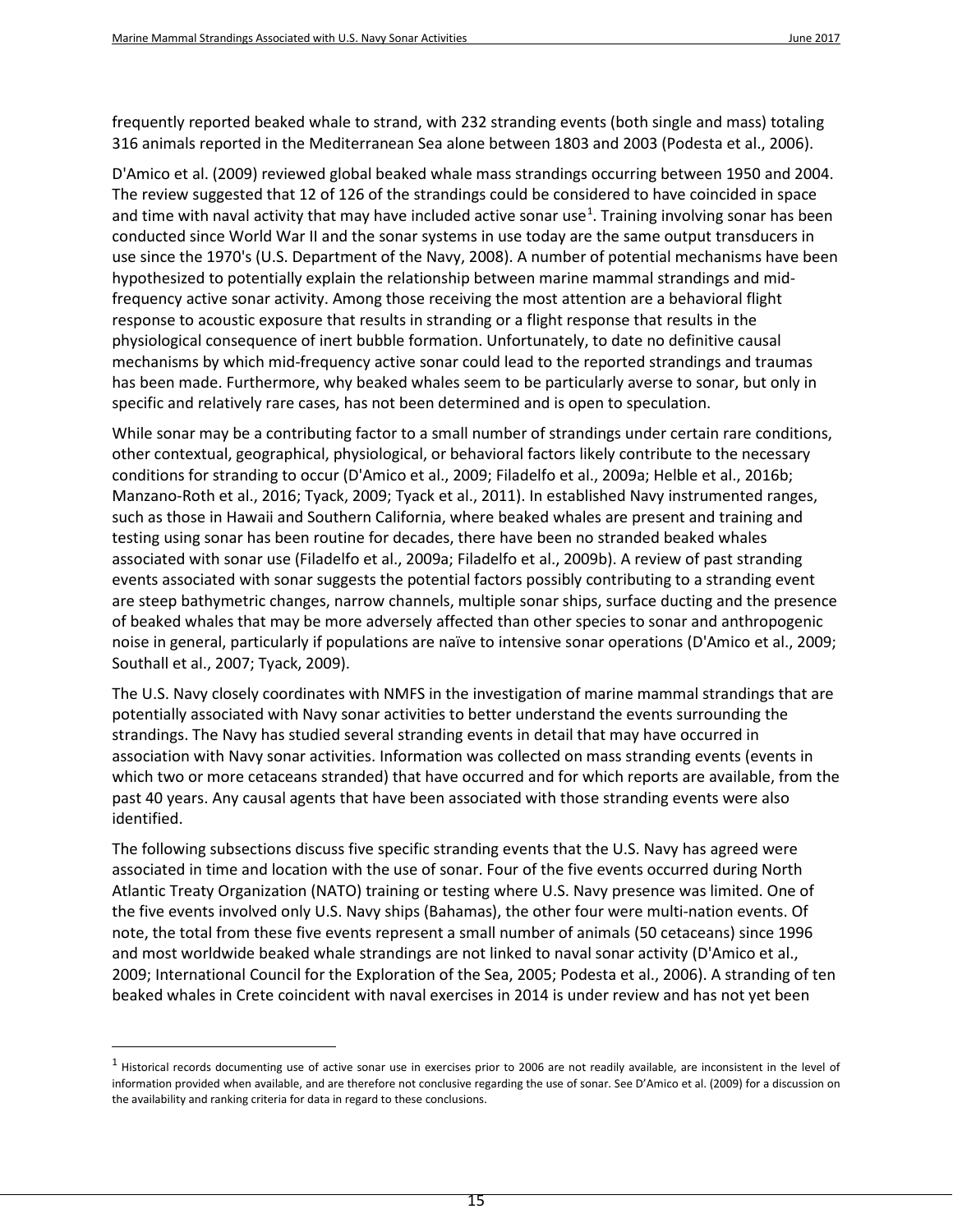determined to be linked to sonar activities.

The following beaked whale stranding events have been associated with sonar activities:

- May 1996 Greece (NATO/U.S.)
- March 2000 Bahamas (U.S.)
- May 2000 Portugal, Madeira Islands (NATO/U.S.)
- September 2002 Spain, Canary Islands (NATO/U.S.)
- January 2006 Spain, Mediterranean Sea coast (NATO/U.S.)

#### <span id="page-19-0"></span>**3.1 Greece, May 12–13, 1996**

Description: Twelve Cuvier's beaked whales (*Ziphius cavirostris*) stranded along a 38.2-kilometer (km) stretch of the coast of the Kyparissiakos Gulf on May 12 and 13, 1996 [\(Frantzis, 1998\)](#page-36-16). From May 11 through May 15, the NATO lead research vessel Alliance was conducting sonar tests with signals of 600 hertz (Hz) and 3 kilohertz (kHz) and source levels (sound pressure level measured at 1 m from the source) of 228 and 226 decibels referenced to 1 micropascal (dB re 1 µPa), respectively [\(D'Amico, 1998;](#page-34-13) [D'Spain et al., 2006\)](#page-34-14). The timing and the location of the testing encompassed the time and location of the whale strandings [\(Filadelfo et al., 2005;](#page-35-15) [Frantzis, 1998\)](#page-36-16).

Findings: Partial necropsies of eight of the animals were performed, including external assessments and the sampling of stomach contents. No abnormalities attributable to acoustic exposure were observed, but the stomach contents indicated that the whales were feeding on cephalopods soon before the stranding event. Since beaked whale prey occur in deep water, the finding is suggestive of the beaked whales being present in deep water shortly prior to the event. No unusual environmental events before or during the stranding event could be identified [\(Frantzis, 1998\)](#page-36-16).

Conclusions: The timing and spatial characteristics of this stranding event were atypical of stranding in Cuvier's beaked whales, particularly in this region of the world. No natural phenomenon that might contribute to the stranding event could be identified that coincided in time with the mass stranding. Because of the rarity of mass strandings in the Greek Ionian Sea, the probability that the sonar tests and stranding were independent of one another was estimated as being extremely low [\(Frantzis, 1998\)](#page-36-16). However, because information from the necropsies was incomplete and inconclusive, the cause of the stranding was not precisely determined.

#### <span id="page-19-1"></span>**3.2 Bahamas, March 15–16, 2000**

Description: Seventeen marine mammals – nine Cuvier's beaked whales, three Blainville's beaked whales (*Mesoplodon densirostris*), two unidentified beaked whales, two minke whales (*Balaenoptera acutorostrata*), and one spotted dolphin (*Stenella frontalis*) – stranded along the northeast and northwest Providence Channels of the Bahamas Islands on March 15–16, 2000 [\(U.S. Department of](#page-45-14)  [Commerce & U.S. Department of the Navy, 2001\)](#page-45-14). The strandings occurred over a 36-hour period and coincided with U.S. Navy use of mid-frequency active sonar within the channel. Navy ships were involved in tactical sonar exercises for approximately 16 hours on March 15, 2000. The ships, which operated hull-mounted sonar, moved through the channel while emitting sonar pings approximately every 24 seconds. The timing of pings was staggered between ships. The nominal source levels of these sonar systems have sound pressure levels of 235 dB re 1  $\mu$ Pa and 223 dB re 1  $\mu$ Pa. The center frequency of pings was 3.3 kHz and 6.8 to 8.2 kHz, respectively.

Seven of the animals that stranded died, while ten animals were returned to the water alive. The animals known to have died included five Cuvier's beaked whales, one Blainville's beaked whale, and the single spotted dolphin. Six necropsies were performed and three of the six necropsied animals (one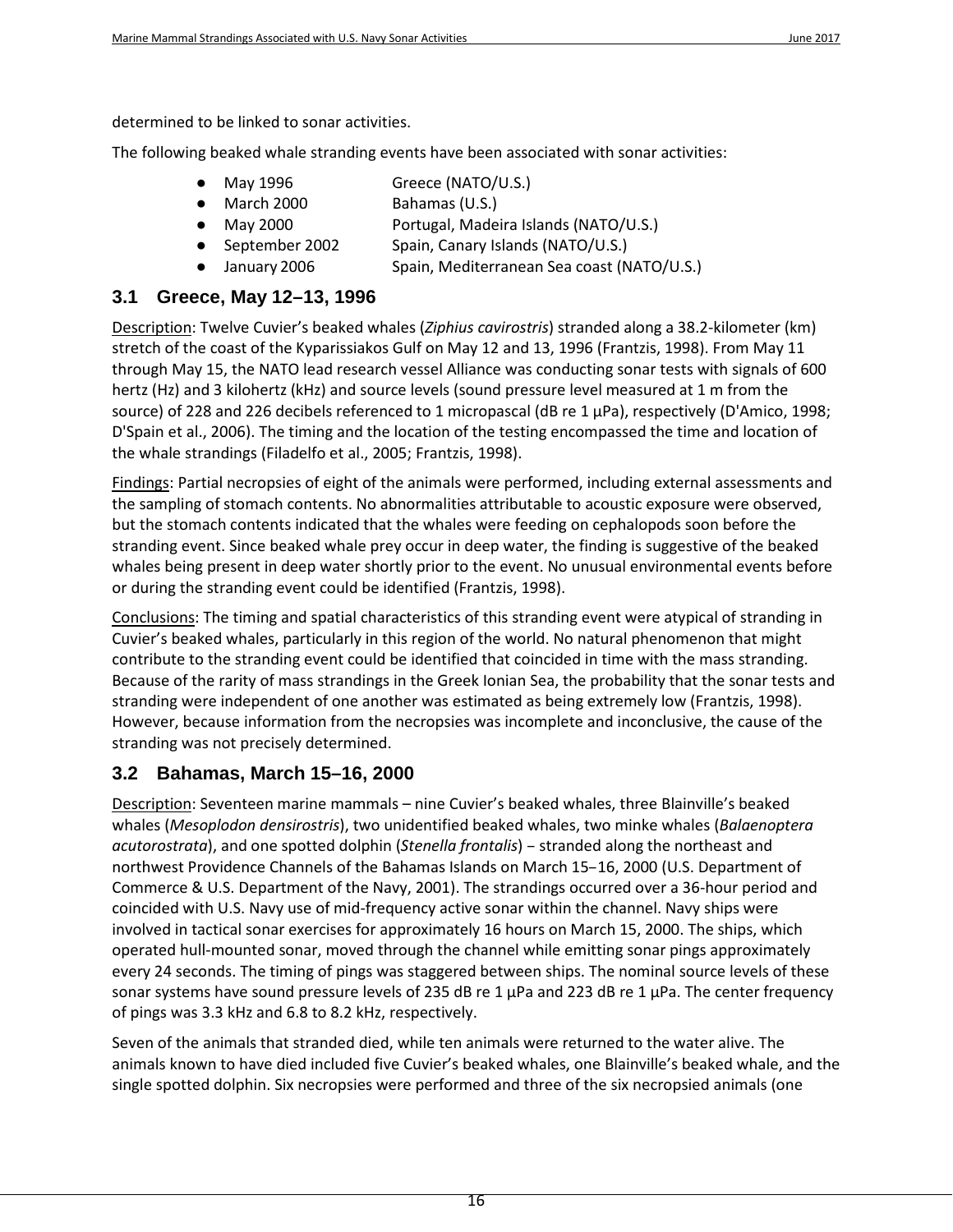Cuvier's beaked whale, one Blainville's beaked whale, and the spotted dolphin) were fresh enough to permit identification of pathologies by computed tomography. Tissues from the remaining three animals were in a state of advanced decomposition at the time of inspection.

Findings: The spotted dolphin demonstrated poor body condition and evidence of a systemic debilitating disease. In addition, since the dolphin stranding site was isolated from the acoustic activities of Navy ships, it was determined that the dolphin stranding was unrelated to the presence of Navy active sonar.

All five necropsied beaked whales were in good body condition and did not show any signs of external trauma or disease [\(U.S. Department of Commerce & U.S. Department of the Navy, 2001\)](#page-45-14). In the two best preserved whale specimens, hemorrhage was associated with the brain and hearing structures. Specifically, subarachnoid hemorrhage within the temporal region of the brain and intracochlear hemorrhages were noted. Similar findings of bloody effusions around the ears of two other moderately decomposed whales were consistent with the same observations in the freshest animals. In addition, three of the whales had small hemorrhages in their acoustic fats, which are fat bodies used in sound production and reception (i.e., fats of the lower jaw and the melon). The best-preserved whale demonstrated acute hemorrhage within the kidney, inflammation of the lung and lymph nodes, and congestion and mild hemorrhage in multiple other organs. Other findings were consistent with stresses and injuries associated with the stranding process. These consisted of external scrapes, pulmonary edema and congestion.

Conclusions: The post-mortem analyses of stranded beaked whales led to the conclusion that the immediate cause of death resulted from overheating, cardiovascular collapse and stresses associated with being stranded on land [\(U.S. Department of Commerce & U.S. Department of the Navy, 2001\)](#page-45-14). However, subarachnoid and intracochlear hemorrhages were believed to have occurred prior to stranding and were hypothesized as being related to an acoustic event. Passive acoustic monitoring records demonstrated that no large scale acoustic activity besides the Navy sonar exercise occurred in the times surrounding the stranding event. The mechanism by which sonar could have caused the observed traumas or caused the animals to strand was undetermined. The spotted dolphin was in overall poor condition for examination, but showed indications of long-term disease. No analysis of baleen whales (minke whale) was conducted. Baleen whale stranding events have not been associated with either low-frequency or mid-frequency sonar use [\(International Council for the Exploration of the](#page-38-11)  [Sea, 2005\)](#page-38-11).

#### <span id="page-20-0"></span>**3.3 Portugal, May 10–14, 2000**

Description: Three Cuvier's beaked whales stranded on two islands in the Madeira Archipelago, Portugal, from May 10–14, 2000 [\(Cox et al., 2006;](#page-34-12) [Freitas, 2004\)](#page-36-2). A joint NATO amphibious training exercise, named "Linked Seas 2000," which involved participants from 17 countries, took place in Portugal during May 2–15, 2000. The timing and location of the exercises overlapped with that of the stranding incident.

Findings: Two of the three whales were necropsied. Two heads were taken to be examined. One head was intact and examined grossly and by computed tomography; the other was only grossly examined because it was partially flensed (to strip the blubber or skin) and had been seared from an attempt to dispose of the whale by fire [\(Ketten, 2005\)](#page-38-12).

No blunt trauma was observed in any of the whales. Consistent with prior computed tomography scans of beaked whales stranded in the Bahamas 2000 incident, one whale demonstrated subarachnoid and peribullar hemorrhage and blood within one of the brain ventricles. Post-cranially, the freshest whale demonstrated renal congestion and hemorrhage, which was also consistent with findings in the freshest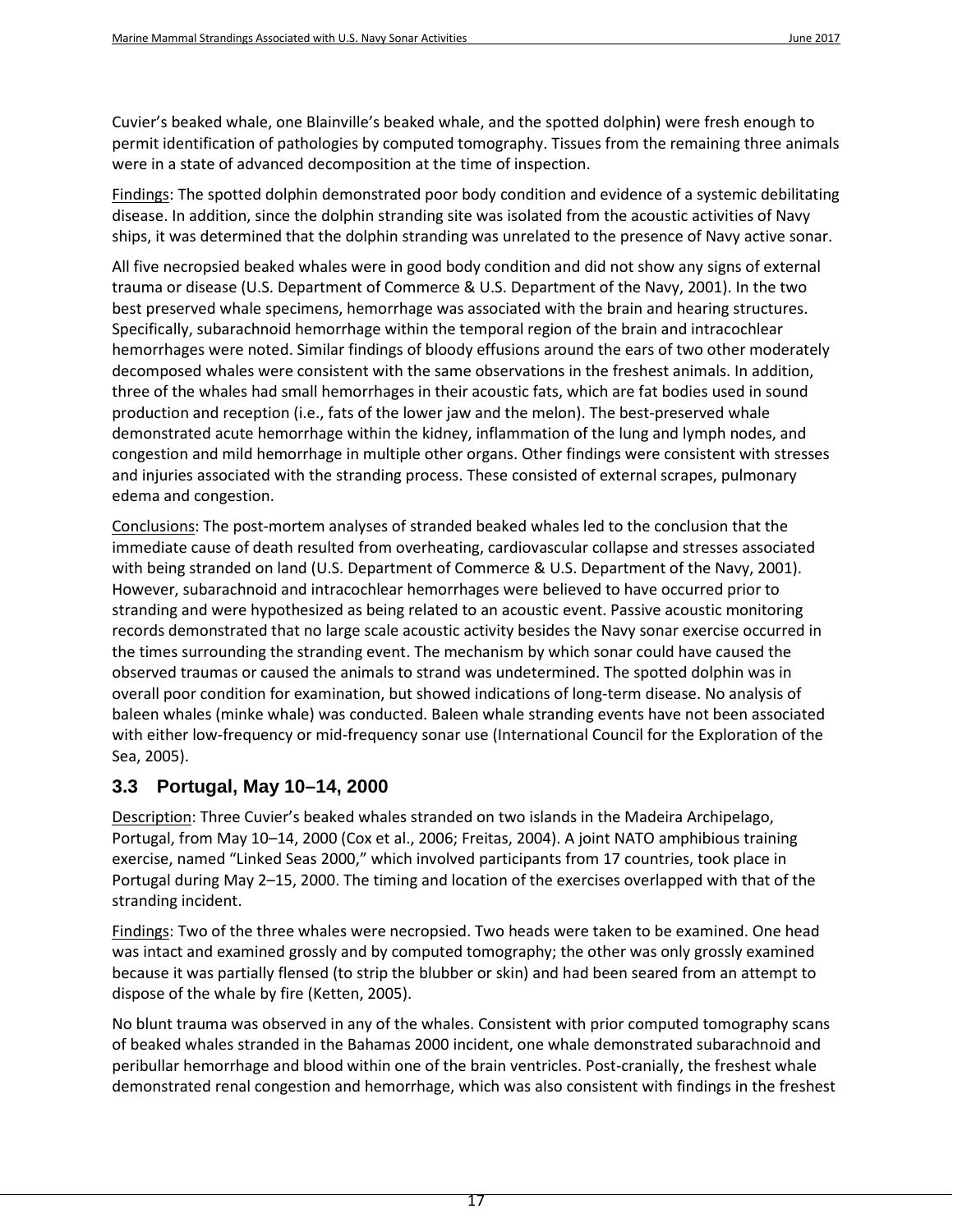specimens in the Bahamas incident.

Conclusions: The pattern of injury to the brain and auditory system were similar to those observed in the Bahamas strandings, as were the kidney lesions and hemorrhage and congestion in the lungs [\(Ketten, 2005\)](#page-38-12). The similarities in pathology and stranding patterns between these two events suggested a similar causative mechanism. Although the details about whether or how sonar was used during "Linked Seas 2000" is unknown, the presence of naval activity within the region at the time of the strandings suggested a possible relationship to Navy activity.

#### <span id="page-21-0"></span>**3.4 Canary Islands, September 24, 2002**

Description: On September 24, 2002, 14 beaked whales stranded on Fuerteventura and Lanzarote Islands in the Canary Islands. Seven of the 14 whales died on the beach and the other seven were returned to the ocean. Four beaked whales were found stranded dead over the next 3 days either on the coast or floating offshore [\(Fernández et al., 2005\)](#page-35-11). At the time of the strandings, an international naval exercise, Neo-Tapon 2002, which involved numerous surface warships and several submarines was being conducted off the coast of the Canary Islands. Tactical mid-frequency active sonar was utilized during the exercises, and strandings began within hours of the onset of the use of mid-frequency active sonar [\(Fernández et al., 2005\)](#page-35-11).

Findings: Eight Cuvier's beaked whales, one Blainville's beaked whale, and one Gervais' beaked whale were necropsied; six of them within 12 hours of stranding [\(Fernández et al., 2005\)](#page-35-11). The stomachs of the whales contained fresh and undigested prey contents. No pathogenic bacteria were isolated from the whales, although parasites were found in the kidneys of all of the animals. The head and neck lymph nodes were congested and hemorrhages were noted in multiple tissues and organs, including the kidney, brain, ears, and jaws. Widespread fat emboli were found throughout the carcasses, but no evidence of blunt trauma was observed in the whales. In addition, the parenchyma of several organs contained macroscopic intravascular bubbles and lesions, putatively associated with nitrogen offgassing.

Conclusions: The association of NATO mid-frequency sonar use close in space and time to the beaked whale strandings, and the similarity between this stranding event and previous beaked whale mass strandings coincident with sonar use, suggests that a similar scenario and causative mechanism of stranding may be shared between the events. Beaked whales stranded in this event demonstrated brain and auditory system injuries, hemorrhages, and congestion in multiple organs, similar to the pathological findings of the Bahamas and Madeira stranding events. In addition, the necropsy results of the Canary Islands stranding event lead to the hypothesis that the presence of disseminated and widespread gas bubbles and fat emboli were indicative of nitrogen bubble formation, similar to what might be expected in decompression sickness [\(Fernández et al., 2005;](#page-35-11) [Jepson et al., 2003\)](#page-38-8). Whereas gas emboli would develop from the nitrogen gas, fat emboli would enter the blood stream from ruptured fat cells (presumably where nitrogen bubble formation occurs) or through the coalescence of lipid bodies within the blood stream.

#### <span id="page-21-1"></span>**3.5 Spain, January 26–27, 2006**

Description: The Spanish Cetacean Society reported an atypical mass stranding of four beaked whales that occurred January 26–28, 2006, on the southeast coast of Spain near Mojacar (Gulf of Vera) in the western Mediterranean Sea. According to the report, two of the whales were discovered the evening of January 26 and were found to be still alive [\(Arbelo et al., 2008\)](#page-31-9). Two other whales were discovered on January 27, but had already died.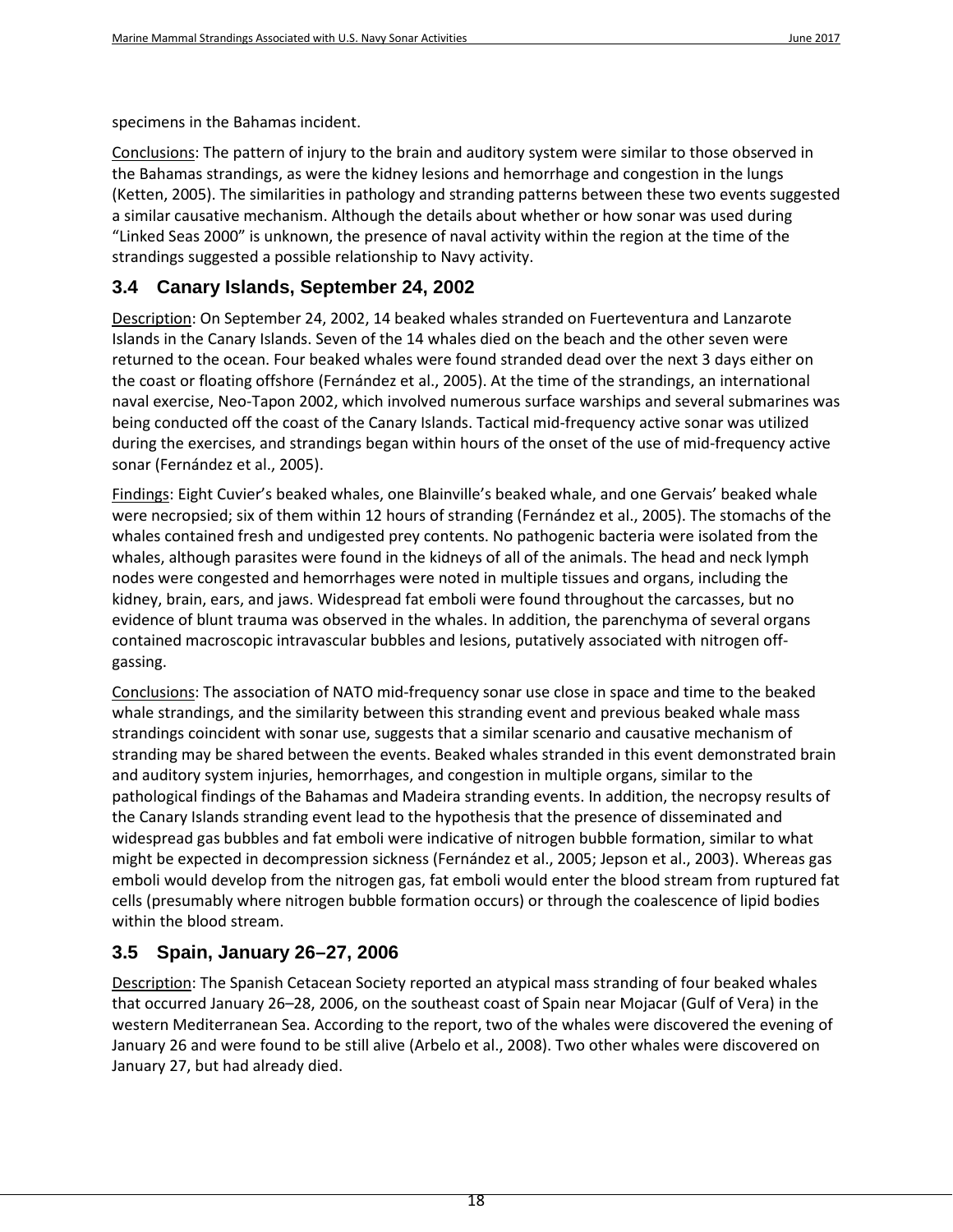From January 25–26, 2006, a NATO surface ship group (seven ships including one U.S. ship under NATO operational command) conducted active sonar training against a Spanish submarine within 50 nautical miles (NM) of the stranding site.

Findings: Veterinary pathologists necropsied the two male and two female beaked whales (*Z. cavirostris*). The whales demonstrated findings grossly similar to those necropsied following the Canary Islands event of 2002; venous gas embolism and diffuse congestion was found concomitant with hemorrhage, particularly in association with acoustic jaw fats, and the brain, ears and kidneys. Fat emboli were also noted in the vessels and parenchyma of some organs.

Conclusions: According to [Arbelo et al. \(2008\),](#page-31-9) a likely cause of this type of beaked whale mass stranding event may have been anthropogenic acoustic activities. However, no detailed pathological results confirming this supposition have been published to date, and no positive acoustic link was established as a direct cause of the stranding.

## <span id="page-22-0"></span>**4 STRANDINGS SPECULATED BUT NOT LINKED TO U.S. NAVY SONAR ACTIVITIES**

The following sections present marine mammal strandings which were thought to be possibly linked to U.S. Navy sonar activities, but have been studied and no link has been found. As detailed in the individual case study conclusions below, the U.S. Navy believes there is enough evidence available to refute allegations of impacts from mid-frequency active sonar or indicate a substantial degree of uncertainty that precludes a meaningful scientific conclusion.

#### <span id="page-22-1"></span>**4.1 Washington, May 2–June 2, 2003**

Description: At 10:40 am on May 5, 2003, the USS SHOUP began the use of tactical mid-frequency active sonar as part of a naval exercise. At 2:20 pm, the USS SHOUP entered the Haro Strait and terminated active sonar use at 2:38 pm. Between May 2 and June 2, 2003, approximately 16 strandings involving 15 harbor porpoises (*Phocoena phocoena*) and one Dall's porpoise (*Phocoenoides dalli*) had been reported to the Northwest Marine Mammal Stranding Network. A comprehensive review of all strandings and the events involving USS SHOUP on May 5, 2003 were presented by the Department of the Navy [\(U.S.](#page-45-15)  [Department of the Navy, 2003\)](#page-45-15). Given that the USS SHOUP was known to have operated sonar in the strait on May 5, and that behavioral reactions of killer whales (*Orcinus orca*) had been supposedly linked to these sonar operations [\(National Marine Fisheries Service, 2005a\)](#page-41-14), NMFS undertook an analysis of whether sonar caused the strandings of the harbor porpoises.

Whole carcasses of ten harbor porpoises and the head of an additional porpoise were collected for analysis. Necropsies were performed on ten of the porpoises, although only six of the ten were whole carcasses, and two heads were selected for computed tomographic imaging. Gross examination, histopathology, age determination, blubber analysis, and various other analyses were conducted on each of the carcasses [\(Norman et al., 2004\)](#page-42-13).

Findings: Post-mortem findings and analysis details are found in Norman et al. [\(2004\)](#page-42-13). All of the carcasses suffered from some degree of freeze-thaw artifact that hampered gross and histological evaluations. At the time of necropsy, three of the porpoises were moderately fresh, whereas the remainder of the carcasses were considered to have moderate to advanced decomposition. None of the 11 harbor porpoises demonstrated signs of acoustic trauma. In contrast, a putative cause of death was determined for five of the porpoises; two animals had blunt trauma injuries and three animals had indication of disease processes (fibrous peritonitis, salmonellosis, and necrotizing pneumonia). A cause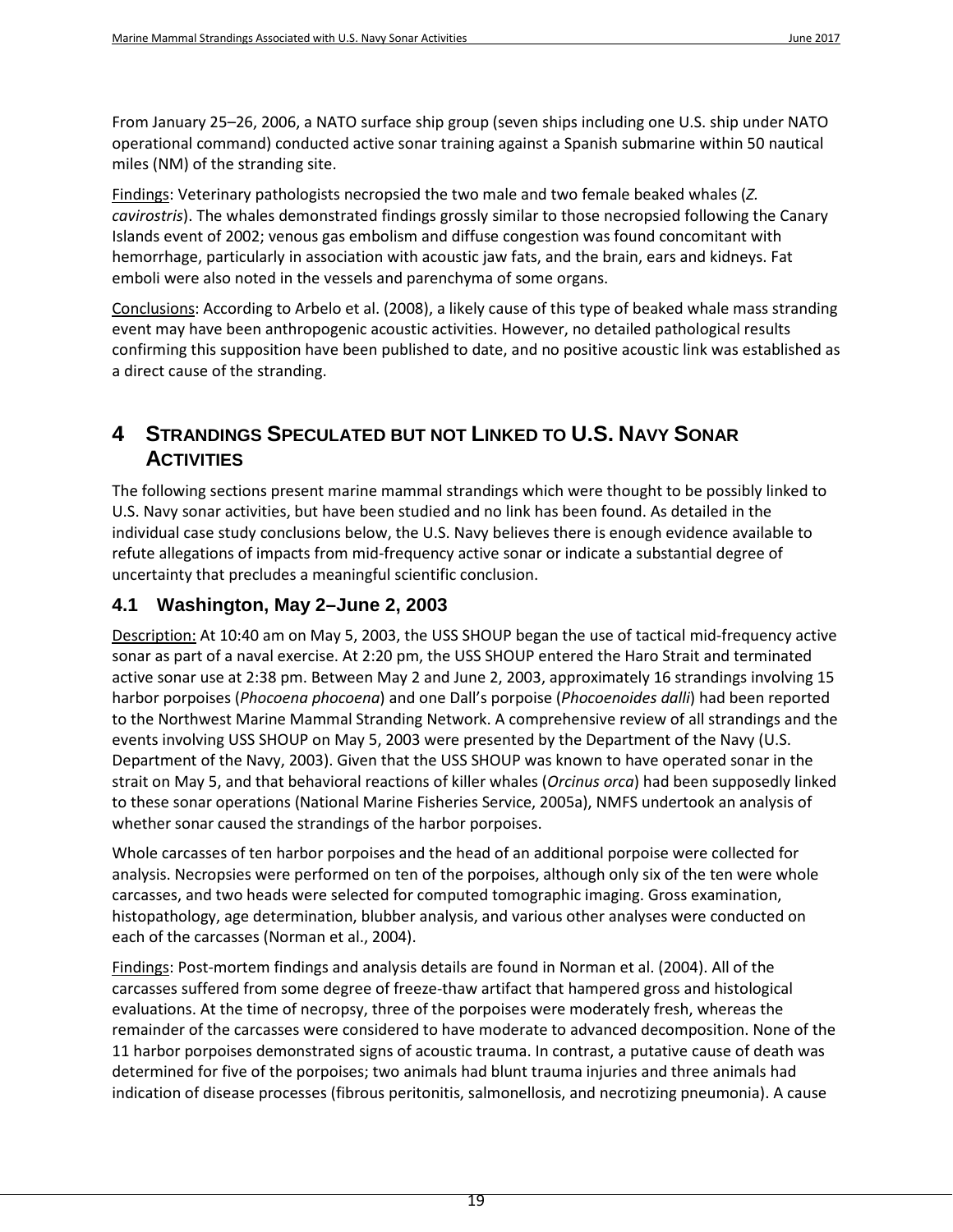of death could not be determined in the remaining animals, which is consistent with the expected percentage of marine mammal necropsies conducted within the northwest region. It is important to note, however, that these determinations were based only on the evidence from the necropsy to avoid bias with regard to determinations of the potential presence or absence of acoustic trauma. For example, the investigators had no knowledge of other potential external causal factors, such as one porpoise having been found tangled in a fishing net, which may have assisted in their determination regarding the likely cause of death.

Conclusions: Seven of the porpoises collected and analyzed were determined to have died prior to USS SHOUP departing to sea on May 5, 2003. Several of these porpoises were discovered prior to May 5. One was discovered on May 5, 2003, but was in a state of moderate decomposition indicating it died before May 5; the cause of death was determined, most likely, to be *Salmonella septicemia*. Another porpoise, discovered at Port Angeles on May 6, 2003, was in a state of moderate decomposition, indicating that this porpoise also died prior to 5 May. One stranded harbor porpoise discovered fresh on May 6 is the only animal that could potentially be linked in time to the USS SHOUP's May 5 active sonar use. Necropsy results for this porpoise found no evidence of acoustic trauma. The remaining eight strandings were discovered one to three weeks after the USS SHOUP's May 5 transit of the Haro Strait, making it difficult to causally link the sonar activities of the USS SHOUP to the timing of the strandings. Two of the eight porpoises died from blunt trauma injury and a third suffered from parasitic infestation, which possibly contributed to its death [\(Norman et al., 2004\)](#page-42-13). For the remaining five porpoises, NMFS was unable to identify the causes of death. It is important to note that in the years since the USS SHOUP incident, annual numbers of stranded porpoises not only increased, but also showed similar causes of death (when determinable) to the causes of death noted in the USS SHOUP investigation [\(Huggins et al.,](#page-38-13)  [2015\)](#page-38-13).

NMFS concluded from a retrospective analysis of stranding events that the number of harbor porpoise stranding events in the approximate month surrounding the USS SHOUP use of sonar was higher than expected based on annual strandings of harbor porpoises [\(Norman et al., 2004\)](#page-42-13). NMFS acknowledged that the intense level of media attention to the strandings likely resulted in increased reporting effort by the public over that which is normally observed [\(Norman et al., 2004\)](#page-42-13). NMFS also noted in its report that the "sample size is too small and biased to infer a specific relationship with respect to sonar usage and subsequent strandings." It was later determined by NMFS that the number of harbor porpoise strandings in the northwest increased beginning in 2003 and through 2006. On November 3, 2006, an unusual mortality event in the Pacific Northwest was declared. Figure 4-1 shows the number of strandings documented in the northwest for harbor porpoises. In 2006, a total of 66 harbor porpoise strandings were reported in the outer coast of Oregon and Washington and inland waters of Washington [\(National Oceanic and Atmospheric Administration, 2009;](#page-42-14) [National Oceanic and](#page-42-15)  [Atmospheric Administration Fisheries Northwest Region, 2006\)](#page-42-15). An increase in harbor porpoise strandings in subsequent years (through 2009), however, has led to the conclusion that the increase in observed strandings is likely related to changes in harbor porpoise populations and an increased effort in the reporting of strandings [\(Huggins et al., 2015\)](#page-38-13), i.e., the designation of an unusual mortality event may not be warranted. Therefore, the higher number of strandings in 2003 were likely indicative of a start to a multi-year trend in increased strandings related to an increase in local harbor porpoise population sizes, and since little post-mortem evidence for acoustic trauma exists, it is likely the porpoises stranded around the time of USS SHOUP tactical sonar operations were unrelated to acute acoustic trauma from sonar exposure.

The speculative association of the harbor porpoise strandings to the use of sonar by the USS SHOUP was inconsistent with prior stranding events linked to the use of mid-frequency active sonar. Specifically, in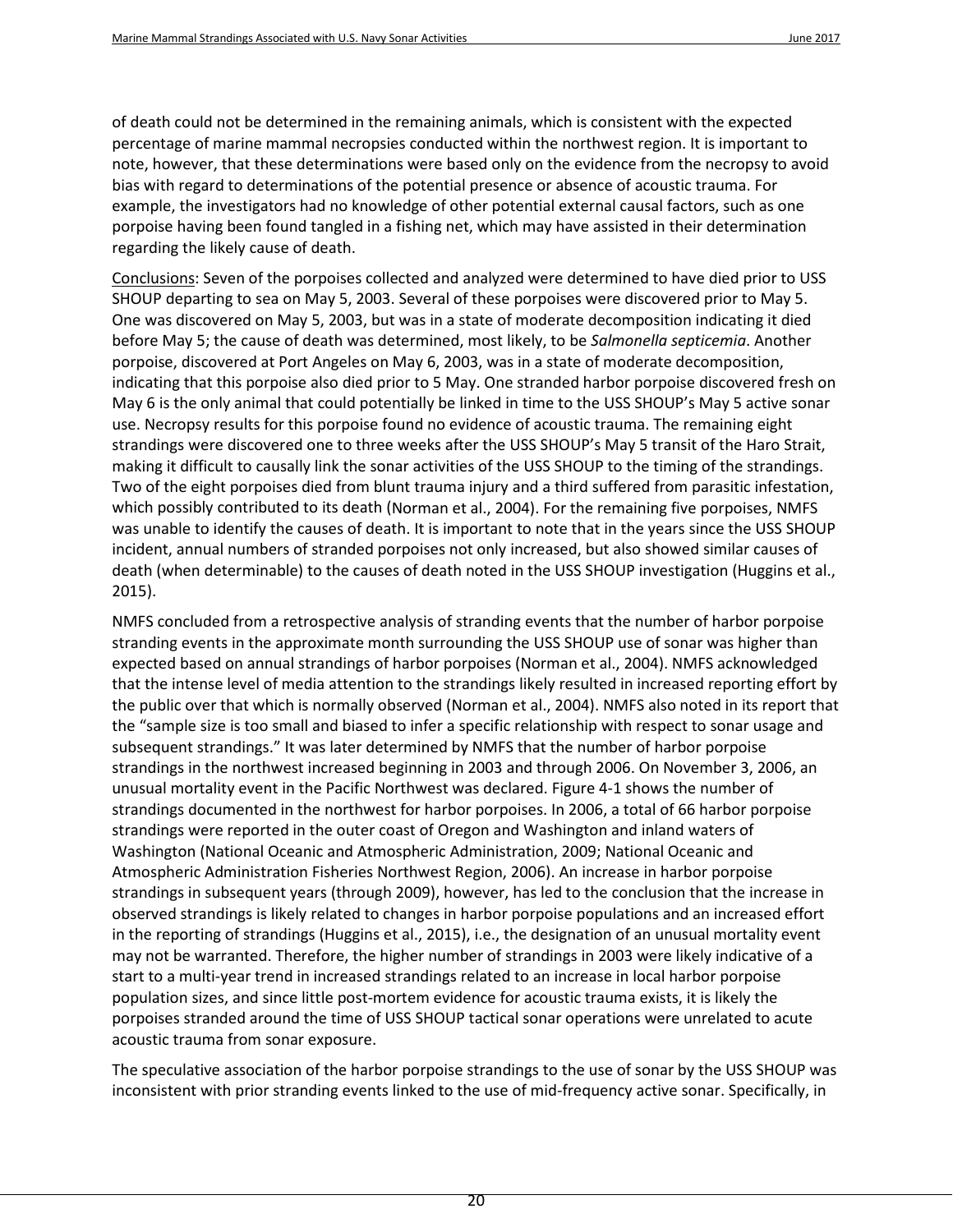prior events, the stranding of whales occurred over a short period of time (less than 36 hours), stranded individuals were spatially co-located, traumas in stranded animals were consistent between events, and active sonar was known or suspected to be in use. Although mid-frequency active sonar was used by the USS SHOUP, the distribution of harbor porpoise strandings by location and with respect to time surrounding the event do not support the suggestion that mid-frequency active sonar was a cause of harbor porpoise strandings. Rather, a lack of evidence of any acoustic trauma within the harbor porpoises, and the identification of probable causes of stranding or death in several animals, supports the conclusion that harbor porpoise strandings were unrelated to the sonar activities of the USS SHOUP.



<span id="page-24-1"></span>**Figure 4-1: Northwest Region Harbor Porpoise Strandings 1990–2006 Source: [National Oceanic and Atmospheric Administration Fisheries Northwest Region \(2006\)](#page-42-15)**

## <span id="page-24-0"></span>**4.2 Alaska, June 7–July 19, 2004**

Description: In spring 2004, two Cuvier's beaked whales were discovered stranded at two separate locations along the Alaskan coastline (26 February at Yakutat and 1 June at Nuka Bay). From June 7 to 16, 2004 Navy conducted an exercise called Alaska Shield/Northern Edge. Between June 27 and July 19, 2004, five beaked whales were discovered at various locations along 1,600 miles (2,625 km) of the Alaskan coastline and one was found floating (dead) at sea. The whales onshore included three Baird's beaked whales (*Berardius bairdii*) and two Cuvier's beaked whales. Information regarding the strandings was incomplete as the whales had been dead for some time before they were discovered and were in moderate to advanced states of decomposition so necropsies were not performed.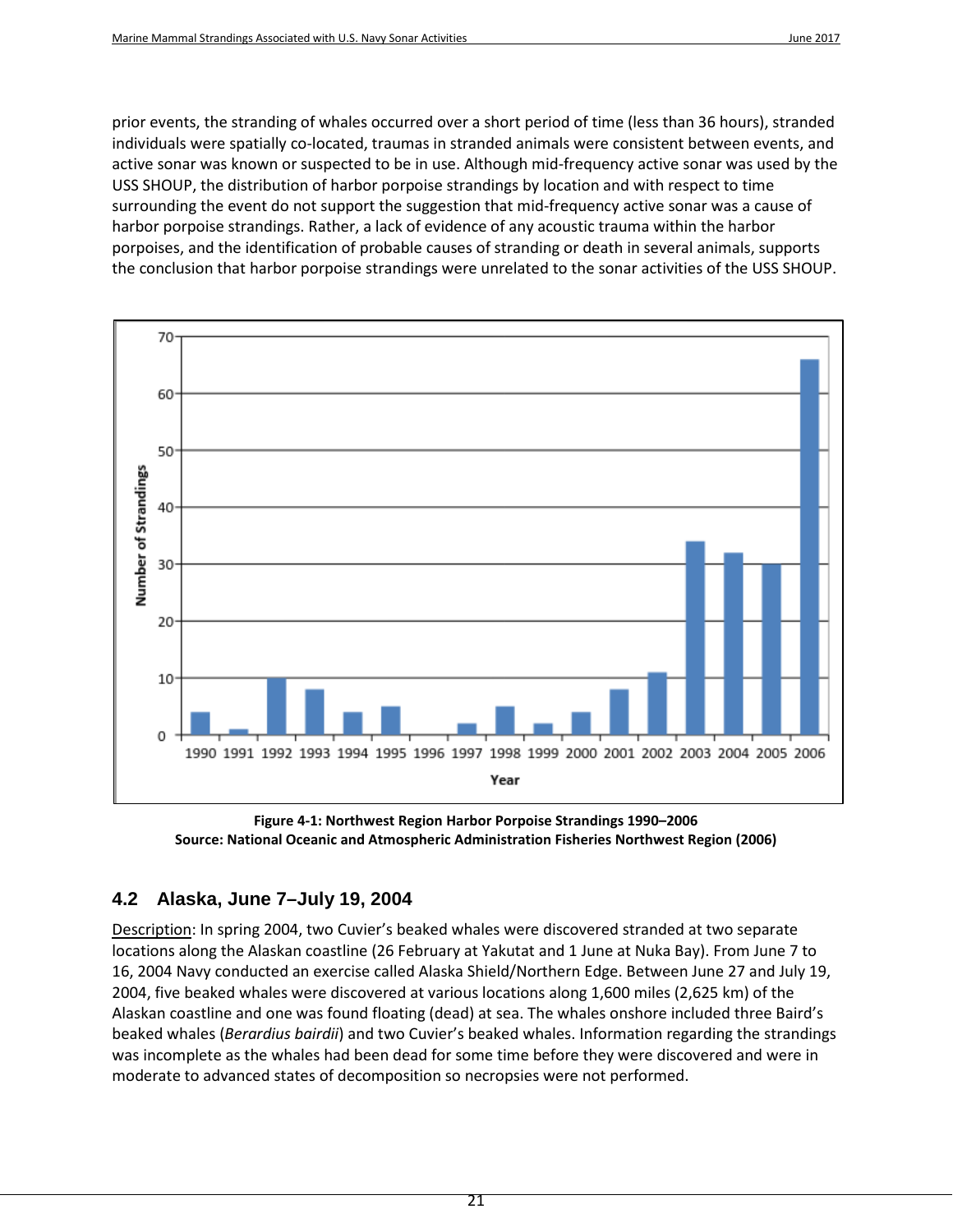Findings: Information regarding the strandings is incomplete as the whales had been dead for some time before they were discovered. The stranded beaked whales were in moderate to advanced states of decomposition and necropsies were not performed. Additionally, prior to the Navy conducting the Alaska Shield/Northern Edge exercise, two Cuvier's beaked whales were discovered stranded at two separate locations along the Alaskan coastline (February 26 at Yakutat and June 1 at Nuka Bay).

Records gathered by Zimmerman [\(1991\)](#page-46-16) for the period between 1975 and 1987 indicate that 325 stranded cetaceans were reported for the entire state of Alaska including 29 Stejneger's beaked whales (*Mesoplodon stejnegeri*), 19 Cuvier's beaked whales, and 8 Baird's beaked whales. Cuvier's beaked whales had been found stranded from the eastern Gulf of Alaska to the western Aleutians. Baird's beaked whales were found stranded as far north as the area between Cape Pierce and Cape Newenham, east near Kodiak, and along the Aleutian Islands. The stranding of beaked whales in Alaska is a relatively uncommon occurrence when compared to other species.

Conclusions: The at-sea portion of the Alaska Shield/Northern Edge 2004 exercise consisted mainly of surface ships and aircraft tracking a vessel of interest which was then followed by a vessel boarding search and seizure event. There was no anti-submarine warfare component to the exercise and no use of mid-frequency active sonar. There were no acoustic events in the Alaska Shield/Northern Edge exercise that could have caused or been related to the strandings over this 33 day period and spread along 1,600 miles of Alaskan coastline.

## <span id="page-25-0"></span>**4.3 Hawaii, July 3–4, 2004**

Description: The majority of the following information is taken from the NMFS report [\(Southall et al.,](#page-44-1)  [2006\)](#page-44-1) but includes additional and new information not presented in the NMFS report. At approximately 7:00 a.m. on July 3, 2004, between 150 and 200 melon-headed whales (*Peponocephala electra*) were observed entering Hanalei Bay, Kauai by individuals attending a canoe blessing ceremony. The whales were reported entering the bay in a "wave as if they were chasing fish" [\(Southall et al., 2006\)](#page-44-1). At 6:45 a.m. on July 3, approximately 25 NM north of Hanalei Bay, active sonar had been tested briefly prior to the start of an anti-submarine warfare exercise that was part of the broader Rim of the Pacific (RIMPAC) naval exercise. At 8:00 a.m., approximately an hour after the whales entered Hanalei Bay, Kauai antisubmarine warfare exercises were initiated.

The whales stopped in the southwest portion of the bay, grouping tightly, and displayed spy-hopping and tail-slapping behavior. As people went into the water among the whales, the pod separated into as many as four groups, with individual animals moving among the people in clusters. This continued through most of the day, with the animals slowly moving south and then southeast within the bay. By about 3:00 p.m., the police arrived and began restricting people from entering the water and interacting with the animals as had been occurring for approximately 8 hours. At 4:45 p.m. on July 3 the RIMPAC Battle Watch Captain received a call from a NMFS representative in Honolulu, Hawaii, reporting the sighting of as many as 200 melon-headed whales in Hanalei Bay. At 4:47 p.m. the Battle Watch Captain directed all ships in the area to cease active sonar transmissions.

At 7:20 p.m. on July 3, the whales were observed in a tight single pod 75 yards from the southeast side of the bay. The pod was circling in a group and displayed frequent tail slapping and whistle vocalizations and some spy hopping. No predators were observed in the bay and no animals were reported as having fresh injuries. The pod stayed in the bay through the night of 3 July. On the morning of 4 July the whales were observed to still be in the bay and collected in a tight group. A decision was made at that time to attempt to herd the animals out of the bay. A 700-to-800-ft. rope was constructed by weaving together beach morning glory vines. This vine rope was tied between two canoes and with the assistance of 30 to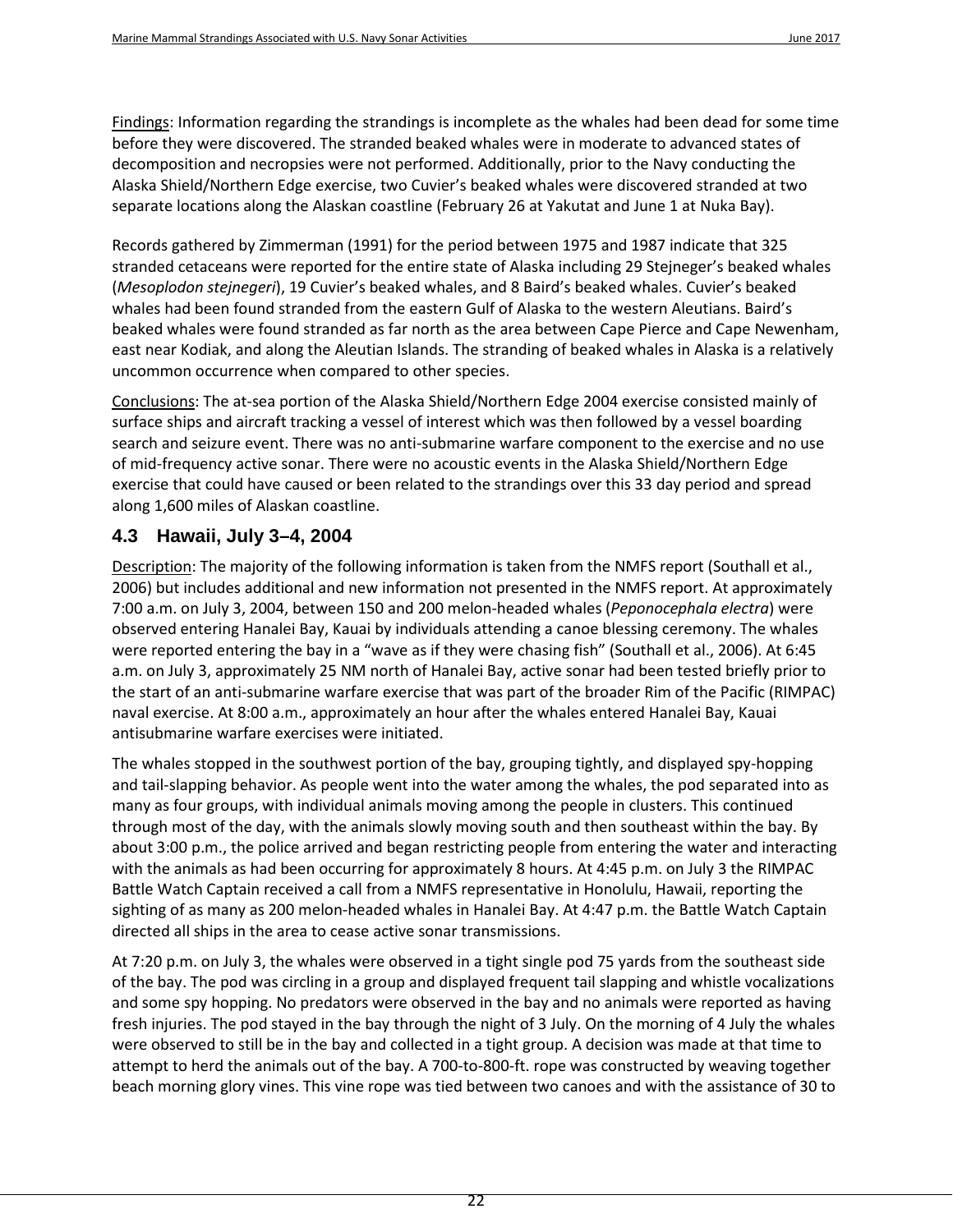40 kayaks, was used to herd the animals out of the bay. By approximately 11:30 a.m. on July 4, the pod was guided out of the bay.

A single neonate melon-headed whale was observed in the bay on the afternoon of July 4 after the whale pod had left the bay. The following morning on July 5, the neonate was found stranded on Lumahai Beach. It was pushed back into the water but was found stranded dead between 9 and 10 a.m. near the Hanalei pier. NMFS collected the carcass and had it shipped to California for necropsy, tissue collection, and diagnostic imaging.

Following the unusual milling event, NMFS undertook an investigation of possible causative factors of the event [\(Southall et al., 2006\)](#page-44-1). This analysis included available information on environmental factors, biological factors, and an analysis of the potential for sonar involvement. The latter analysis included vessels that utilized mid-frequency active sonar on the afternoon and evening of July 2 (the day before the whales entered the bay) when they were located many miles to the southeast of Kauai, on the opposite side of the island from Hanalei Bay.

Findings: The NMFS report concluded that sonar use was a "plausible, if not likely, contributing factor in what may have been a confluence of events" [\(Southall et al., 2006\)](#page-44-1). NMFS suggested from the acoustic analysis that the melon-headed whales would have had to have been on the southeast side of Kauai on 2 July to have been exposed to sonar from naval vessels the day before the "mass stranding" [\(Southall et](#page-44-1)  [al., 2006\)](#page-44-1). There was no indication whether the animals were in that region or whether they were elsewhere on July 2. NMFS concluded that the animals would have had to react to the sonar, swim from 1.4-4.0 m/s for 6.5 to 17.5 hours after sonar transmissions ceased on July 2 swim along the coast of Kauai, and enter the near-shore area of the bay to be observed in Hanalei Bay by 7:00 a.m. on July 3. Sound transmissions by ships to the north of Hanalei Bay on July 3 were produced as part of exercises between 6:45 a.m. and 4:47 p.m. Propagation analysis conducted by the Navy estimated that the level of sound from these transmissions at the mouth of Hanalei Bay could have ranged from 138-149 dB re 1 μPa SPL; however, there was no means by which it could be determined if the sonar was even directed towards the bay at this time. NMFS postulated that while sonar from July 2 could have caused the animals to end up in Hanalei Bay, sonar use on July 3 could have caused them to stay in the bay and lead to the milling behavior observed.

NMFS was unable to determine any environmental factors (e.g., harmful algal blooms, weather conditions, prey) that may have contributed to the stranding. Later analysis suggested that a full moon the evening before the stranding coupled with a squid run [\(Mobley et al., 2006\)](#page-41-15) may have contributed. This would be consistent with the first observations of the whales entering the bay in a line "as if chasing fish" [\(Southall et al., 2006\)](#page-44-1).

There was one mortality associated with this event. A necropsy of the stranded melon-headed whale calf suggested that the animal died from a lack of nutrition, possibly following separation from its mother. The calf was estimated to be approximately one week old. Although the calf appeared not to have eaten for some time, it was not possible to determine whether the calf had ever nursed after it was born. The calf showed no signs of blunt trauma or viral disease and had no indications of acoustic injury.

Conclusions: Although it is not impossible, it is unlikely that sonar caused the melon-headed whales to enter Hanalei Bay or resulted in the behaviors noted. This conclusion is based on a number of factors:

1. Speculation that the whales may have been exposed to sonar the day before (July 2) and then fled around Kauai and into Hanalei Bay is not supported by reasonable expectation of animal behavior and sustained swim speeds, especially given the presence of a newborn calf. The flight response of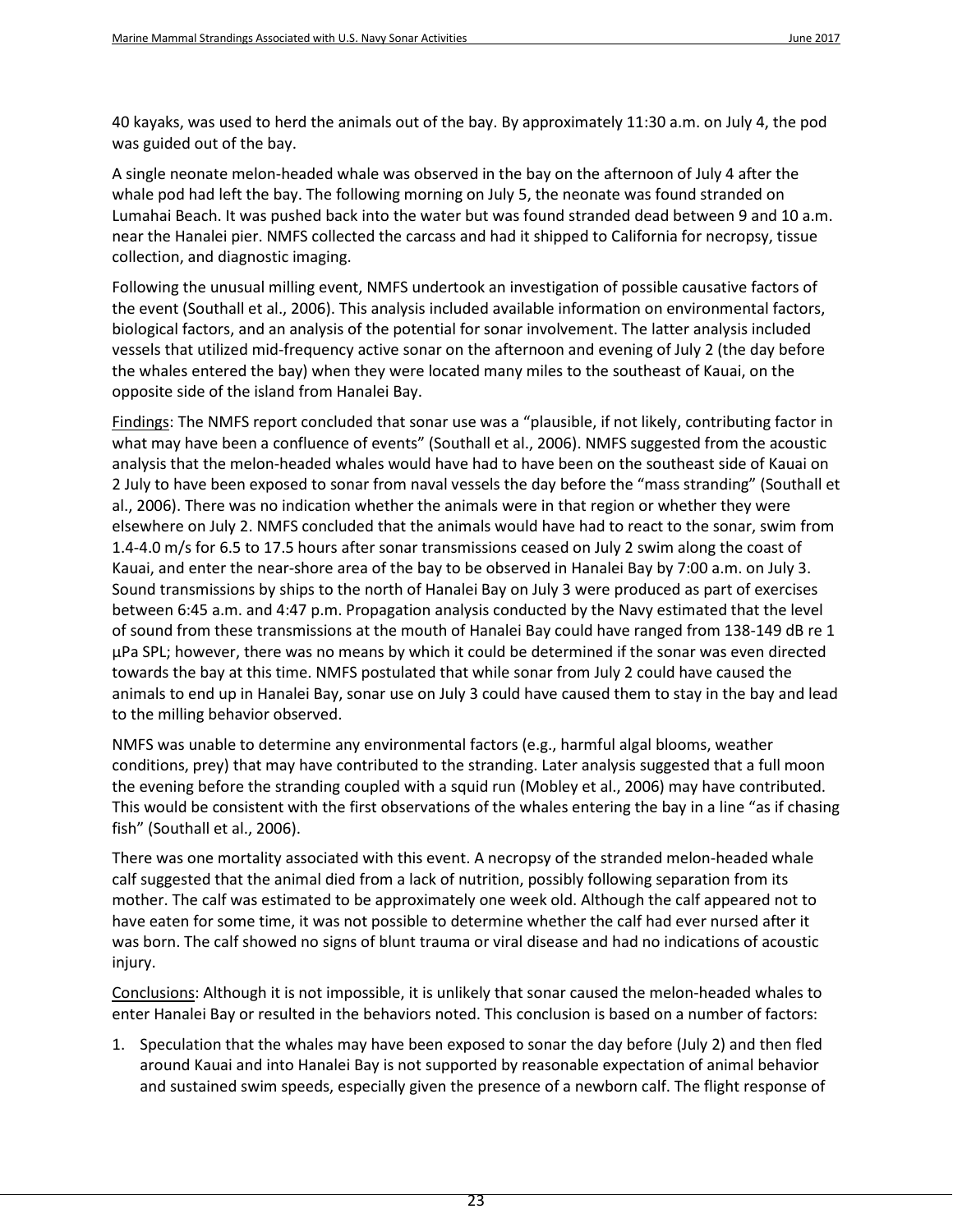whales persisting for some time after exposure have been documented [\(Sivle et al., 2015\)](#page-44-16). However, the swim speeds, though feasible for the species, are highly unlikely to be maintained for the durations proposed, particularly since the pod was a mixed group containing both adults and neonates. Whereas adults may maintain a swim speed of 4.0 m/s for some time, it is improbable that a neonate could achieve the same for a period of many hours.

- 2. The area between the islands of Oahu and Kauai and the Pacific Missile Range Facility training range north of Kauai have been used in RIMPAC exercises for more than 30 years, and are used year-round for anti-submarine warfare training with mid-frequency active sonar. Melon-headed whales inhabiting the waters around Kauai are likely not naive to the sound of sonar and there has never been another stranding event associated in time with anti-submarine warfare training at Kauai. Similarly, the waters surrounding Hawaii contain an abundance of marine mammals, many of which would have been exposed to the same sonar operations that were speculated to have affected the melon-headed whales. No other strandings were reported coincident with the RIMPAC exercises. This leaves no explanation as to why melon-headed whales would respond to this instance of sonar use by swimming into a confined bay many miles from and many hours after the exposure.
- 3. At the nominal swim speed for melon-headed whales, the whales had to be within 1.5 to 2 NM of Hanalei Bay before sonar was activated on July 3. The whales would have had to be close to shore instead of in their open ocean habitat at 6:45 a.m. when the sonar was activated to have been observed inside Hanalei Bay from the beach by 7:00 a.m. This observation suggests that other potential factors could have caused the event (see below).
- 4. The report issued by NMFS [\(Southall et al., 2006\)](#page-44-1) indicated the behavior of the melon-headed whales in Hanalei was unusual. The only record for out of habitat melon-headed whales in Hawaii was briefly mentioned in a narrative from the Wilkes' Expedition in the 1840s where a pod was discovered near-shore at Hilo Bay and then driven onshore for consumption [\(see Brownell et al.,](#page-33-15)  [2009\)](#page-33-15). The Navy believes that the behaviors in general and the "abnormal" milling behavior observed that day was more likely the result of people and boats in the water around the whales at Hanalei for approximately 8 hours rather than the result of sonar activities taking place 25 or more miles off the coast to the northwest. Brownell and colleagues concluded that the milling behavior observed in the whales in Hanalei Bay was typical of that seen prior to mass stranding events and that the behavior was dissimilar to observations of other melon-headed whale populations resting in shallow areas during the day [\(Brownell et al., 2009\)](#page-33-15). However, many hours passed after the Hanalei milling behavior was observed and no stranding (animals on the beach) occurred, except for the neonate discovered the following day. Furthermore, in characterizing the behaviors observed at Hanalei Bay, including the milling behavior, Southall et al. [\(2006\)](#page-44-1) and Brownell et al. [\(2009\)](#page-33-15) did not consider the potential effect from hours of interaction between the whales and the public before the police arrived and restricted those activities, which may have caused or influenced the behaviors observed.
- 5. On the same morning as the 2004 Hanalei stranding, 500 to 700 melon-headed whales and Risso's dolphins also entered into Sasanhaya Bay, Rota, in the Northern Marianas Islands [\(Jefferson et al.,](#page-38-14)  [2006\)](#page-38-14) which suggests that there may be a common factor which prompted the melon-headed whales to approach the shoreline. A full moon occurred the evening before the stranding, which could have caused squid (a prey species for melon-headed whales) to migrate into shallower waters [\(Mobley et al., 2006\)](#page-41-15). Thus, it is possible that the melon-headed whales were capitalizing on a lunar event that provided an opportunity for relatively easy prey capture [\(Mobley et al., 2006\)](#page-41-15). Brownell et al. [\(2009\)](#page-33-15) disputed this hypothesis, noting that melon-headed whales rest near-shore during the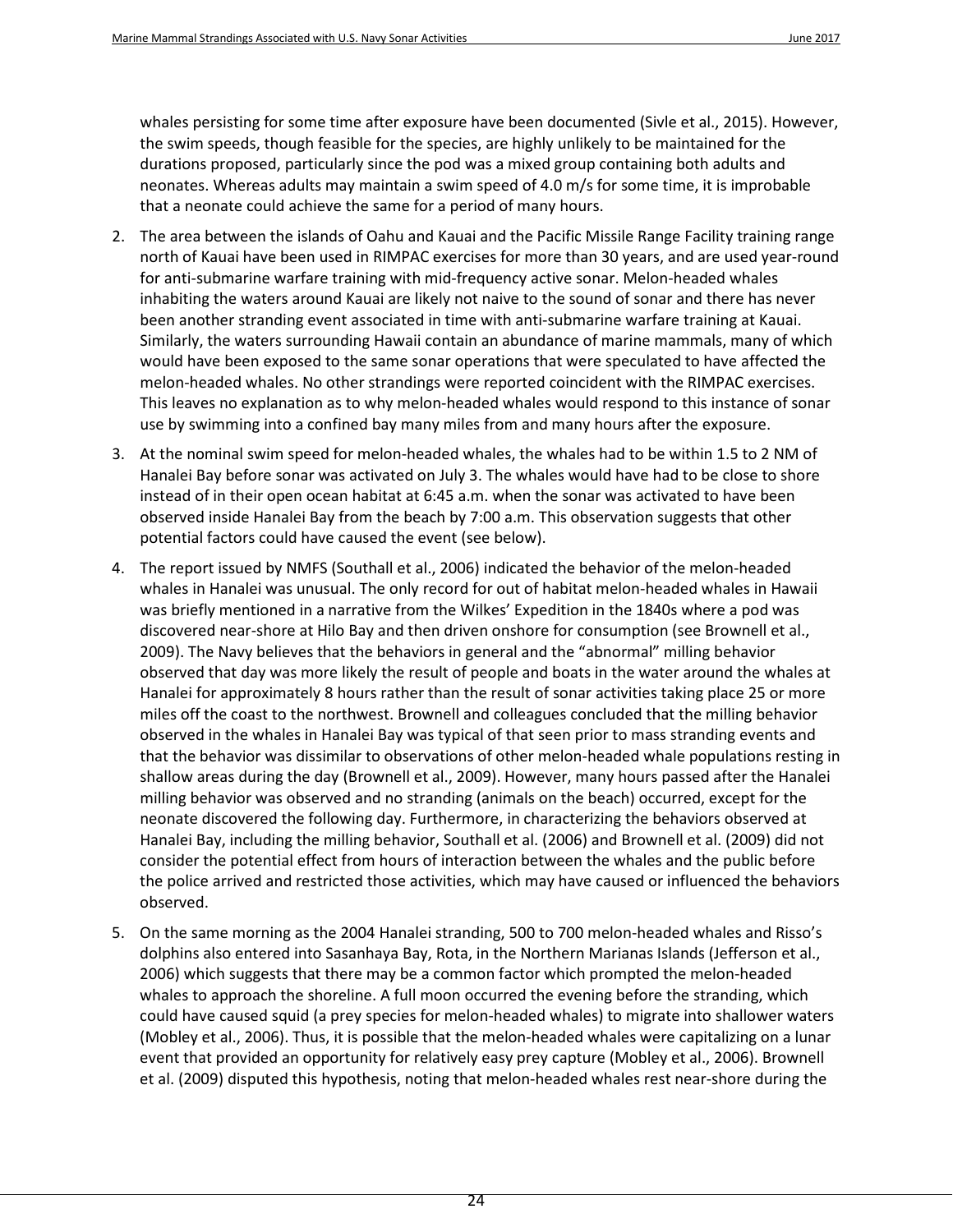day and feed offshore in deeper water at night near many oceanic islands and that the Rota event was normal diurnal resting behavior, which has also been documented at Palmyra.

- 6. The underwater noise levels at the entrance to the bay were estimated to roughly range in sound pressure level from 95 to 149 dB re 1  $\mu$ Pa. This estimation assumes the sonar was directed towards the bay, a homogeneous water column, no blockage of the sound from any fringing reef, and no sound absorption by the bay's sandy bottom. Received levels as a function of time of day have not been reported, so it is not possible to determine when the presumed highest levels would have occurred and for how long. However, received levels in the upper range could have been audible by human observers in the bay. The statement by one interviewee that he heard "pings" that lasted an hour and that they were loud enough to hurt his ears is unreliable. Received levels necessary to cause pain over the duration stated would have been observed by most individuals in the water with the animals. No other such reports were obtained from people interacting with the animals in the water.
- 7. There was a near mass stranding (animals milling out of their habitat) of 300 to 350 melon-headed whales in Manila Bay (Bataan), Philippines in February 2009 [\(Aragones et al., 2010\)](#page-31-3). Pictures of the event depict grouping behavior like that displayed at Hanalei Bay in July 2004. No naval sonar activity was noted in the area, although it was suspected by the authors, based on personal communication with a government fisheries representative, that dynamite blasting in the area, may have occurred within the days prior to the event [\(Aragones et al., 2010\)](#page-31-3). However, the dynamite blasting had occurred in this area without report of this behavior. Although melon-headed whales entering embayments may be infrequent and rare, there is precedent for this type of occurrence on other occasions in the absence of naval activity.

Summary – Although NMFS concluded that sonar use was a "plausible, if not likely, contributing factor in what may have been a confluence of events" [\(Southall et al., 2006\)](#page-31-2), this conclusion was primarily based on the abnormal behavior of the whales and the absence of other compelling explanations. The authors of the NMFS report on the incident were unaware, at the time of publication, of the simultaneous event in Rota or the subsequent occurrence of a similar event in the Philippines. While clearly a rare event, in light of the simultaneous Rota event and a similar subsequent event in the Philippines (neither of which involved sonar use), the Hanalei event does not appear as unique as initially presented and the suggestion that sonar was causative or a contributing factor is weakened. It remains questionable how plausible or likely was a suggested scenario involving melon-headed whales swimming for hours to enter Hanalei Bay on July 3, 2004, as a result of sonar exposure from the night before. The Hanalei Bay incident does not share the characteristics observed with other mass strandings of whales coincident with sonar activity (e.g., specific traumas, species composition, etc.). The one mortality that occurred on July 5 was a week-old calf that died following separation from its mother, possibly as a result of the pod being herded out of the bay on July 4. The general lack of knowledge on what constitutes normal behavior and an inability to conclusively link or exclude the impact of other environmental factors makes the "contributing factor" link between sonar and the melon-headed whale event highly speculative at best.

## <span id="page-28-0"></span>**4.4 Japan, 1980–2004**

Description: A comparison of the historical occurrence of beaked whale strandings in Japan (where there are U.S. naval bases), with strandings in New Zealand (which lacks a U.S. naval base) concluded the higher number of strandings in Japan may be related to the presence of the U.S. Navy vessels using midfrequency active sonar [\(Brownell et al., 2004\)](#page-33-16). While the dates for the strandings were well documented, no correlation with the dates of Navy activities or exercises with the stranding dates was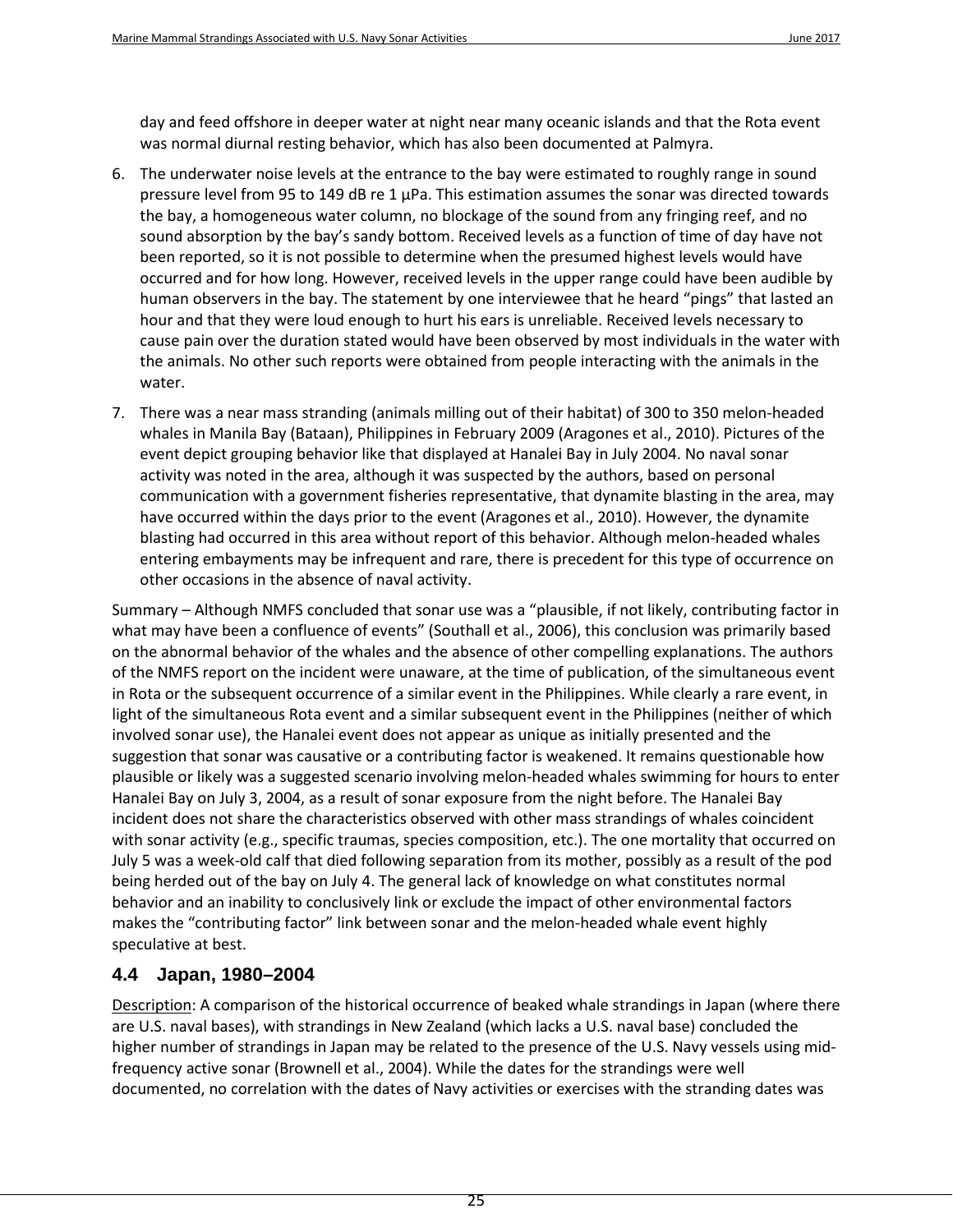performed. Filadelfo et al. [\(2009a\)](#page-35-13) and D'Amico et al. [\(2009\)](#page-34-8) looked at past U.S. Navy exercise schedules from 1980 to 2004 for the water around Japan in comparison to the dates for the strandings provided by Brownell et al. [\(2004\)](#page-33-16). None of the strandings occurred during or soon (within weeks) after any U.S. Navy exercises. In contrast to the proposition by Brownell et al. [\(2004\)](#page-33-16), these latter studies found no correlation between the strandings and Navy exercises in the waters surrounding Japan.

#### <span id="page-29-0"></span>**4.5 North Carolina, January 15–16, 2005**

Description: On January 15 and 16, 2005, 36 marine mammals consisting of 33 short-finned pilot whales, one minke whale, and two dwarf sperm whales stranded alive on the beaches of North Carolina [\(Hohn](#page-37-15)  [et al., 2006\)](#page-37-15). The animals were scattered across a 111-km area from Cape Hatteras northward. Because of the live stranding of multiple species, the event was classified as an unusual mortality event. It is the only stranding on record for the region in which multiple offshore species were observed to strand within a 2- to 3-day period.

The U.S. Navy indicated that from January 12–14, 2005, some unit level training with mid-frequency active sonar was conducted by vessels that were 93 to 185 km from Oregon Inlet, North Carolina. An expeditionary strike group was also conducting exercises to the southeast, but the closest point of active sonar transmission from the strike group to the inlet was 650 km away. The unit level operations were not unusual for the area or time of year and the vessels were not involved in anti-submarine warfare exercises. Marine mammal observers onboard the vessels did not detect any marine mammals during the period of unit level training. No sonar transmissions were made on January 15–16, 2005.

The National Weather Service reported that a severe weather event moved through North Carolina on January 13 and 14. The event was caused by an intense cold front that moved into an unusually warm and moist air mass that had been persisting across the eastern United States for about a week. The weather caused flooding in the western part of the state, considerable wind damage in central regions of the state, and at least three tornadoes that were reported in the north central part of the state. The presence of severe weather is important and is a suspected contributor to stranding events (see Section [2.1.4,](#page-9-1) Weather Events and Climate Influences); for example, on a previous occasion it was determined that hurricanes were likely responsible for mass strandings of Gervais' beaked whales in North Carolina and pygmy killer whales in the British Virgin Islands [\(Mignucci-Giannoni et al., 2000;](#page-41-5) [Norman & Mead,](#page-42-5)  [2001\)](#page-42-5).

Over a 2-day period (January 16 and 17), 2 dwarf sperm whales, 27 pilot whales, and the minke whale were necropsied and tissue samples collected. Twenty-five of the stranded cetacean heads were examined; two pilot whale heads and the heads of the dwarf sperm whales were analyzed by computed tomography.

Findings: The pilot whales and dwarf sperm whales were not emaciated, but the minke whale, which was believed to be a dependent calf, was emaciated. Many of the animals were on the beach for an extended period of time prior to necropsy and sampling, and many of the biochemical abnormalities noted in the animals were suspected of being related to the stranding and prolonged time on land. Lesions were observed in all of the organs, but there was no consistency across species. Musculoskeletal disease was observed in two pilot whales and cardiovascular disease was observed in one dwarf sperm whale and one pilot whale. Parasites were a common finding in the pilot whales and dwarf sperm whales but were considered consistent with the expected parasite load for wild odontocetes. None of the animals exhibited traumas similar to those observed in prior stranding events associated with midfrequency active sonar activity. Specifically, there was an absence of auditory system trauma and no evidence of distributed and widespread bubble lesions or fat emboli, as was previously observed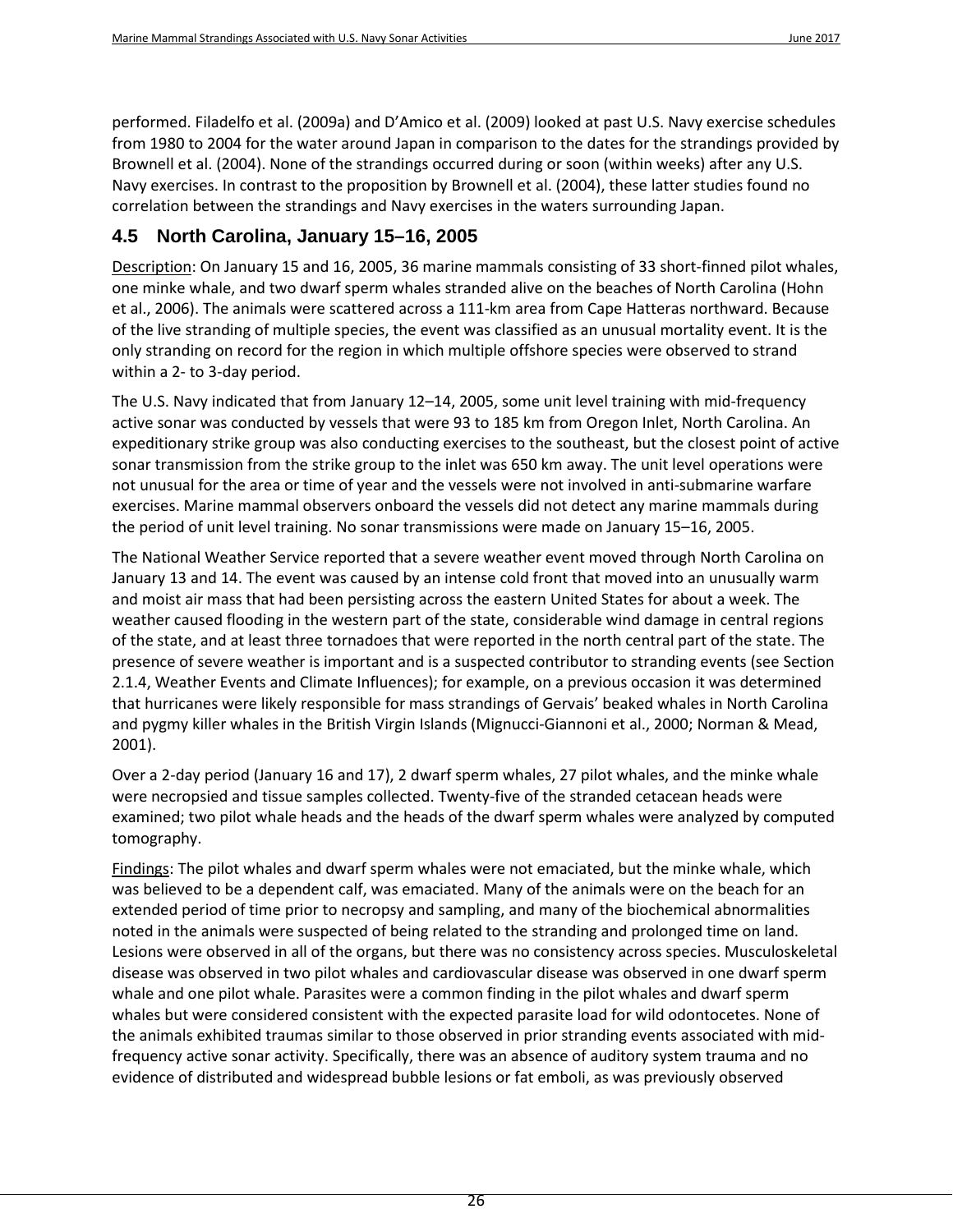[\(Fernández et al., 2005\)](#page-35-11).

Sonar transmissions prior to the strandings were limited in nature and did not share the concentration identified in previous events associated with mid-frequency active sonar use [\(U.S. Department of](#page-45-14)  [Commerce & U.S. Department of the Navy, 2001\)](#page-45-14). The operational/environmental conditions were also dissimilar (e.g., no constrictive channel and a limited number of ships and sonar transmissions). NMFS noted that environmental conditions were favorable for a shift from up welling to down welling conditions, which could have contributed to the event. However, other severe storm conditions existed in the days surrounding the strandings and the impact of these weather conditions on at-sea conditions is unknown. No harmful algal blooms were noted along the coastline.

Conclusions: All of the species involved in this stranding event are known to occasionally strand in this region. Although the cause of the stranding could not be determined, several whales had preexisting conditions that could have contributed to stranding. Cause of death for many of the whales was likely due to the physiological stresses associated with being stranded. A consistent suite of injuries across species, which was consistent with prior strandings where sonar exposure is expected to be a causative mechanism, was not observed.

NMFS was unable to determine any causative role that sonar may have played in the stranding event. The acoustic modeling performed was hampered by uncertainty regarding the location of the animals at the time of sonar transmissions. However, given the distance of the sonar use from the stranding location, the response of the animals following the cessation of transmissions would imply a flight response that persisted for many hours after the sound source was turned off (the system was passive). In contrast, the presence of a severe weather event passing through North Carolina during January 13 and 14 is a likely contributing factor to the North Carolina unusual mortality event of January 15.

## **4.6 San Diego, October 2015**

Description: On October 21, 2015 two dead bottlenose dolphins were reported within one mile of each other in Coronado and Imperial Beach, and a third bottlenose dolphin was reported in Coronado which was in advanced stages of decomposition on October 31, 2015. All three dolphins were determined to be from the coastal stock which is found within 500 m of the coast. Navy ships reported the use of midfrequency active sonar for brief periods of time, totaling 1.6 hours, on October 19 and 20. The closest Navy ship was about 6 NM ( $\approx$ 11,100 m) from the stranding location [\(Danil et al., 2016\)](#page-34-15).

Findings: None of the dolphins were emaciated, but showed varying signs of decomposition. Imaging and pathology findings varied between dolphins. Consistent findings between the dolphins included hemoabdomen (blood in the abdomen) and subcutaneous hemorrhage in the head region. The Navy reported that the sonar used was at a low duty cycle (one ping every 50–60 seconds), and that the ship's average speed was 10–14 knots [\(Danil et al., 2016\)](#page-34-15).

Conclusions: Mandibular hemorrhage as seen in these dolphins has been reported in animals subject to peracute underwater entrapment and in beaked whale strandings associated with mid-frequency active sonar. However, the range to injury for this sonar and this species is about 10 m. Due to the speed of the ships, the duty cycle, and the speed of the dolphins, the dolphins would not be within the range to injury for more than a few seconds. In addition, the habitat for this stock of bottlenose dolphin is over 5 NM from the ship's nearest location. The Navy is confident that the sonar used prior to these strandings could not have caused the injuries reported.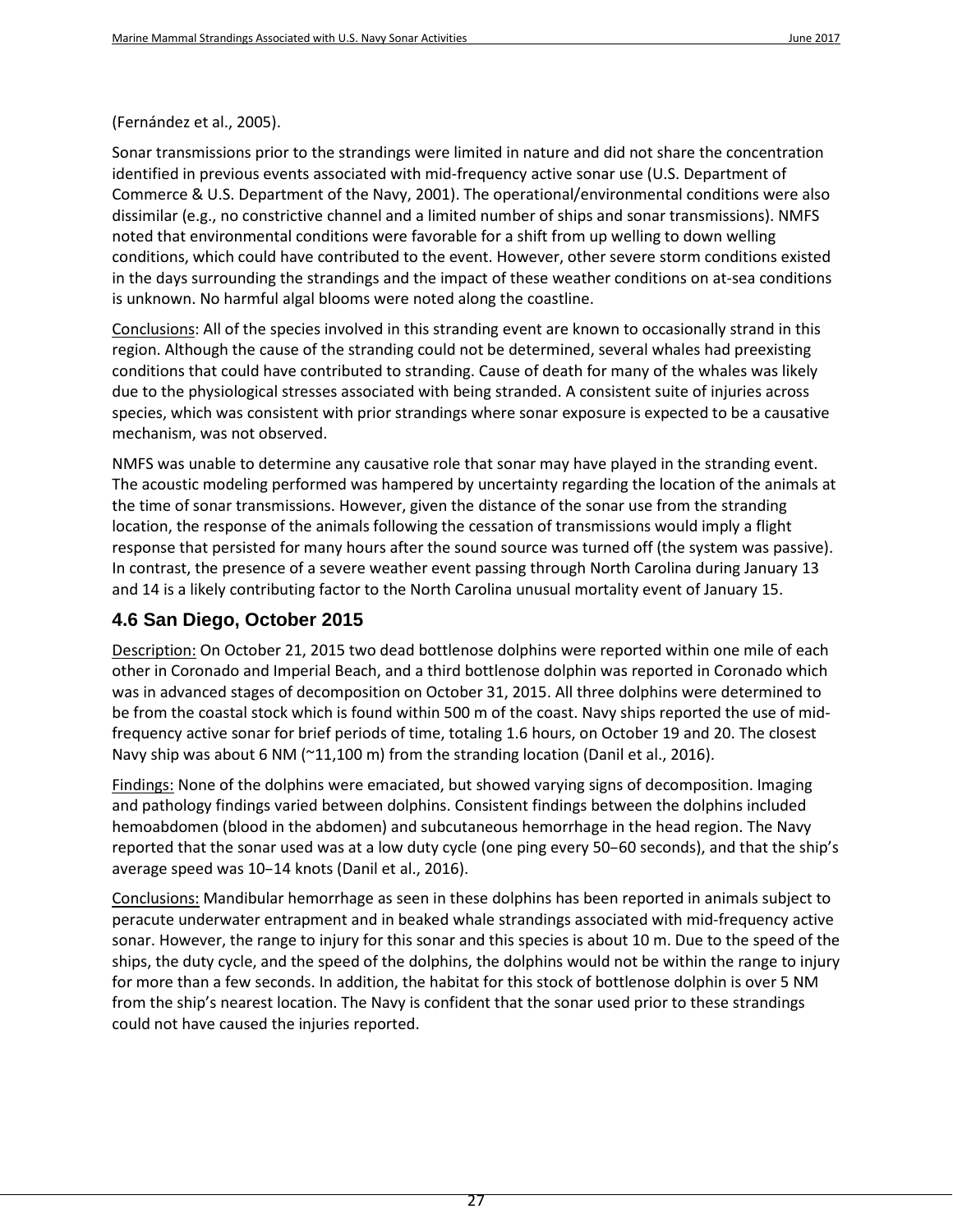## <span id="page-31-2"></span><span id="page-31-0"></span>**5 CONCLUSIONS**

Marine mammal strandings have been a historic and ongoing occurrence attributed to a variety of causes, both natural and anthropogenic. Over the last 50 years, increased awareness and reporting has led to more information about species affected and raised concerns about anthropogenic sources of stranding. While there have been limited numbers marine mammal mortalities potentially associated with U.S. Navy activities, the root causes are not clear in most cases.

Future analyses and potential mitigations related to the impact of mid-frequency active sonar on marine mammals should be considered in context with other stressors on marine mammal populations. Worldwide there have been about 50 known strandings resulting in about 40 deaths among cetaceans, consisting mostly of beaked whales, with a potential causal link to sonar [\(International Council for the](#page-38-11)  [Exploration of the Sea, 2005\)](#page-38-11). The Navy continues to implement mitigation, report any findings of stranded marine mammals, and reports when large exercises involving sonar may be conducted [\(National Marine Fisheries Service, 2013a,](#page-42-16) [2013b\)](#page-42-17). A constructive framework and continued research based on sound scientific principles is needed in order to minimize speculation of stranding causes and to further our understanding of the potential effects of Navy sonar on marine mammals [\(Barlow &](#page-32-16)  [Gisiner, 2006;](#page-32-16) [Bradshaw et al., 2006;](#page-33-0) [Cox et al., 2006;](#page-34-12) [Southall et al., 2007\)](#page-44-15). Results from recently completed research [\(Antunes et al., 2014;](#page-31-10) [Helble et al., 2016b;](#page-37-14) [Manzano-Roth et al., 2016;](#page-40-11) [Martin et al.,](#page-40-12)  [2015a;](#page-40-12) [McCarthy et al., 2011;](#page-40-13) [Miller et al., 2014;](#page-41-16) [Sivle et al., 2015;](#page-44-16) [Tyack et al., 2011;](#page-45-13) [Visser et al., 2016\)](#page-45-16) have suggested that investigations concerned with general behavioral responses to sonar (not necessarily investigating the causes of strandings), may be much more significant to our understanding of the potential impacts of sonar than investigations into the occasional and rare strandings of marine mammals that may have been associated with sonar use.

# <span id="page-31-1"></span>**6 R**eferences

- <span id="page-31-6"></span>Alexander, J., M. Solangi, & L. Riegel. (1989). Vertebral Osteomyelitis and Suspected Diskospondylitis in an Atlantic Bottlenose Dolphin (*Tursiops truncatus*). *Journal of Wildlife Diseases, 25*(1), 118–121.
- <span id="page-31-10"></span>Antunes, R., P. H. Kvadsheim, F. P. A. Lam, P. L. Tyack, L. Thomas, P. J. Wensveen, & P. J. O. Miller. (2014). High thresholds for avoidance of sonar by free-ranging long-finned pilot whales (*Globicephala melas*). *Marine Pollution Bulletin*, 16 pages.
- <span id="page-31-3"></span>Aragones, L., M. Roque, M. Flores, R. Encomienda, G. Laule, B. Espinos, F. Maniago, G. Diaz, E. Alesna, & R. Braun. (2010). The Philippine Marine Mammal Strandings from 1998 to 2009: Animials in the Philippines in Peril? *Aquatic Mammals, 36*(3), 219–233.
- <span id="page-31-9"></span>Arbelo, M., Y. B. De Quiro´s, E. Sierra, A. Godinho, G. Ramirez, M. J. Caballero, & A. Fernandez. (2008). Atypical beaked whale mass stranding in Almeria's coasts: pathological study. *Bioacoustics: The International Journal of Animal Sound and its Recording, 17*, 293–323.

<span id="page-31-4"></span>Aristotle. *The History of Animals* (Vol. 9.48, pp. 206).

- <span id="page-31-7"></span>Au, D., & W. Perryman. (1982). Movement and speed of dolphin schools responding to an approaching ship. *Fishery Bulletin, 80*(2), 371–372.
- <span id="page-31-8"></span>Bachman, M. J., J. M. Keller, K. L. West, & B. A. Jensen. (2014). Persistent organic pollutant concentrations in blubber of 16 species of cetaceans stranded in the Pacific Islands from 1997 through 2011. *Science of the Total Environment, 488–489*, 115–123.
- <span id="page-31-5"></span>Bachman, M. J., K. M. Foltz, J. M. Lynch, K. L. West, & B. A. Jensen. (2015). Using Cytochrome P4501A1 Expression in Liver and Blubber to Understand Effects of Persistent Organic Pollutant Exposure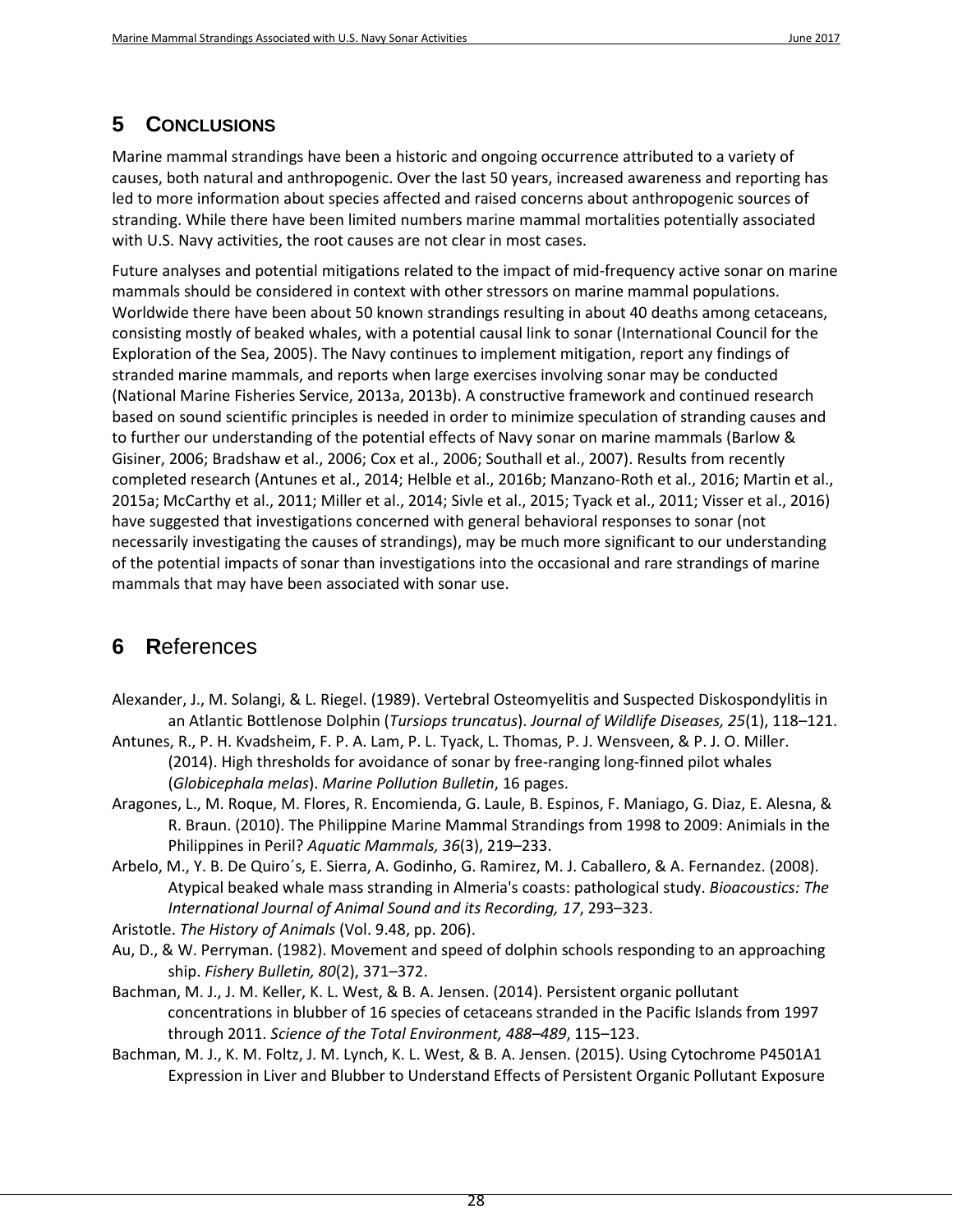in Stranded Pacific Island Cetaceans. *Environmental Toxicology and Chemistry, 34*(9), 1989– 1995.

- <span id="page-32-12"></span>Baird, R. W., & S. K. Hooker. (2000). Ingestion of plastic and unusal prey by a juvenile harbour porpoise. *Marine Pollution Bulletin, 40*(8), 719–720.
- <span id="page-32-8"></span>Baird, R. W., & A. M. Gorgone. (2005). False Killer Whale Dorsal Fin Disfigurements as a Possible Indicator of Long-Line Fishery Interactions in Hawaiian Waters. *Pacific Science, 59*(4), 593–601.
- <span id="page-32-0"></span>Barbieri, M. M., L. Kashinsky, D. S. Rotstein, K. M. Colegrove, K. H. Haman, S. L. Magargal, A. R. Sweeny, A. C. Kaufman, M. E. Grigg, & C. L. Littnan. (2016). Protozoal-related mortalities in endangered Hawaiian monk seals *Neomonachus schauinslandi*. *Diseases of Aquatic Organisms, 121*(2), 85– 95.
- <span id="page-32-1"></span>Bargu, S., M. Silver, T. Goldstein, K. Roberts, & F. Gulland. (2010). Complexity of domoic acid-related sea lion strandings in Monterey Bay, California: foraging patterns, climate events, and toxic blooms. *Marine Ecology Progress Series, 418*, 213–222.
- <span id="page-32-16"></span>Barlow, J., & R. Gisiner. (2006). Mitigating, monitoring and assessing the effects of anthropogenic sound on beaked whales. *Journal of Cetacean Research and Management, 7*(3), 239–249.
- <span id="page-32-4"></span>Bauer, G. B., M. Fuller, A. Perry, J. R. Dunn, & J. Zoeger. (1985). Magnetoreception and Biomineralization of Magnetite in Cetaceans *Magnetite Biomineralization and Magnetoreception in Organisms: A New Biomagnetism* (pp. 487–507).
- <span id="page-32-11"></span>Baulch, S., & M. P. Simmonds. (2015). *An Update on Research into Marine Debris and Cetaceans*. International Whaling Commision.
- <span id="page-32-2"></span>Bengtson Nash, S. M., M. C. Baddock, E. Takahashi, A. Dawson, & R. Cropp. (2017). Domoic acid poisoning as a possible cause of seasonal cetacean mass stranding events in Tasmania, Australia. *Bulletin of Environmental Contamination and Toxicology, 98*(1), 8–13.
- <span id="page-32-3"></span>Berini, C. R., L. M. Kracker, & W. E. McFee. (2015). *Modeling Pygmy Sperm Whale (Kogia breviceps) Strandings Along the Southeast Coast of the United States from 1992 to 2006 in Relation to Environmental Factors* (NOAA Technical Memorandum NOS NCCOS 203). Charleston, SC: National Oceanic and Atmospheric Administration.
- <span id="page-32-9"></span>Berman-Kowalewski, M., F. M. D. Gulland, S. Wilkin, J. Calambokidis, B. Mate, J. Cordaro, D. Rotstein, J. St. Leger, P. Collins, K. Fahy, & S. Dover. (2010). Association between blue whale (*Balaenoptera musculus*) mortality and ship strikes along the California Coast. *Aquatic Mammals, 36*(1), 59–66.
- <span id="page-32-13"></span>Bernaldo de Quiros, Y., O. Gonzalez-Diaz, M. Arbelo, E. Sierra, S. Sacchini, & A. Fernandex. (2012). Decompression vs. decomposition: distribution, amount, and gas composition of bubbles in stranded marine mammals. *frontiers in Physiology, 3 Article 177*, 19.
- <span id="page-32-14"></span>Bernaldo de Quiros, Y., O. Gonzalez-Diaz, A. Mollerlokken, A. O. Brubakk, A. Hjelde, P. Saavedra, & A. Fernandez. (2013a). Differentiation at autopsy between in vivo gas embolism and putrefaction using gas composition analysis. *Int J Legal Med, 127*(2), 437–445.
- <span id="page-32-15"></span>Bernaldo de Quiros, Y., J. S. Seewald, S. P. Sylva, B. Greer, M. Niemeyer, A. L. Bogomolni, & M. J. Moore. (2013b). Compositional discrimination of decompression and decomposition gas bubbles in bycaught seals and dolphins. *PLoS ONE, 8*(12), e83994.
- <span id="page-32-10"></span>Bortolotto, G. A., I. O. B. Morais, P. R. B. Ferreira, M. D. S. S. dos Reis, & L. R. A. Souto. (2016). Anthropogenic impact on a pregnant Cuvier's beaked whale (*Ziphius cavirostris*) stranded in Brazil. *Marine Biodiversity Records, 9*, 5.
- <span id="page-32-5"></span>Brabyn, M., & R. V. C. Frew. (1994). New Zealand herd stranding sites do not relate to geomagnetic topography. *Marine Mammal Science, 10*(2), 195–207.
- <span id="page-32-6"></span>Brabyn, M. W., & I. G. McLean. (1992). Oceanography and coastal topography of herd-stranding sites for whales in New Zealand. *Journal of Mammalogy, 73*(3), 469–476.
- <span id="page-32-7"></span>Bradford, A. L., & K. A. Forney. (2014). *Injury Determinations for Cetaceans Observed Interacting with*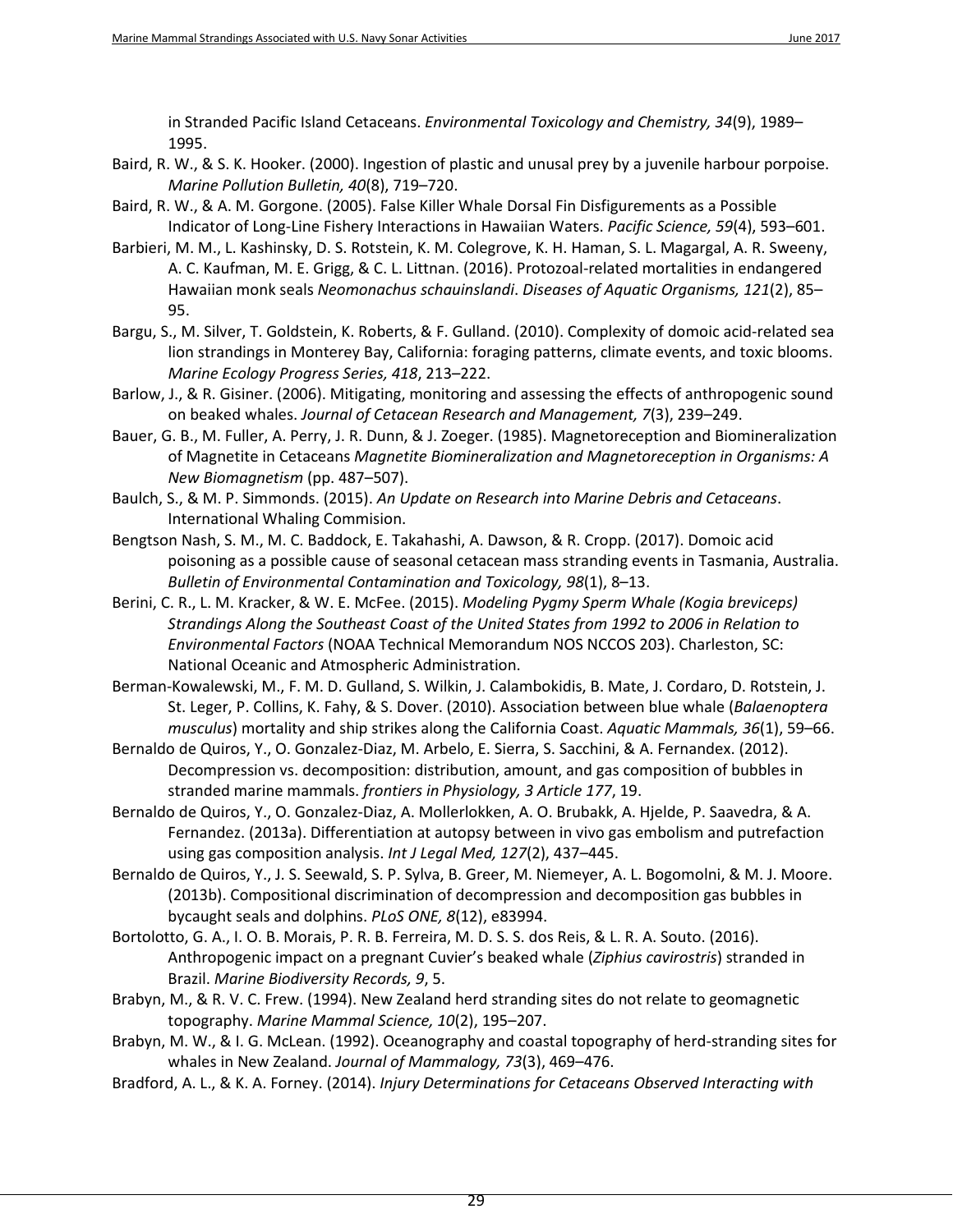*Hawaii and American Samoa Longline Fisheries During 2008-2012*. National Oceanographic and Atmospheric Administration Technical Memorandum, .

- <span id="page-33-8"></span>Bradford, A. L., & K. A. Forney. (2016). *Injury Determinations for Marine Mammals Observed Interacting with Hawaii and American Samoa Longline Fisheries During 2009–2013*. NOAA.
- <span id="page-33-0"></span>Bradshaw, C. J. A., K. Evans, & M. A. Hindell. (2006). Mass cetacean strandings—a plea for empiricism. *Conservation Biology, 20*(2), 584–586.
- <span id="page-33-16"></span>Brownell, R. L., T. Yamada, J. G. Mead, & A. L. van Helden. (2004). *Mass Strandings of Cuvier's Baked Whales in Japan: U.S. Naval Acoustic Link?* European Cetacean Society.
- <span id="page-33-15"></span>Brownell, R. L., Jr., K. Ralls, S. Baumann-Pickering, & M. M. Poole. (2009). Behavior of melon-headed whales, *Peponocephala electra*, near oceanic islands. *Marine Mammal Science, 25*(3), 639–658.
- <span id="page-33-9"></span>Campagna, C., V. Falabella, & M. Lewis. (2007). Entanglement of southern elephant seals in squid gear. *Marine Mammal Science, 23*(2), 414–418.
- <span id="page-33-1"></span>Carretta, J. V., K. A. Forney, M. S. Lowry, J. Barlow, J. Baker, B. Hanson, & M. M. Muto. (2007). *U.S. Pacific marine mammal stock assessments: 2007*. U.S. Department of Commerce, NOAA Technical Memorandum, NMFS-SWFSC-414.
- <span id="page-33-2"></span>Carretta, J. V., M. M. Muto, S. Wilkin, J. Greenman, K. Wilkinson, M. DeAngelis, J. Viezbicke, D. Lawson, & J. Jannot. (2016). *Sources of Human-Related Injury and Mortality for U.S. Pacific West Coast Marine Mammal Stock Assessments, 2010–2014* (NOAA Technical Memorandum NMFS-SWFSC-554). La Jolla, CA: Southwest Fisheries Science Center.
- <span id="page-33-10"></span>Carretta, J. V., J. E. Moore, & K. A. Forney. (2017). *Regression Tree and Ratio Estimates of Marine Mammal, Sea Turtle, and Seabird Bycatch in the California Drift Gillnet Fishery: 1990–2015*. La Jolla, CA: Sothwest Fisheries Science Center.
- <span id="page-33-3"></span>Cassoff, R. M., K. M. Moore, W. A. McLellan, S. G. Barco, D. S. Rotstein, & M. J. Moore. (2011). Lethal entanglement in baleen whales. *Diseases of Aquatic Organisms, 96*, 175–185.
- <span id="page-33-6"></span>Chambers, S. L., & R. N. James. (2005). *Sonar termination as a cause of mass cetacean strandings in Geographe Bay, south-western Australia*. Paper presented at the Proceedings of ACOUSTICS, 9- 11 November 2005, Busselton, Western Australia.
- <span id="page-33-13"></span>Christiansen, F., M. Rasmussen, & D. Lusseau. (2014). Inferring energy expenditure from respiration rates in minke whales to measure the effects of whale watching boat interactions. *Journal of Experimental Marine Biology and Ecology, 459*, 96–104.

<span id="page-33-11"></span>Clyne, H., & J. Kennedy. (1999). *Computer simulations of interactions between the North Atlantic Right Whale (Eubaleana glacialis) and shipping*.

- <span id="page-33-4"></span>Cockcroft, V. G., G. Cliff, & G. J. B. Ross. (1989). Shark predation on Indian Ocean bottlenose dolphins *Tursiops truncatus* off Natal, South Africa. *South African Journal of Zoology, 24*(4), 305–310.
- <span id="page-33-14"></span>Colegrove, K. M., S. Venn-Watson, J. Litz, M. J. Kinsel, K. A. Terio, E. Fougeres, R. Ewing, D. A. Pabst, W. A. McLellan, S. Raverty, J. Saliki, S. Fire, G. Rappucci, S. Bowen-Stevens, L. Noble, A. Costidis, M. Barbieri, C. Field, S. Smith, R. H. Carmichael, C. Chevis, W. Hatchett, D. Shannon, M. Tumlin, G. Lovewell, W. McFee, & T. K. Rowles. (2016). Fetal distress and in utero pneumonia in perinatal dolphins during the Northern Gulf of Mexico unusual mortality event. *Diseases of Aquatic Organisms, 119*(1), 1–16.
- <span id="page-33-7"></span>Conner, R. C. (2000). Group living in whales and dolphins. In J. Mann, R. C. Conner, P. L. Tyack & H. Whitehead (Eds.), *Cetacean Societies: field studies of dolphins and whales* (pp. 199–218). Chicago, IL: University of Chicago Press.
- <span id="page-33-5"></span>Constantine, R., I. Visser, D. Buurman, R. Buurman, & B. McFadden. (1998). Killer whale (*Orcinus orca*) predation on dusky dolphins (*Lagenorhynchus obscurus*) in Kaikoura, New Zealand. *Marine Mammal Science, 14*(2), 324–330.
- <span id="page-33-12"></span>Courbis, S., & G. Timmel. (2009). Effects of vessels and swimmers on behavior of Hawaiian spinner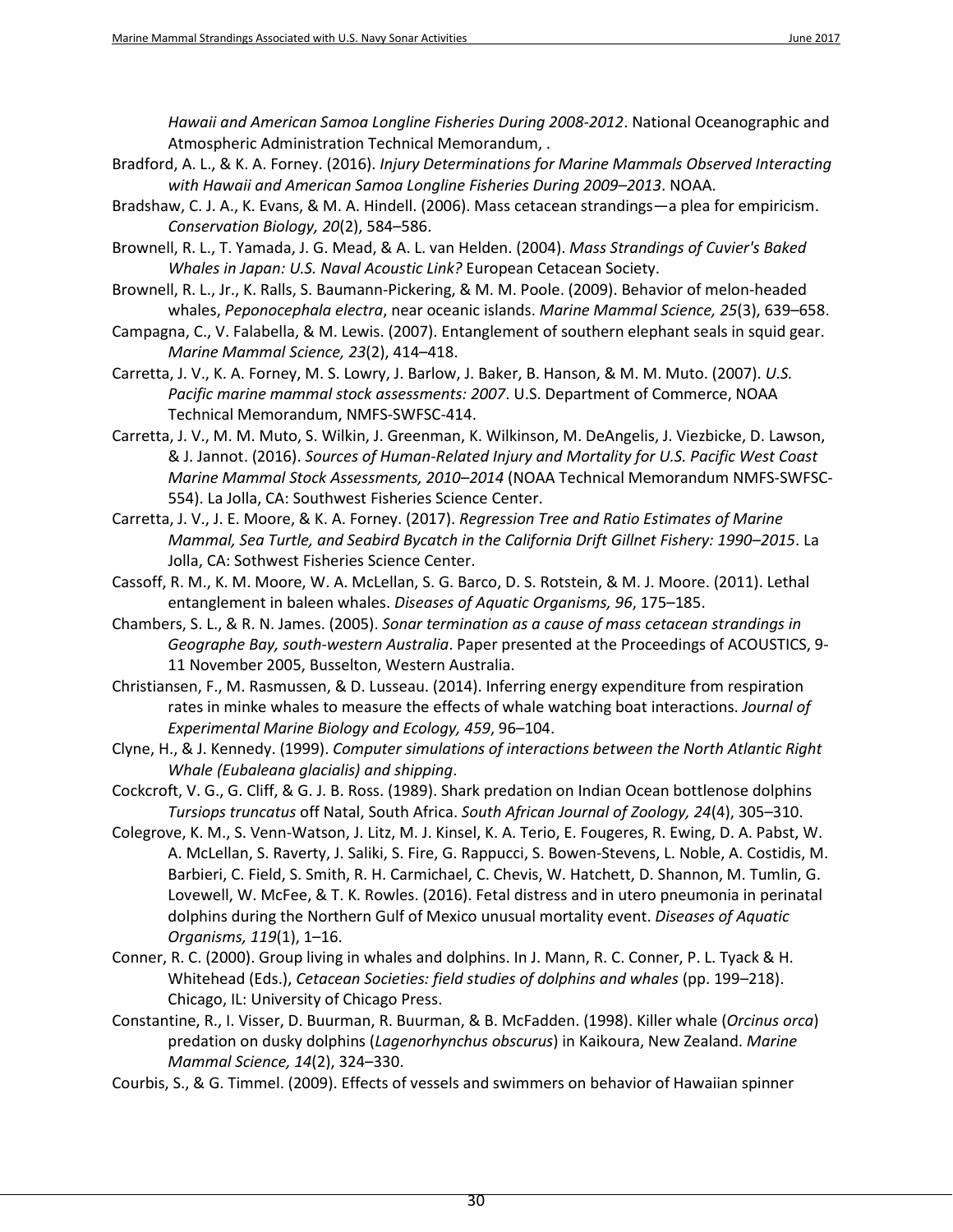dolphins (*Stenella longirostris*) in Kealake'akua, Honaunau, and Kauhako bays, Hawai'i. *Marine Mammal Science, 25*(2), 430–440.

- <span id="page-34-12"></span>Cox, T. M., T. J. Ragen, A. J. Read, E. Vox, R. W. Baird, K. Balcomb, J. Barlow, J. Caldwell, T. Cranford, L. Crum, A. D'Amico, G. D'Spain, A. Fernandez, J. Finneran, R. Gentry, W. Gerth, F. Gulland, J. Hildebrand, D. Houser, T. Hullar, P. D. Jepson, D. Ketten, C. D. MacLeod, P. Miller, S. Moore, D. C. Mountain, D. Palka, P. Ponganis, S. Rommel, T. Rowles, B. Taylor, P. Tyack, D. Wartzok, R. Gisiner, J. Mead, & L. Benner. (2006). Understanding the impacts of anthropogenic sound on beaked whales. *Journal of Cetacean Research and Management, 7*(3), 177–187.
- <span id="page-34-5"></span>Crocker, D. E., D. P. Costa, B. J. Le Boeuf, P. M. Webb, & D. S. Houser. (2006). Impacts of El Niño on the foraging behavior of female northern elephant seals. *Marine Ecology Progress Series, 309*(1–10).
- <span id="page-34-9"></span>Crum, L. A., & Y. Mao. (1996). Acoustically enhanced bubble growth at low frequencies and its implications for human diver and marine mammal safety. *Acoustical Society of America, 99*(5), 2898–2907.
- <span id="page-34-10"></span>Crum, L. A., M. R. Bailey, J. Guan, P. R. Hilmo, S. G. Kargl, & T. J. Matula. (2005). Monitoring bubble growth in supersaturated blood and tissue *ex vivo* and the relevance to marine mammal bioeffects. *Acoustics Research Letters Online, 6*(3), 214–220.
- <span id="page-34-1"></span>Culik, B. M. (2004). *Review of Small Cetaceans Distribution, Behaviour, Migration and Threats*. United National Environment Programme (UNEP) and the Secretariate of the Convention on the Conservation of Migratory Species of Wild Animals.
- <span id="page-34-13"></span>D'Amico, A. (1998). *SACLANTCEN Bioacoustics Panel* (Summary Record and Report). La Spezia, Italy.
- <span id="page-34-8"></span>D'Amico, A., R. C. Gisiner, D. R. Ketten, J. A. Hammock, C. Johnson, P. L. Tyack, & J. Mead. (2009). Beaked whale strandings and naval exercises. *Aquatic Mammals, 35*(4), 452–472.
- <span id="page-34-14"></span>D'Spain, G. L., A. D'Amico, & D. M. Fromm. (2006). Properties of the underwater sound fields during some well documented beaked whale mass stranding events. *Journal of Cetacean Research and Management, 7*(3), 223–238.
- <span id="page-34-4"></span>Dailey, M., & W. A. Walker. (1978). Parasitism as a factor (?) in single strandings of southern California cetaceans. *Journal of Parasitology, 64*, 593–596.
- <span id="page-34-3"></span>Dailey, M. D., & W. K. Vogelbein. (1991). Parasite fauna of three species of Antarctic whales with reference to their use as potential stock indicators. *Fishery Bulletin, 89*(3), 355–365.
- <span id="page-34-0"></span>Danil, K., S. J. Chivers, M. D. Henshaw, J. T. Thieleking, R. Daniels, & J. A. St. Leger. (2010). Cetacean strandings in San Diego County, California, USA: 1851–2008. *Journal of Cetacean Research and Management, 11*(2), 163–184.
- <span id="page-34-2"></span>Danil, K., J. A. St Leger, S. Dennison, Y. Bernaldo de Quiros, M. Scadeng, E. Nilson, & N. Beaulieu. (2014). Clostridium perfringens septicemia in a long-beaked common dolphin Delphinus capensis: an etiology of gas bubble accumulation in cetaceans. *Diseases of Aquatic Organisms, 111*(3), 183– 190.
- <span id="page-34-15"></span>Danil, K., N. Beaulieu, S. Dennison, D. Rotstein, T. Rowles, & S. Wilkin. (2016). *Bottlenose Dolphin (Tursiops truncatus) Unusual Stranding Event of 21 October 2015 in San Diego, CA* (Preliminary Report). Southwest Fisheries Science Center, La Jolla, CA.
- <span id="page-34-6"></span>De Stephanis, R., & E. Urquiola. (2006). Collisions between ships and cetaceans in Spain. *Conservation Information and Research on Cetaceans*, 6.
- <span id="page-34-11"></span>Dennison, S., M. J. Moore, A. Fahlman, K. Moore, S. Sharp, C. T. Harry, J. Hoppe, M. Niemeyer, B. Lentell, & R. S. Wells. (2011). Bubbles in live-stranded dolphins. *Proceedings of the Royal Society B: Biological Sciences*, 10.
- <span id="page-34-7"></span>Denuncio, P., R. Bastida, M. Dassis, G. Giardino, M. Gerpe, & D. Rodriguez. (2011). Plastic ingestion in Franciscana dolphins, *Pontoporia blainvillei* (Gervais and d'Orbigny, 1844), from Argentina. *Marine Pollution Bulletin, 62*, 1836–1841.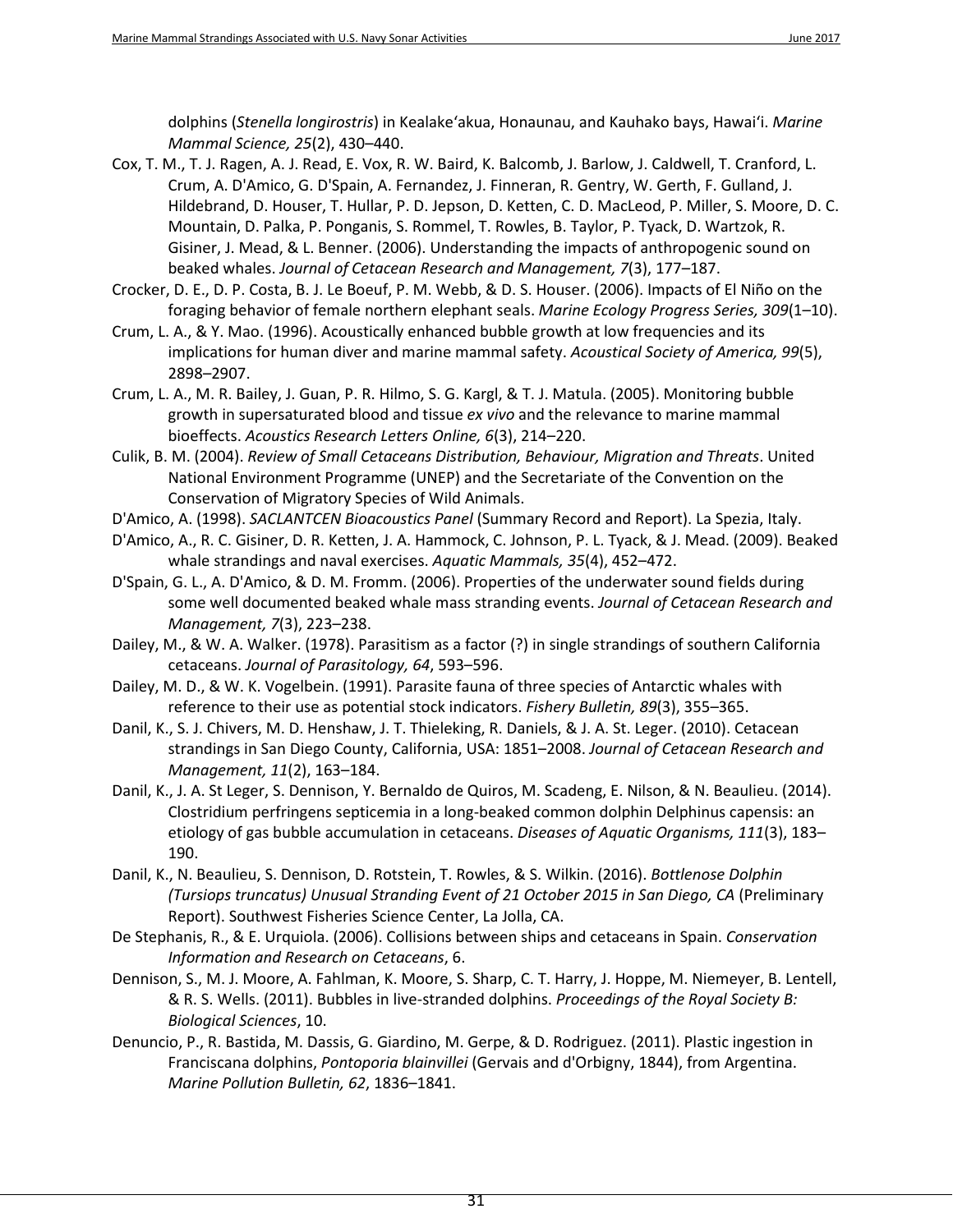- <span id="page-35-3"></span>Diaz-Delgado, J., A. Fernandez, A. Xuriach, E. Sierra, Y. Bernaldo de Quiros, B. Mompeo, L. Perez, M. Andrada, J. Marigo, J. L. Catao-Dias, K. R. Groch, J. F. Edwards, & M. Arbelo. (2016). Verminous arteritis due to *Crassicauda sp*. in Cuvier's beaked whales (*Ziphius Cavirostris*). *Veterinary Pathology, 53*(6), 1233–1240.
- <span id="page-35-0"></span>Dierauf, L. A., & F. M. D. Gulland. (2001). Marine Mammal Unusual Mortality Events. In L. A. Dierauf & F. M. D. Gulland (Eds.), *Marine Mammal Medicine* (second ed., pp. 69–81). Boca Raton, FL: CRC Press.
- <span id="page-35-2"></span>Domingo, M., J. Visa, M. Pumarola, A. J. Marco, L. Ferrer, R. Rabanal, & S. Kennedy. (1992). Pathologic and immunocytochemical studies of morbillibirus infection in striped dolphins (*Stenella coeruleoalba*). *Veterinary Pathology, 29*, 1–10.
- <span id="page-35-7"></span>Dudok van Heel, W. H. (1966). Navigation in Cetacea. In K. S. Norris (Ed.), *Whales, Dolphins, and Porpoises* (pp. 597–606). Berkeley, CA: University of California Press.
- <span id="page-35-1"></span>Dunn, J. L., J. D. Buck, & T. R. Robeck. (2001). Bacterial Diseases of Cetaceans and Pinnipeds. In L. A. Dierauf & F. M. D. Gulland (Eds.), *Marine Mammal Medicine* (pp. 309–335). Boca Raton, FL: CRC Press.
- <span id="page-35-6"></span>Elorriaga-Verplancken, F. R., H. Rosales-Nanduca, & R. Robles-Hernández. (2016). Unprecedented Records of Guadalupe Fur Seals in La Paz Bay, Southern Gulf of California, Mexico, as a Possible Result of Warming Conditions in the Northeastern Pacific. *Aquatic Mammals, 42*(3), 261–267.
- <span id="page-35-8"></span>Erbe, C. (2002). Underwater noise of whale-watching boats and potential effects on killer whales (*Orcinus Orca*), based on an acoustic impact model. *Marine Mammal Science, 18*(2), 394–418.
- <span id="page-35-12"></span>Fahlman, A., S. H. Loring, S. P. Johnson, M. Haulena, A. W. Trites, V. A. Fravel, & W. G. Van Bonn. (2014a). Inflation and deflation pressure-volume loops in anesthetized pinnipeds confirms compliant chest and lungs. *frontiers in Physiology, 5*(433).
- <span id="page-35-10"></span>Fahlman, A., P. L. Tyack, P. J. O. Miller, & P. H. Kvadsheim. (2014b). How man-made interference might cause gas bubble emboli in deep diving whales. *frontiers in Physiology, 5*(13), 1–6.
- <span id="page-35-11"></span>Fernández, A., J. F. Edwards, F. Rodríguez, A. Espinosa de los Monteros, P. Herráez, P. Castro, J. R. Jaber, V. Martín, & M. Arbelo. (2005). "Gas and fat embolic syndrome" involving a mass stranding of beaked whales (family *Ziphiidae*) exposed to anthropogenic sonar signals. *Journal of Veterinary Pathology, 42*, 446–457.
- <span id="page-35-9"></span>Fernández, R., M. B. Santos, M. Carrillo, M. Tejedor, & G. J. Pierce. (2009). Stomach contents of cetaceans stranded in the Canary Islands 1996–2006. *Journal of the Marine Biological Association of the United Kingdom, 89*(5), 873–883.
- <span id="page-35-13"></span>Filadelfo, R., J. Mintz, E. Michlovich, A. D'Amico, & D. R. Ketten. (2009a). Correlating military sonar use with beaked whale mass strandings: What do the historical data show? . *Aquatic Mammals, 35*(4), 435–444.
- <span id="page-35-14"></span>Filadelfo, R., Y. K. Pinelis, S. Davis, R. Chase, J. Mintz, J. Wolfanger, P. L. Tyack, D. R. Ketten, & A. D'Amico. (2009b). Correlating Whale Strandings with Navy Exercises off Southern California. *Aquatic Mammals, 35*(4), 445–451.
- <span id="page-35-15"></span>Filadelfo, R. J., E. S. Michlovich, J. S. Wolfanger, & A. D'Amico. (2005). *Sonar Use and Beaked-Whale Strandings*.
- <span id="page-35-5"></span>Finneran, J. J., C. E. Schlundt, R. Dear, D. A. Carder, & S. H. Ridgway. (2002). Temporary shift in masked hearing thresholds in odontocetes after exposure to single underwater impulses from a seismic watergun. *The Journal of Acoustical Society of America, 111*(6), 2929–2940.
- <span id="page-35-4"></span>Fire, S. E., Z. Wang, M. Berman, G. W. Langlois, S. L. Morton, E. Sekula-Wood, & C. R. Benitez-Nelson. (2010). Trophic transfer of the harmful algal toxin domoic acid as a cause of death in a minke whale (*Balaenoptera acutorostrata*) stranding in Southern California. *Aquatic Mammals, 36*(4), 342–350.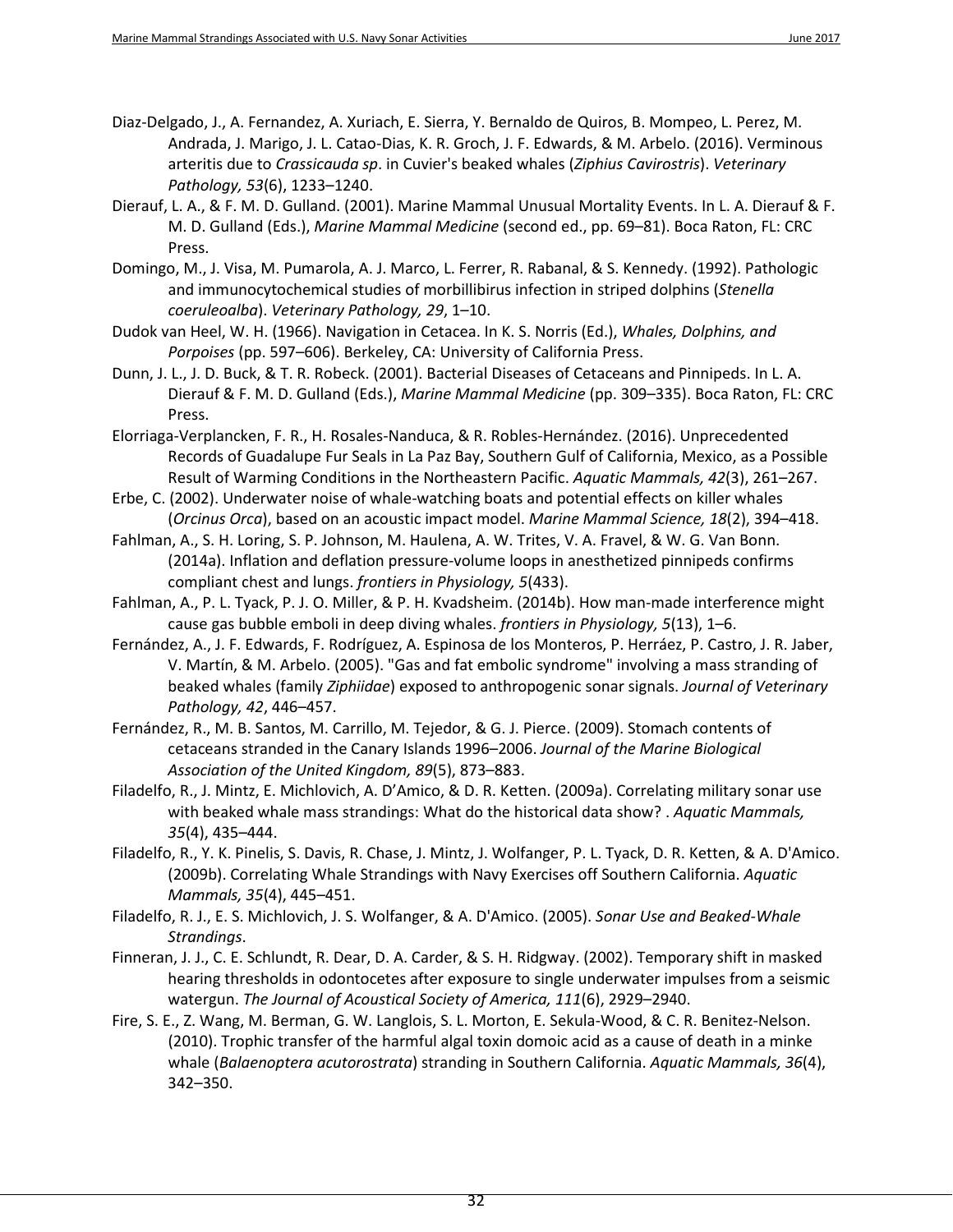- <span id="page-36-9"></span>Fire, S. E., Z. Wang, M. Byrd, H. R. Whitehead, J. Paternoster, & S. L. Morton. (2011). Co-occurrence of multiple classes of harmful algal toxins in bottlenose dolphins (*Tursiops truncatus*) stranding during an unusual mortality event in Texas, USA. *Harmful Algae, 10*(3), 330–336.
- <span id="page-36-14"></span>Foltz, K. M., R. W. Baird, G. M. Ylitalo, & B. A. Jensen. (2014). Cytochrome P4501A1 expression in blubber biopsies of endangered false killer whales (*Pseudorca crassidens*) and nine other odontocete species from Hawaii. *Ecotoxicology, 23*(9), 1607–1618.
- <span id="page-36-15"></span>Fossi, M. C., L. Marsili, G. Lauriano, C. Fortuna, S. Canese, S. Ancora, C. Leonizio, T. Romeo, R. Merino, E. Abad, & B. Jimenez. (2004). Assessment of toxicological status of a SW Mediterranean segment population of striped dolphin (*Stenella coeruleoalba*) using skin biopsy. *Marine Environmental Research, 58*, 269–274.
- <span id="page-36-16"></span>Frantzis, A. (1998). Does acoustic testing strand whales? *Nature, 392,* 29.
- <span id="page-36-2"></span>Freitas, L. (2004). *The stranding of three Cuvier's beaked whales Ziphius cavirostris in Madeira Archipelago - May 2000*. Paper presented at the European Cetacean Society 17th Annual Conference, Las Palmas, Gran Canaria.
- <span id="page-36-13"></span>Gall, S. C., & R. C. Thompson. (2015). The impact of debris on marine life. *Mar Pollut Bull, 92*(1-2), 170– 179.
- <span id="page-36-4"></span>Garrigue, C., M. Oremus, R. Dodémont, P. Bustamante, O. Kwiatek, G. Libeau, C. Lockyer, J. C. Vivier, & M. L. Dalebout. (2016). A mass stranding of seven Longman's beaked whales (*Indopacetus pacificus*) in New Caledonia, South Pacific. *Marine Mammal Science*.
- <span id="page-36-8"></span>Gaydos, J. K. (2006). *Bottlenose Dolphins and Brevetoxins: A Coordinated Research and Response Plan* (NOAA Technical Memorandum). NOAA.
- <span id="page-36-7"></span>Geraci, J. R., & D. J. St. Aubin. (1987). Effects of parasites on marine mammals. *International Journal of Parasitology, 17*, 407–414.
- <span id="page-36-10"></span>Geraci, J. R., D. M. Anderson, R. J. Timperi, D. J. St. Aubin, G. A. Early, J. H. Prescott, & C. A. Mayo. (1989). Humpback whales (*Megaptera novaeangliae*) fatally poisoned by dinoflagellate toxin. *Canadian Journal of Fisheries and Aquatic Sciences, 46*(11), 1895–1898.
- <span id="page-36-0"></span>Geraci, J. R., J. Harwood, & V. J. Lounsbury. (1999). Marine Mammal Die-Offs Causes, Investigations, and Issues. In J. Twiss & R. Reeves (Eds.), *Conservation and Management of Marine Mammals* (pp. 367–395). Washington, DC: Smithsonian Institution Press.
- <span id="page-36-1"></span>Geraci, J. R., & V. J. Lounsbury. (2005). *Marine Mammals Ashore: A Field Guide for Strandings (Second Edition)*. Baltimore, MD: National Aquarium in Baltimore.
- <span id="page-36-11"></span>Goldstein, T., J. A. K. Mazet, T. S. Zabka, G. Langlois, K. M. Colegrove, M. Silver, S. Bargu, F. Van Dolah, T. Leighfield, P. A. Conrad, J. Barakos, D. C. Williams, S. Dennison, M. Haulena, & F. M. D. Gulland. (2008). Novel symptomatology and changing epidemiology of domoic acid toxicosis in California sea lions (*Zalophus californianus*): an increasing risk to marine mammal health. *Proceedings of the Royal Society B, 275*(1632), 267–276.
- <span id="page-36-5"></span>Grachev, M. A., V. P. Kumarev, L. V. Mamaev, V. L. Zorin, L. V. Baranova, N. N. Denikina, S. I. Belkov, E. A. Petrov, & V. S. Kolesnik. (1989). Distemper virus in Baikal seals. *Nature, 338*, 209–210.
- <span id="page-36-12"></span>Greig, D. J., F. M. D. Gulland, & C. Kreuder. (2005). A decade of live California sea lion (*Zalophus californianus*) strandings along the central California coast: Causes and trends, 1991-2000. *Aquatic Mammals, 31*(1), 11–22.
- <span id="page-36-3"></span>Guinet, C., L. G. Barrett-Lennard, & B. Loyer. (2000). Co-ordinated attack behavior and prey sharing by killer whales at Crozet Archipelago: strategies for feeding on negatively-buoyant prey. *Marine Mammal Science, 16*(4), 829–834.
- <span id="page-36-6"></span>Gulland, F. M. D., M. Koski, L. J. Lowenstine, A. Colagross, L. Morgan, & T. Spraker. (1996). Leptospirosis in California sea lions (*Zalophus califorianus*) stranded along the central California coast, 1981– 1994. *Journal of Wildife Diseases, 32*(4), 572–580.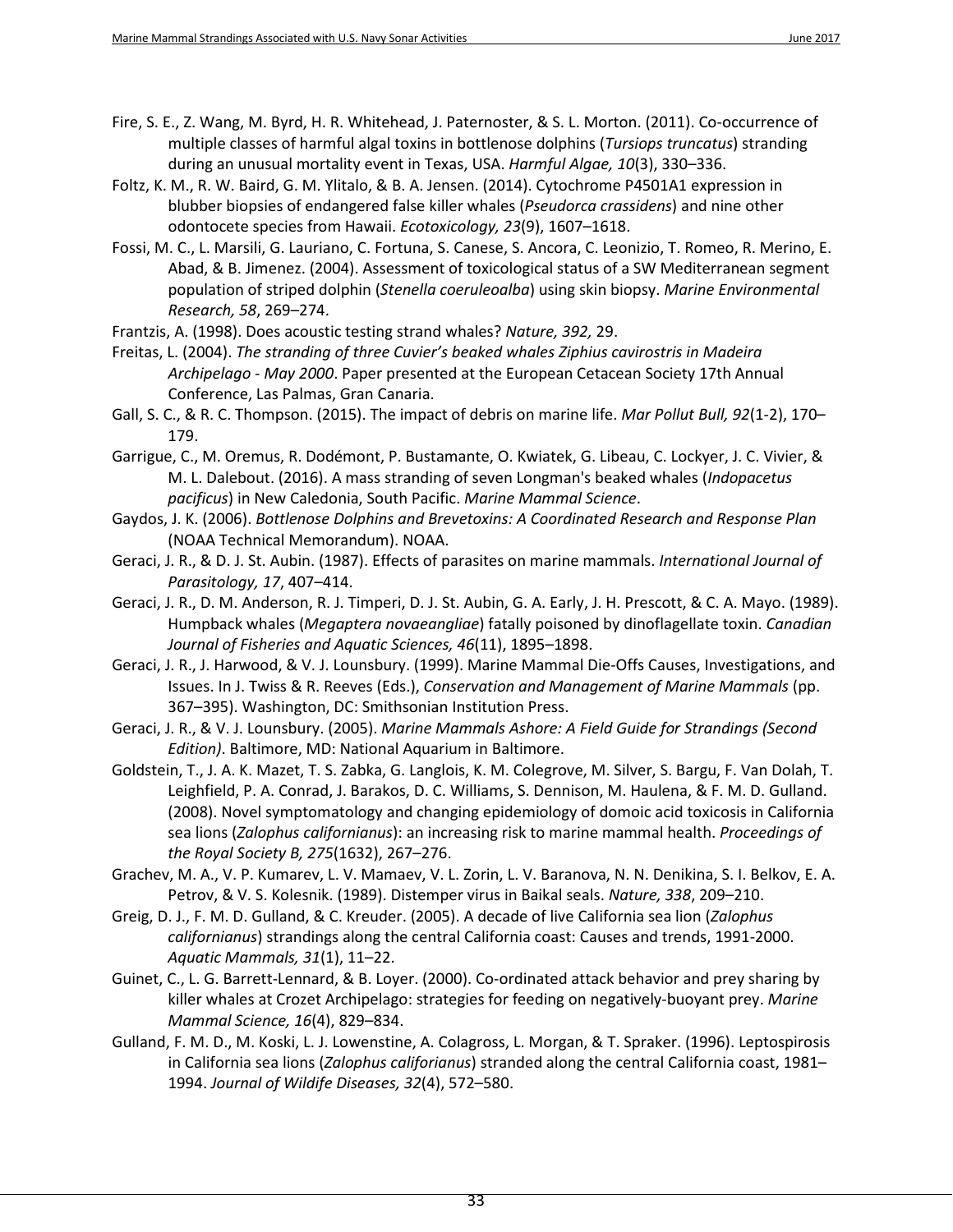- <span id="page-37-5"></span>Gulland, F. M. D., & A. J. Hall. (2005). The Role of Infectious Disease in Influencing Status and Trends. In J. E. Reynolds, W. F. Perrin, R. R. Reeves, S. Montgomery & T. J. Ragen (Eds.), *Marine Mammal Research* (pp. 47–61). Baltimore, MD: John Hopkins University Press.
- <span id="page-37-0"></span>Gulland, F. M. D. (2006). *Review of the marine mammal unusual mortality event response program of the National Marine Fisheries Service*. National Marine Fisheries Service.
- <span id="page-37-8"></span>Hall, A. J., K. Hugunin, R. Deaville, R. J. Law, C. R. Allchin, & P. D. Jepson. (2006). The risk of infection from polychlorinated biphenyl exposure in the harbor porpoise (*Phocoena phocoena*): A casecontrol approach. *Environmental Health Perspectives, 114*(5), 704–711.
- <span id="page-37-2"></span>Hansen, A. M., C. E. Bryan, K. West, & B. A. Jensen. (2016). Trace element concentrations in liver of 16 species of cetaceans stranded on Pacific Islands from 1997 through 2013. *Archives of Environmental Contamination and Toxicology, 70*(1), 75–95.
- <span id="page-37-9"></span>Hansen, A. M. K., C. E. Bryan, K. West, & B. A. Jensen. (2015). Trace Element Concentrations in Liver of 16 Species of Cetaceans Stranded on Pacific Islands from 1997 through 2013. *Archives of Environmental Contamination and Toxicology, 70*(1), 75–95.
- <span id="page-37-10"></span>Hart, K., K. Kannan, T. Isobe, S. Takahashi, T. K. Yamada, N. Miyazaki, & S. Tanabe. (2008). Time trends and transplacental transfer of perfluorinated compounds in melon-headed whales stranded along the Japanese coast in 1982, 2001/2002, and 2006. *Environmental Science & Technology, 42*(19), 7132–7137.
- <span id="page-37-1"></span>Harwood, J. (2002). Mass Die-offs. In W. F. Perrin, B. Würsig & J. G. M. Thewissen (Eds.), *Encyclopedia of Marine Mammals* (pp. 724–726). San Diego, CA: Academic Press.
- <span id="page-37-3"></span>Heithaus, M. R. (2001). Shark attacks on bottlenose dolphins (*Tursiops aduncus*) in Shark Bay, Western Australia: Attack rate, bite scar frequencies and attack seasonality. *Marine Mammal Science, 17*(3), 526–539.
- Helble, T. A., E. E. Henderson, G. R. Ierley, & S. W. Martin. (2016a). Swim track kinematics and calling behavior attributed to Bryde's whales on the Navy's Pacific Missile Range Facility. *The Journal of the Acoustical Society of America, 140*(6), 4170–4177.
- <span id="page-37-14"></span>Helble, T. A., E. E. Henderson, G. R. Ierley, & S. W. Martin. (2016b). Swim track kinematics and calling behavior attributed to Byrde's whales on the Navy's Pacific Missile Range Facility. *Journal of the Acoustical Society of America*.
- <span id="page-37-6"></span>Helker, V. T., B. M. Allen, & L. A. Jemison. (2015). *Human-Caused Injury adn Mortality of NMFS-Managed Alaska Marine Mammal Stocks, 2009-2013*. NOAA Technical Memorandum NMFS-AFSC-300.
- <span id="page-37-7"></span>Heyning, J. E., & T. D. Lewis. (1990). Entanglements of baleen whales in fishing gear off Southern California. *Report to the International Whaling Commission, 40*, 427–431.
- <span id="page-37-4"></span>Hiruki, L. M., M. K. Schwartz, & P. L. Boveng. (1999). Hunting and social behaviour of leopard seals (*Hydrurga leptonyx*) at Seal Island, South Shetland Islands, Antarctica. *Journal of Zoology, 249*(1), 97–109.
- <span id="page-37-15"></span>Hohn, A. A., D. S. Rotstein, C. A. Harms, & B. L. Southall. (2006). *Multispecies mass stranding of pilot whales (Globicephala macrorhynchus), minke whale (Balaenoptera acutorostrata), and dwarf sperm whales (Kogia sima) in North Carolina on 15-16 January 2005*. Department of Commerce.
- <span id="page-37-11"></span>Hooker, S. K., T. L. Metcalfe, C. D. Metcalfe, C. M. Angell, J. Y. Wilson, M. J. Moore, & H. Whitehead. (2007). Changes in persistent contaminant concentration and CYP1A1 protein expression in biopsy samples from northern bottlenose whales, *Hyperoodon ampullatus*, folowing the onset of nearby oil and gas development. *Environmental Pollution XX*, 1–12.
- <span id="page-37-13"></span>Hooker, S. K., R. W. Baird, & A. Fahlman. (2009). Could beaked whales get the bends? Effect of diving behaviour and physiology on modelled gas exchange for three species: *Ziphius cavirostris, Mesoplodon densirostris* and *Hyperoodon ampullatus*. *Respiratory Physiology & Neurobiology*.
- <span id="page-37-12"></span>Hooker, S. K., A. Fahlman, M. J. Moore, N. Aguilar de Soto, Y. Bernaldo de Quiros, A. O. Brubakk, D. P.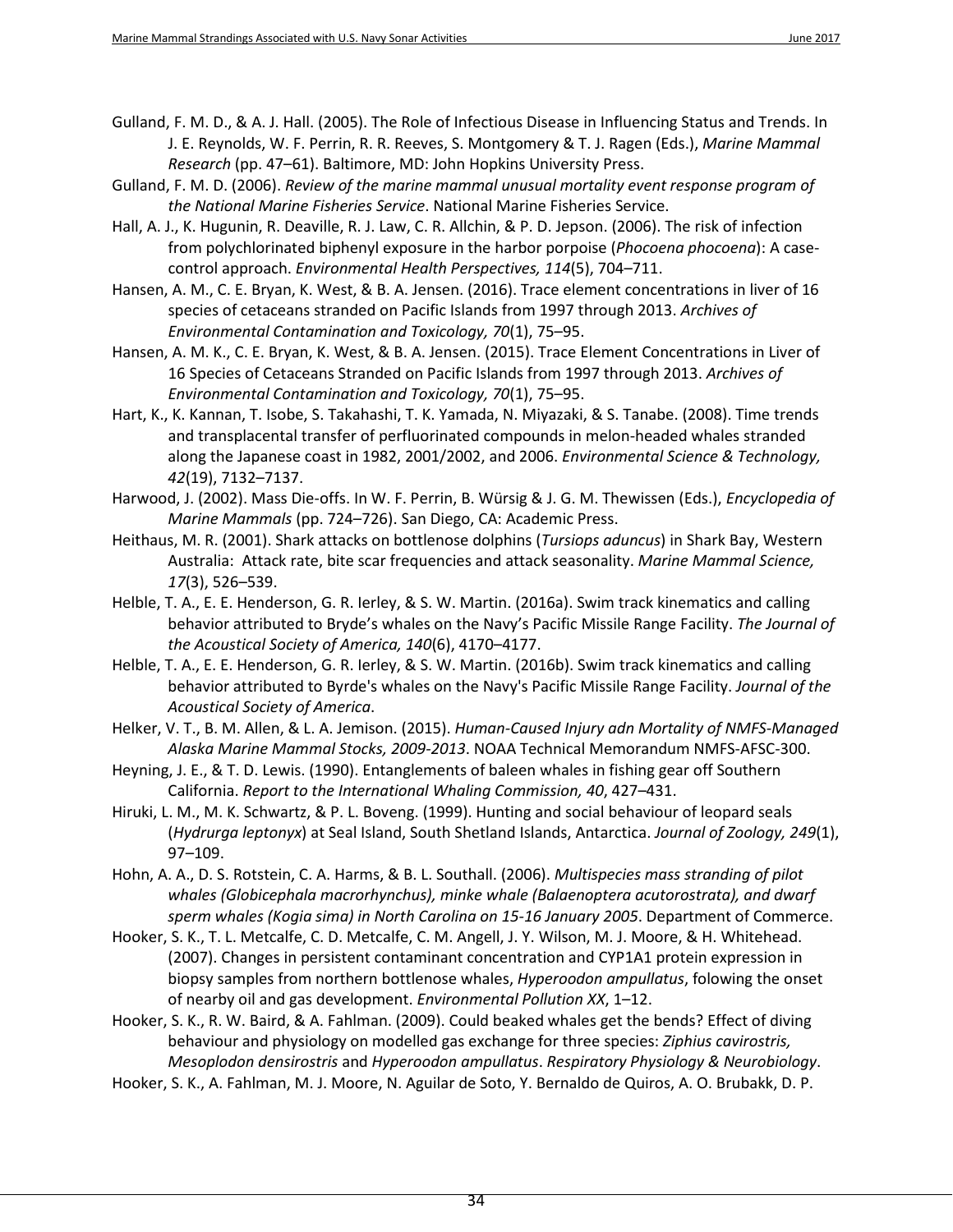Costa, A. M. Costidis, S. Dennison, K. J. Falke, A. Fernandez, M. Ferrigno, J. R. Fitz-Clarke, M. M. Garner, D. S. Houser, P. D. Jepson, D. R. Ketten, P. H. Kvadsheim, P. T. Madsen, N. W. Pollock, D. S. Rotstein, T. K. Rowles, S. E. Simmons, W. Van Bonn, P. K. Weathersby, M. J. Weise, T. M. William, & P. L. Tyack. (2012). Deadly diving? Physiological and behavioural management of decompression stress in diving mammals. *Proceedings of the Royal Society Bulletin, 279*, 1041– 1050.

- <span id="page-38-9"></span>Houser, D. S., R. Howard, & S. Ridgway. (2001). Can diving-induced tissue nitrogen supersaturation increase the chance of acoustically driven bubble growth in marine mammals? *Journal of Theoretical Biology, 213*, 183–195.
- <span id="page-38-2"></span>Houser, D. S., & J. J. Finneran. (2006). Variation in the hearing sensitivity of a dolphin population determined through the use of evoked potential audiometry. *Journal of Acoustical Society of America, 120*(6), 4090–4099.
- <span id="page-38-10"></span>Houser, D. S., L. A. Dankiewicz-Talmadge, T. K. Stockard, & P. J. Ponganis. (2009). Investigation of the potential for vascular bubble formation in a repetitively diving dolphin. *The Journal of Experimental Biology, 213*, 52–62.
- <span id="page-38-13"></span>Huggins, J. L., S. A. Raverty, S. A. Norman, J. Calambokidis, J. K. Gaydos, D. A. Duffield, D. M. Lambourn, J. M. Rice, B. Hanson, K. Wilkinson, S. J. Jeffries, B. Norberg, & L. Barre. (2015). Increased harbor porpoise mortality in the Pacific Northwest, USA: understanding when higher levels may be normal. *Diseases of Aquatic Organisms, 115*(2), 93–102.
- <span id="page-38-11"></span>International Council for the Exploration of the Sea. (2005). *Report of the Ad-hoc Group on the Impacts of Sonar on Cetaceans and Fish (AGISC)*. CM 2006/ACE.
- <span id="page-38-0"></span>Jacob, J. M., K. L. West, G. Levine, S. Sanchez, & B. A. Jensen. (2016). Initial characterization of novel beaked whale morbillivirus in Hawaiian cetaceans. *Diseases of Aquatic Organisms, 117*(3), 215– 227.
- <span id="page-38-6"></span>Jacobsen, J. K., L. Massey, & F. Gulland. (2010a). Fatal ingestion of floating net debris by two sperm whales (*Physeter macrocephalus*). *Marine Pollution Bulletin, 60*(5), 765–767.
- <span id="page-38-5"></span>Jacobsen, J. K., L. Massey, & F. M. Gulland. (2010b). Fatal ingestion of floating net debris by two sperm whales (*Physeter macrocephalus*). *Marine Pollution Bulletin, 60*, 765–767.
- <span id="page-38-4"></span>Jansen, J. K., P. L. Boveng, S. P. Dahle, & J. L. Bengtson. (2010). Reaction of harbor seals to cruise ships. *Journal of Wildlife Management, 74*(6), 1186–1194.
- <span id="page-38-14"></span>Jefferson, T. A., D. Fertl, M. Michael, & T. D. Fagin. (2006). An unusual encounter with a mixed school of melon-headed whales (*Peponocephala electra*) and rough-toothed dolphins (*Steno bredanensis*) at Rota, Northern Mariana Islands. *Micronesica, 38*(2), 23–244.
- <span id="page-38-3"></span>Jensen, A. S., & G. K. Silber. (2003). *Large Whale Ship Strike Database*. Retrieved from: <http://www.nmfs.noaa.gov/pr/overview/publicat.html>
- <span id="page-38-8"></span>Jepson, P. D., M. Arbelo, R. Deaville, I. A. R. Patterson, P. Castro, J. R. Baker, E. Degollada, H. M. Ross, P. Herráez, A. M. Pocknell, F. Rodriguez, F. E. Howie, A. Espinosa, R. J. Reid, J. R. Jaber, V. Martin, A. A. Cunningham, & A. Fernandez. (2003). Gas-bubble lesions in stranded cetaceans: Was sonar responsible for a spate of whale deaths after an Atlantic military exercise? *Nature, 425*, 575– 576.
- <span id="page-38-7"></span>Jepson, P. D., & R. J. Law. (2016, 17 June 2016). Persistent pollutants, persistent threats; Polychlorinated biphenyls remain a major threat to marine apex predators such as orcas. *Science, 352,* 1388– 1389.
- <span id="page-38-1"></span>Kennedy, S., T. Kuiken, P. D. Jepson, R. Deaville, M. Forsyth, T. Barrett, M. W. G. vande Bildt, A. D. M. E. Osterhaus, T. Eybatov, C. Duck, A. Kydyrmanov, I. Mitrofanov, & S. Wilson. (2000). Mass die-off of Caspian seals caused by canine distemper virus. *Emerging Infectious Diseases, 6*, 637–639.
- <span id="page-38-12"></span>Ketten, D. (2005). *Beaked whale necropsy findings for strandings in the Bahamas, Puerto Rico, and*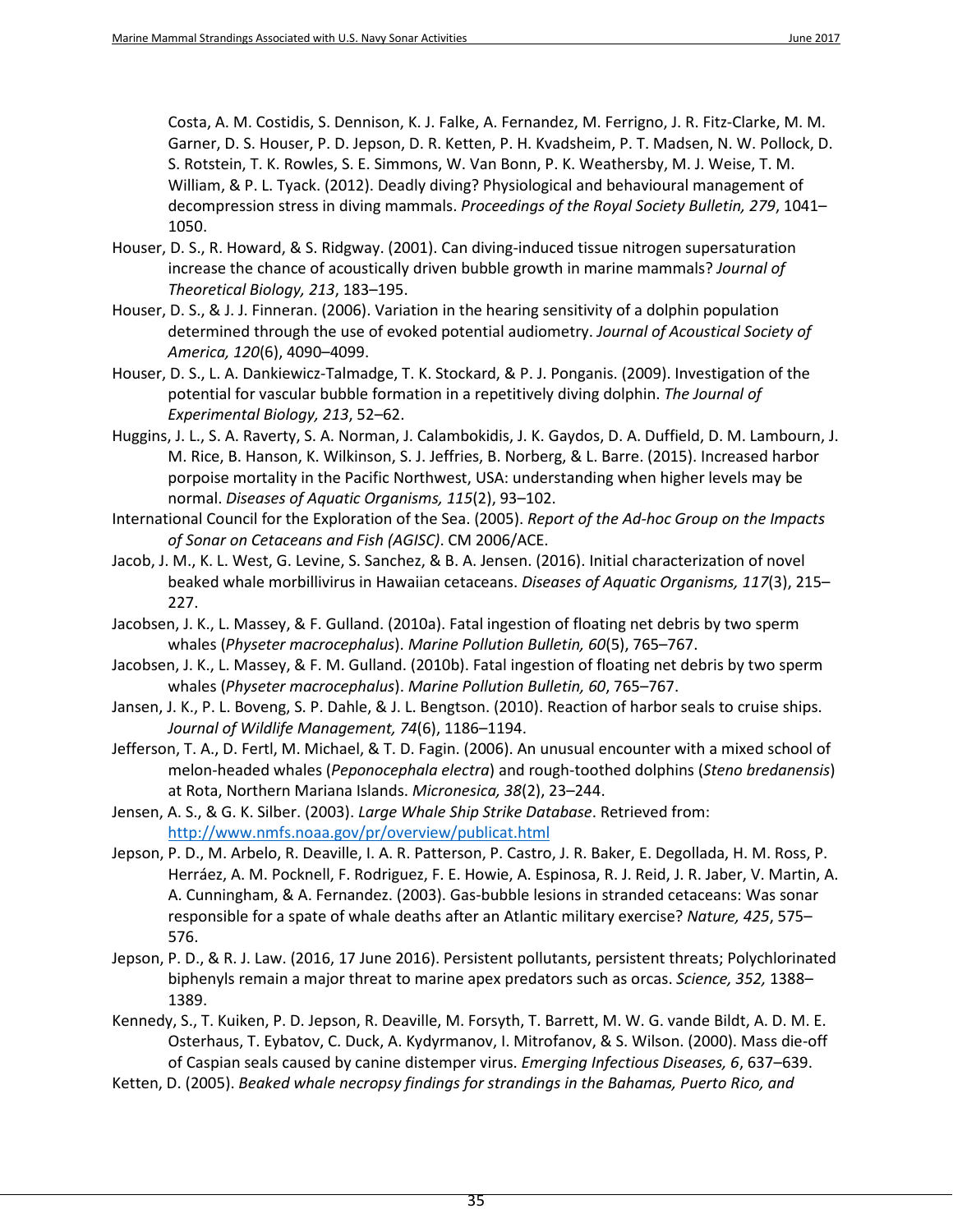*Madeira, 1999-2002*. Woods Hole, MA: Woods Hole Oceanographic Institution.

- <span id="page-39-7"></span>Kirschvink, J. L., A. E. Dizon, & J. A. Westphal. (1986). Evidence from strandings for geomagnetic sensitivity in cetaceans. *Journal of Experimental Biology, 120*, 1–24.
- <span id="page-39-8"></span>Kirschvink, J. L. (1990). Geomagnetic sensitivity in cetaceans: an update with live stranding records in the Unites States. In J. A. Thomas & R. A. Kastelein (Eds.), *Sensory abilities of cetaceans: laboratory and field evidence* (pp. 639–649).
- <span id="page-39-9"></span>Klinowska, M. (1985). Cetacean live stranding sites relative to geomagnetic topography. *Aquatic Mammals, 1985*(1), 27–32.
- <span id="page-39-10"></span>Klinowska, M. (1986). Cetacean live stranding dates relate to geomagnetic disturbances. *Aquatic Mammals, 11*(3), 109–119.
- <span id="page-39-3"></span>Kloepper, L. N., P. E. Nachtigall, & M. Breese. (2010). Change in echolocation signals with hearing loss in a false killer whale (*Pseudorca crassidens*). *Journal of the Acoustical Society of America, 128*(4), 2233–2237.
- <span id="page-39-13"></span>Knowlton, A. R., F. T. Korsmeyer, J. E. Kerwin, H. Y. Wu, & B. Hynes. (1995). *The hydrodynamic effects of large vessels on right whales*. Boston, MA.
- <span id="page-39-12"></span>Knowlton, A. R., & S. D. Kraus. (2001). Mortality and serious injury of northern right whales (*Eubalaena glacialis*) in the western North Atlantic Ocean. *Journal of Cetacean Resource Management, Special Issue 2*, 193–208.
- <span id="page-39-1"></span>Kompanje, E. J. O. (1995). On the occurrence of spondylosis deformans in white-beaked dolphins *Lagenorhynchus albirostris* (Gray, 1846) stranded on the Dutch coast. *Zooligische Mededekingen Leiden, 69*(18), 231–250.
- <span id="page-39-15"></span>Kvadsheim, P. H., P. J. O. Miller, P. L. Tyack, L. D. Sivle, F. P. A. Lam, & A. Fahlman. (2012). Estimated tissue and blood N2 levels and risk of decompression sickness in deep-, intermediate-, and shallow-diving toothed whales during exposure to naval sonar. *frontiers in Physiology, 3*(Article 125).
- <span id="page-39-11"></span>Laist, D. W., A. R. Knowlton, J. G. Mead, A. S. Collet, & M. Podesta. (2001). Collisions between ships and whales. *Marine Mammal Science, 17*(1), 35–75.
- <span id="page-39-14"></span>Lane, S. M., C. R. Smith, J. Mitchell, B. C. Balmer, K. P. Barry, T. McDonald, C. S. Mori, P. E. Rosel, T. K. Rowles, T. R. Speakman, F. I. Townsend, M. C. Tumlin, R. S. Wells, E. S. Zolman, & L. H. Schwacke. (2015). Reproductive outcome and survival of common bottlenose dolphins sampled in Barataria Bay, Louisiana, USA, following the Deepwater Horizon oil spill. *Proceedings of the Royal Society B: Biological Sciences, 282*(1818).
- <span id="page-39-5"></span>Le Boeuf, B. J., & J. Reiter. (1991). Biological Effects Associated with El Nino Southern Oscillation, 1982– 83, on Northern Elephant Seals Breeding at Ano Nuevo, California. In F. Trillmich & K. A. Ono (Eds.), *Pinnipeds and El Nino: Responses to Environmental Stress* (pp. 206–218). Berlin, Germany: Springer-Verlag.
- <span id="page-39-6"></span>Learmonth, J. A., C. D. Macleod, M. B. Santos, G. J. Pierce, H. Q. P. Crick, & R. A. Robinson. (2006). Potential effects of climate change on marine mammals. *Oceanography and Marine Biology, 44*.
- <span id="page-39-2"></span>Lefebvre, K. A., L. Quakenbush, E. Frame, K. B. Huntington, G. Sheffield, R. Stimmelmayr, A. Bryan, P. Kendrick, H. Ziel, T. Goldstein, J. A. Snyder, T. Gelatt, F. Gulland, B. Dickerson, & V. Gill. (2016). Prevalence of algal toxins in Alaskan marine mammals foraging in a changing arctic and subarctic environment. *Harmful Algae, 55*, 13–24.
- <span id="page-39-0"></span>Lipscomb, T. P., F. Y. Schulman, D. Moffett, & S. Kennedy. (1994). Morbilliviral disease in Atlantic bottlenose dolphins (*Tursiops truncatus*) from the 1987-1988 epizootic. *Journal of Wildlife Diseases, 30*(4), 567–571.
- <span id="page-39-4"></span>Lucke, K., U. Siebert, P. A. Lepper, & M. A. Blanchet. (2009). Temporary shift in masked hearing thresholds in a harbor porpoise (*Phocoena phocoena*) after exposure to seismic airgun stimuli.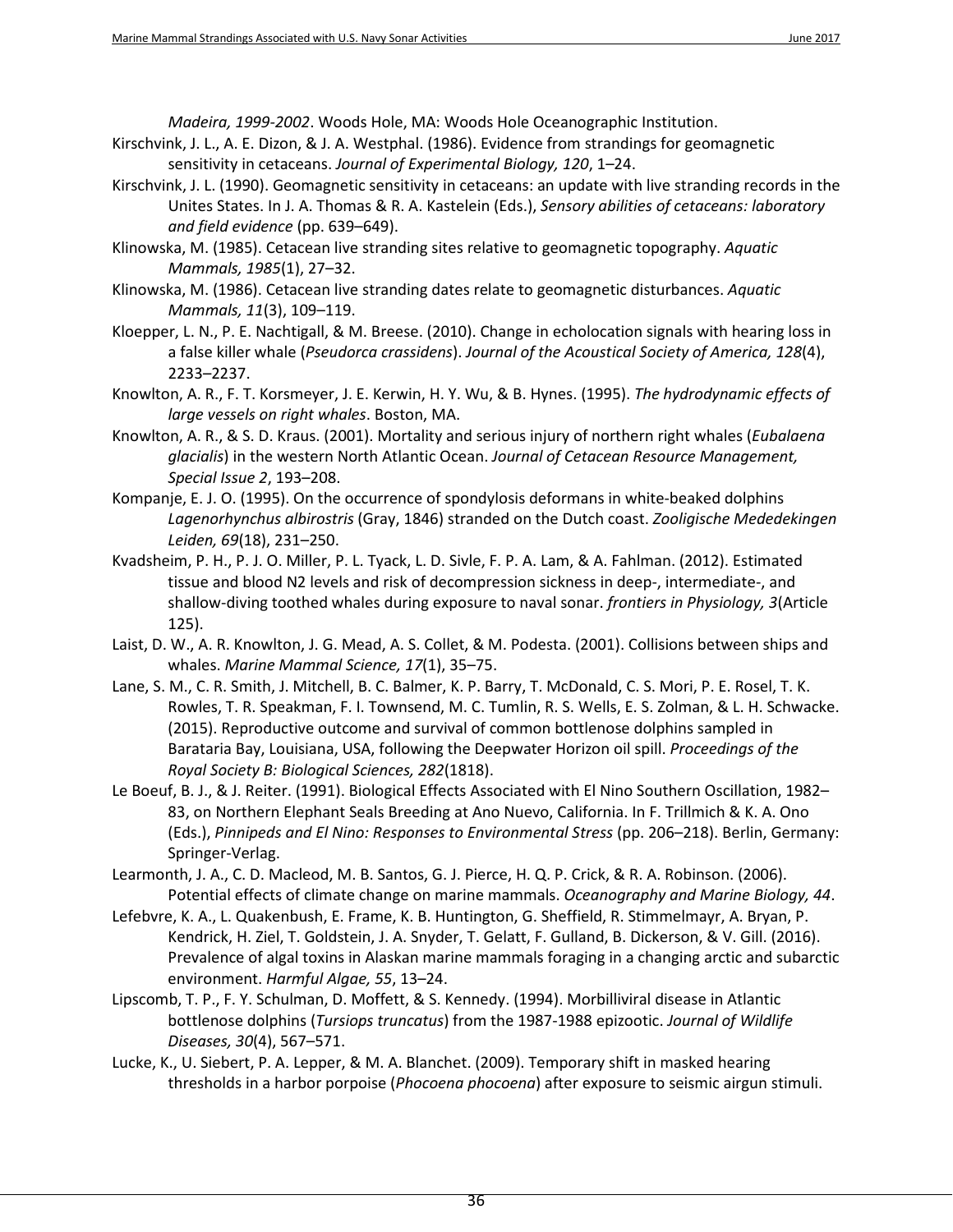*Journal of Acoustical Society of America, 125*(6), 4060–4070.

- <span id="page-40-10"></span>Lusher, A. L., G. Hernandez-Milian, J. O'Brien, S. Berrow, I. O'Connor, & R. Officer. (2015). Microplastic and macroplastic ingestion by a deep diving, oceanic cetacean: the True's beaked whale Mesoplodon mirus. *Environmental Pollution, 199*, 185–191.
- <span id="page-40-8"></span>Lusseau, D., & L. Bejder. (2007). The Long-term Consequences of Short-term Responses to Disturbance Experiences from Whalewatching Impact Assessment. *International Journal of Comparative Psychology, 20*, 228–236.
- <span id="page-40-7"></span>Lyman, E. (2014). *2013–2014 Hawai'i Large Whale Entanglements and Response Efforts Around the Main Hawaiian Islands*. Hawaiian Islands Humpback Whale National Marine Sactuary.
- <span id="page-40-9"></span>Magalhães, S., R. Prieto, M. A. Silva, J. Gonçalves, M. Afonso-Dias, & R. S. Santos. (2002). Short-term reactions of sperm whales (*Physeter macrocephalus*) to whale-watching vessels in the Azores. *Aquatic Mammals, 28*(3), 267–274.
- <span id="page-40-6"></span>Maldini, D., L. Mazzuca, & S. Atkinson. (2005). Odontocete stranding patterns in the main Hawaiian islands (1937–2002): How do they compare with live animal surveys? *Pacific Science, 59*(1), 55– 67.
- <span id="page-40-4"></span>Mann, D., M. Hill-Cook, C. Manire, D. Greenhow, E. Montie, J. Powell, R. Wells, G. Bauer, P. Cunningham-Smith, R. Lingenfelser, R. DiGiovanni, Jr., A. Stone, M. Brodsky, R. Stevens, G. Kieffer, & P. Hoetjes. (2010). Hearing loss in stranded odontocete dolphins and whales. *PLoS ONE, 5*(11), 1–5.
- <span id="page-40-11"></span>Manzano-Roth, R., E. E. Henderson, S. W. Martin, C. Martin, & B. M. Matsuyama. (2016). Impacts of U.S. Navy Training Events on Blainville's Beaked Whale (*Mesoplodon densirostris*) Foraging Dives in Hawaiian Waters. *Aquatic Mammals, 42*(4), 507–518.
- <span id="page-40-12"></span>Martin, S. W., T. Helble, C. R. Martin, E. E. Henderson, B. Matsuyama, & R. Manzano-Roth. (2015a). *Information on baleen whales derived from localized calling individuals at the Pacific Missile Range Facility, Hawaii*. Paper presented at the 7th International Workshop on Detection , Classification, Localization, and Density Estimation of Marine Mammals using Passive Acoustics, La Jolla, CA.
- Martin, S. W., C. R. Martin, B. M. Matsuyama, & E. E. Henderson. (2015b). Minke whales (*Balaenoptera acutorostrata*) respond to navy training. *Journal of the Acoustical Society of America, 137*(5), 2533–2541.
- <span id="page-40-1"></span>Mazzariol, S., C. Centelleghe, G. Beffagna, M. Povinelli, G. Terracciano, C. Cocumelli, A. Pintore, D. Denurra, C. Casalone, A. Pautasso, C. E. Di Francesco, & G. Di Guardo. (2015). Mediterranean fin whales (*Balaenoptera physalus*) threatened by dolphin morbilliVirus. *Emerging Infectious Diseases, 22*(2), 302–305.
- <span id="page-40-2"></span>Mazzariol, S., C. Centelleghe, A. Di Provvido, L. Di Renzo, G. Cardeti, A. Cersini, G. Fichi, A. Petrella, C. E. Di Francesco, W. Mignone, C. Casalone, & G. Di Guardo. (2017). Dolphin morbillivirus associated with a mass stranding of sperm whales, Italy. *Emerging Infectious Diseases, 23*(1), 144–146.
- <span id="page-40-0"></span>Mazzuca, L., S. Atkinson, B. Keating, & E. Nitta. (1999). Cetacean mass strandings in the Hawaiian Archipelago, 1957–1998. *Aquatic Mammals, 25*(2), 105–114.
- <span id="page-40-3"></span>McCabe, R. M., B. M. Hickey, R. M. Kudela, K. A. Lefebvre, N. G. Adams, B. D. Bill, F. M. Gulland, R. E. Thomson, W. P. Cochlan, & V. L. Trainer. (2016). An unprecedented coastwide toxic algal bloom linked to anomalous ocean conditions. *Geophysical Research Letters, 43*, 10,366–310,376.
- <span id="page-40-13"></span>McCarthy, E., D. Moretti, L. Thomas, N. DiMarzio, R. Morrissey, S. Jarvis, J. Ward, A. Izzi, & A. Dilley. (2011). Changes in spatial and temporal distribution and vocal behavior of Blainville's beaked whales (*Mesoplodon densirostris*) during multiship exercises with mid-frequency sonar. *Marine Mammal Science, 27*(3), E206–E226.
- <span id="page-40-5"></span>McClatchie, S., J. Field, A. R. Thompson, T. Gerrodette, M. Lowry, P. C. Fiedler, W. Watson, K. M. Nieto, & R. D. Vetter. (2016). Food limitation of sea lion pups and the decline of forage off central and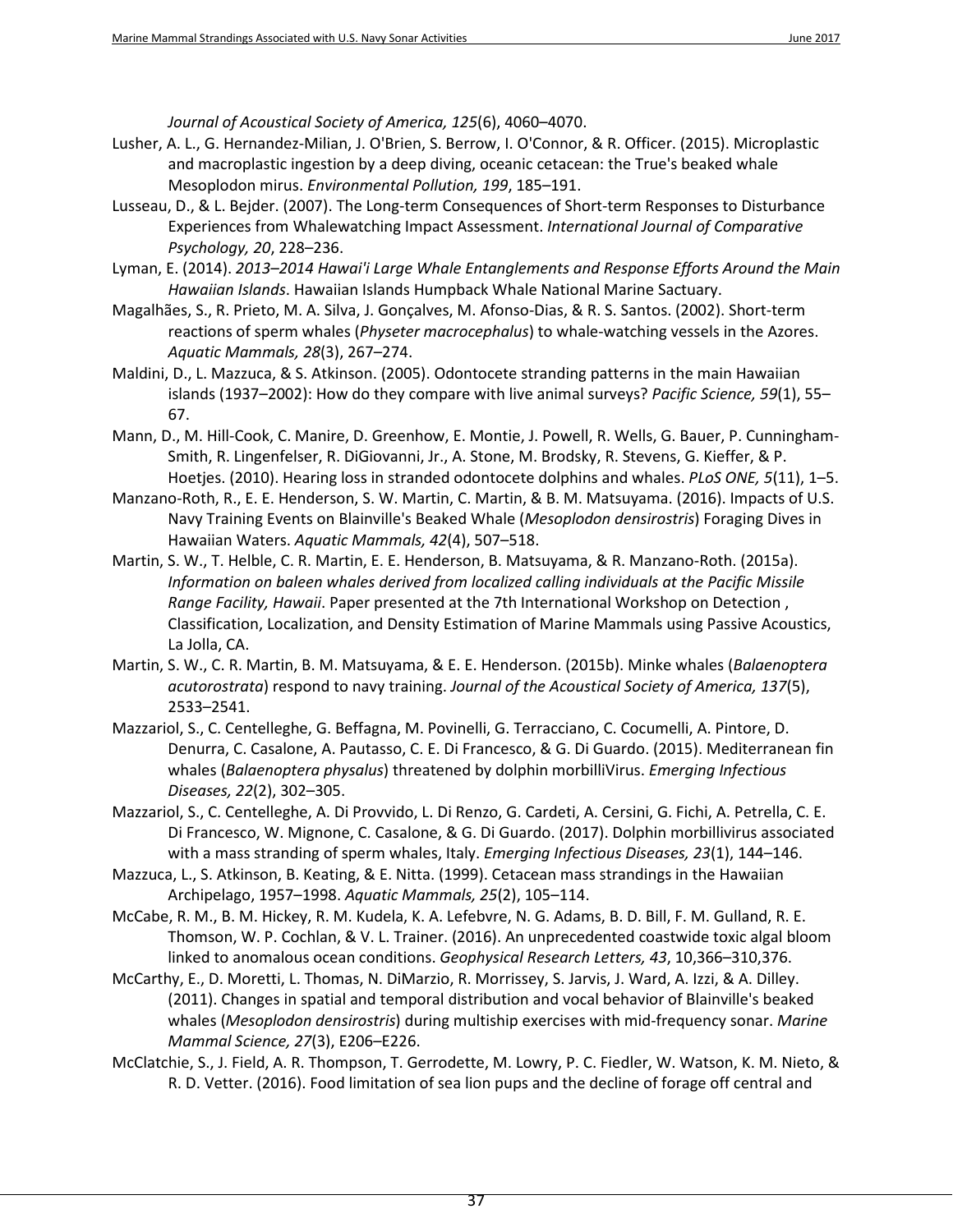southern California. *Royal Society Open Science, 3*(3), 150628.

- <span id="page-41-1"></span>McGeady, R., B. J. McMahon, & S. Berrow. (2016). The effects of seismic surveying and environmental variables on deep diving odontocete stranding rates along Ireland's coast. *Proceedings of Meetings on Acoustics, 27*.
- <span id="page-41-11"></span>Mearns, A. J., D. J. Reish, P. S. Oshida, A. M. Morrison, M. A. Rempel-Hester, C. Arthur, N. Rutherford, & R. Pryor. (2016). Effects of pollution on marine organisms. *Water Environmental Research, 88*(10), 1693–1807.
- <span id="page-41-9"></span>Meissner, A. M., F. Christiansen, E. Martinez, M. D. Pawley, M. B. Orams, & K. A. Stockin. (2015). Behavioural effects of tourism on oceanic common dolphins, *Delphinus sp.*, in New Zealand: the effects of Markov analysis variations and current tour operator compliance with regulations. *PLoS ONE, 10*(1), e0116962.
- <span id="page-41-5"></span>Mignucci-Giannoni, A. A., G. M. Toyos-Gonzalez, J. Perez-Padilla, M. A. Rodriguez-Lopez, & J. Overing. (2000). Mass stranding of pygmy killer whales (*Feresa attenuata*) in the British Virgin Islands. *Journal of the Marine Biological Association of the United Kingdom, 80*, 759–760.
- <span id="page-41-16"></span>Miller, P. J., R. N. Antunes, P. J. Wensveen, F. I. Samarra, A. C. Alves, P. L. Tyack, P. H. Kvadsheim, L. Kleivane, F. P. Lam, M. A. Ainslie, & L. Thomas. (2014). Dose-response relationships for the onset of avoidance of sonar by free-ranging killer whales. *The Journal of Acoustical Society of America, 135*(2), 975–993.
- <span id="page-41-15"></span>Mobley, J. R., D. Fromm, S. W. Martin, & P. E. Nachtigall. (2006). Analysis of melon-headed whale aggregation in Hanalei Bay, July 2004. *JASA Express Letters*.
- <span id="page-41-12"></span>Moore, M. J., & G. A. Early. (2004). Cumulative sperm whale bone damage and the bends. *Science, 306*, 2215.
- <span id="page-41-13"></span>Moore, M. J., A. L. Bogomolni, S. E. Dennison, G. Early, M. M. Garner, B. A. Hayward, B. J. Lentell, & D. S. Rotstein. (2009). Gas bubbles in seals, dolphins, and porpoises entangled and drowned at depth in gillnets. *Veterinary Pathology, 46*, 536–547.
- <span id="page-41-6"></span>Moore, S. E. (2005). Long-Term Environmental Change and Marine Mammals. In J. E. Reynolds, W. F. Perrin, R. R. Reeves, S. Montgomery & T. J. Ragen (Eds.), *Marine Mammal Research: Conservation Beyond Crisis* (pp. 137–147). Baltimore, MD: John Hopkins University Press.
- <span id="page-41-4"></span>Morimitsu, T., T. Nagai, M. Ide, H. Kawano, A. Naichuu, M. Koono, & A. Ishii. (1987). Mass stranding of odontoceti caused by parasitogenic eighth cranial neuropathy. *Journal of Wildife Diseases, 23*(4), 586–590.
- <span id="page-41-3"></span>National Marine Fisheries Service. (2004). *Interim Report on the Bottlenose Dolphin (Tursiops truncatus) Unusual Mortality Event Along the Panhandle of Florida, March-April 2004*. National Marine Fisheries Service.
- <span id="page-41-14"></span>National Marine Fisheries Service. (2005a). *Assessment of Acoustic Exposures on Marine Mammals in Conjunction with USS Shoup Active Sonar Transmissions in the Eastern Strait of Juan de Fuca and Haro Strait, Washington, 5 May 2003*. National Marine Fisheries Service, Office of Protected Resources,.
- <span id="page-41-8"></span>National Marine Fisheries Service. (2005b). *Harbor Porpoise (Phocoena phocoena): Gulf of Maine/Bay of Fundy Stock*.
- <span id="page-41-10"></span>National Marine Fisheries Service. (2005c). *Spinner Dolphin (Stenella longirostris): Western North Atlantic Stock*.
- <span id="page-41-0"></span>National Marine Fisheries Service. (2006). Notice of Availability of New Criteria for Designation of Marine Mammal Unusual Mortality Events (UMEs). *Federal Register, 71 FR 75234*.
- <span id="page-41-2"></span>National Marine Fisheries Service. (2008). *Bottlenose Dolphin (Tursiops truncatus): Northern Gulf of Mexico Coastal Stocks*.
- <span id="page-41-7"></span>National Marine Fisheries Service. (2012). *National Marine Fisheries Service Policy Directive PD 02-038:*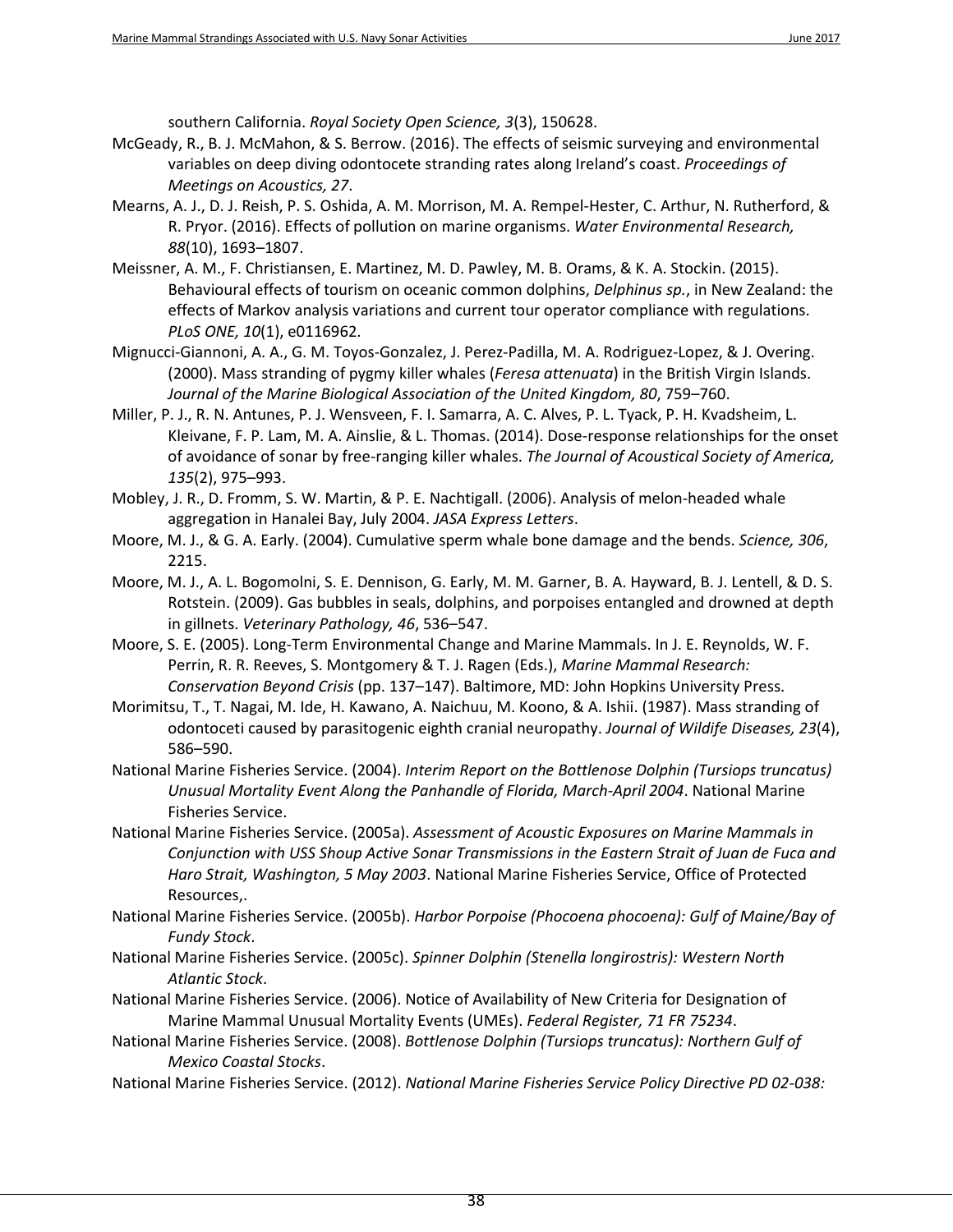*Process for Distinguishing Serious from Non-Serious Injury of Marine Mammals*. Retrieved from [http://www.nmfs.noaa.gov/directives/.](http://www.nmfs.noaa.gov/directives/)

- <span id="page-42-16"></span>National Marine Fisheries Service. (2013a). *Southern California Stranding Response Plan for Hawaii-Southern California Training and Testing (HSTT) Study Area*.
- <span id="page-42-17"></span>National Marine Fisheries Service. (2013b). *Stranding Response Plan for Atlantic Fleet Training and Testing (AFTT) Study Area*.
- <span id="page-42-12"></span>National Oceanic and Atmospheric Administration. (2002). *Report of the Workshop on Acoustic Resonance as a Source of Tissue Trauma in Cetaceans*. Silver Spring, MD: U.S. Department of Commerce, National Oceanic and Atmospheric Administration, National Marine Fisheries Service.
- <span id="page-42-14"></span>National Oceanic and Atmospheric Administration. (2009). *Harbor Porpoise (Phocoena phocoena): Northern Oregon/Washington Coast Stock*.
- <span id="page-42-15"></span>National Oceanic and Atmospheric Administration Fisheries Northwest Region. (2006). Northwest Region Marine Mammal Stranding Network. In K. Wilkinson (Ed.).
- <span id="page-42-9"></span>National Oceanic and Atmospheric Administration Marine Debris Program. (2014). *Report on the Occurrence of Health Effects of Anthropogenic Debris Ingested by Marine Organisms*. Silver Spring, MD.
- <span id="page-42-3"></span>National Research Council. (2006). *Dynamic Changes in Marine Ecosystems: Fishing, Food Webs, and Future Options, Committee on Ecosystem Effects of Fishing: Phase II–Assessments of the Extent of Change and the Implications for Policy*. National Research Council.
- <span id="page-42-11"></span>NMFS. (2014). Cetacean Unusual Mortality Event in Northern Gulf of Mexico (2010-2014). Retrieved from [http://www.nmfs.noaa.gov/pr/health/mmume/cetacean\\_gulfofmexico2010.htm](http://www.nmfs.noaa.gov/pr/health/mmume/cetacean_gulfofmexico2010.htm)
- <span id="page-42-0"></span>NMFS. (2016a). FAQs: Whale, Dolphin, Seal, and Sea Lion (Marine Mammal) Strandings. Retrieved from <http://www.nmfs.noaa.gov/pr/health/faq.htm>
- <span id="page-42-2"></span>NMFS. (2016b). Marine Mammal Unusual Mortality Events. Retrieved from <http://www.nmfs.noaa.gov/pr/health/mmume>
- <span id="page-42-4"></span>NMFS. (2016c). 2013-2015 Bottlenose Dolphin Unusual Mortality Event in the Mid-Atlantic. Retrieved from<http://www.nmfs.noaa.gov/pr/health/mmume/midatldolphins2013.html>
- <span id="page-42-7"></span>Noren, D. P., A. H. Johnson, D. Rehder, & A. Larson. (2009). Close approaches by vessels elicit surface active behaviors by southern resident killer whales. *Endangered Species Research, 8*(3), 179– 192.
- <span id="page-42-5"></span>Norman, S. A., & J. G. Mead. (2001). *Mesoplodon europaeus*. *Mammalian Species, 688*, 1–5.
- <span id="page-42-13"></span>Norman, S. A., S. Raverty, B. McClellan, A. Pabst, D. Ketten, M. Fleetwood, J. K. Gaydos, B. Norberg, L. Barre, T. Cox, B. Hanson, & S. Jeffries. (2004). *Multidisciplinary investigation of stranded harbor porpoises (Phocoena phocoena) in Washington State with an assessment of acoustic trauma as a contributory factor (2 May–2 June 2003)*. United States Department of Commerce.
- <span id="page-42-8"></span>Nowacek, D. P., M. P. Johnson, & P. L. Tyack. (2004). North Atlantic right whales (*Eubalaena glacialis*) ignore ships but respond to alerting stimuli. *Proceedings of the Royal Society of London, 271*(B), 227–231.
- <span id="page-42-10"></span>O'Hara, T. M., M. M. Krahn, C. Boyd, P. R. Becker, & L. M. Philo. (1999). Organochlorine contaminant levels in eskimo harvested bowhead whales of Arctic Alaska. *Journal of Wildlife Diseases, 35*(4), 741–752.
- <span id="page-42-6"></span>Obusan, M. C. M., W. L. Rivera, M. A. T. Siringan, & L. V. Aragones. (2016). Stranding events in the Philippines provide evidence for impacts of human interactions on cetaceans. *Ocean & Coastal Management, 134*, 41–51.
- <span id="page-42-1"></span>Odell, D. K. (1987). *A review of the southeastern United States marine mammal stranding network: 1978–1987* (Proceedings of the Marine Mammal Stranding Workshop).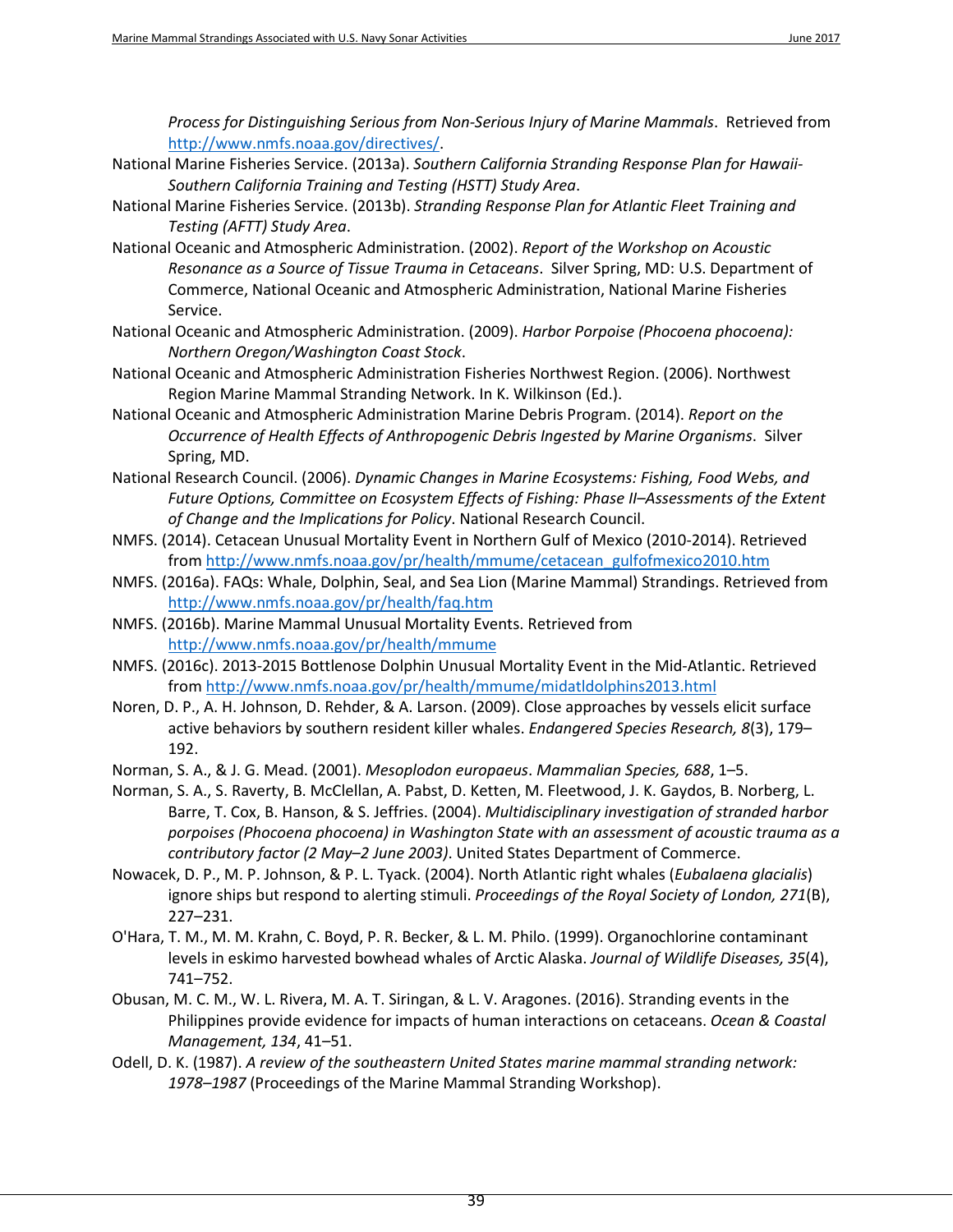<span id="page-43-10"></span>Pace, R. M., III, & G. Silber. (2005). Simple analyses of ship and large whale collisions: Does speed kill?

- <span id="page-43-11"></span>Parsons, E. C. M. (2012). The negative impacts of whale-watching. *Journal of Marine Biology, 2012*, 1–9.
- <span id="page-43-5"></span>Paterson, R. A. (1984). Spondylitis deformans in a Bryde's whale (*Balaenoptera edeni* Anderson) stranded on the southern coast of Queensland. *Journal of Wildife Diseases, 20*(3), 250–252.
- <span id="page-43-9"></span>Peltier, H., M. Authier, R. Deaville, W. Dabin, P. D. Jepson, O. van Canneyt, P. Daniel, & V. Ridoux. (2016). Small cetacean bycatch as estimated from stranding schemes: The common dolphin case in the northeast Atlantic. *Environmental Science & Policy, 63*, 7–18.

<span id="page-43-0"></span>Perrin, W. F., & J. R. Geraci. (2002). Stranding. In W. F. Perrin, B. Wursig & J. G. M. Thewissen (Eds.), *Encyclopedia of Marine Mammals* (pp. 1192–1197). San Diego, CA: Academic Press.

<span id="page-43-17"></span>Piantadosi, C. A., & E. D. Thalmann. (2004). Whales, sonar and decompression sickness. *Nature*, 1.

- <span id="page-43-2"></span>Pitman, R. L., L. T. Ballance, S. L. Mesnick, & S. J. Chivers. (2001). Killer whale predation on sperm whales: Observations and implications. *Marine Mammal Science, 17*(3), 494–507.
- <span id="page-43-18"></span>Podesta, M., A. D'Amico, G. Pavan, A. Drouga, A. Komnenou, & N. Portunato. (2006). A review of *Ziphius cavirostris* strandings in the Mediterranean Sea. *Journal of Cetacean Research and Management, 7*, 251–261.
- <span id="page-43-1"></span>Pyenson, N. D., C. S. Gutstein, J. F. Parham, J. P. Le Roux, C. C. Chavarria, H. Little, A. Metallo, V. Rossi, A. M. Valenzuela-Toro, J. Velez-Juarbe, C. M. Santelli, D. R. Rogers, M. A. Cozzuol, & M. E. Suarez. (2014). Repeated mass strandings of Miocene marine mammals from Atacama Region of Chile point to sudden death at sea. *Proc Biol Sci, 281*(1781), 201–316.
- <span id="page-43-8"></span>Read, A. J., P. Drinker, & S. Northridge. (2006). Bycatch of marine mammals in U.S. and global fisheries. *Conservation Biology, 20*(1), 163–169.
- <span id="page-43-14"></span>Reiner, J. L., P. R. Becker, M. O. Gribble, J. M. Lynch, A. J. Moors, J. Ness, D. Peterson, R. S. Pugh, T. Ragland, C. Rimmer, J. Rhoderick, M. M. Schantz, J. Trevillian, & J. R. Kucklick. (2016). Organohalogen contaminants and vitamins in northern fur seals (*Callorhinus ursinus*) collected during subsistence hunts in Alaska. *Archives of Environmental Contamination and Toxicology, 70*(1), 96–105.
- <span id="page-43-6"></span>Resnick, D., & G. Niwayama. (2002). Ankylosing spondylitis. In D. Resnick (Ed.), *Diagnosis of bone and joint disorders* (pp. 1023–1081). Philadelphia, PA: W.B. Saunders Co.
- <span id="page-43-12"></span>Richardson, W. J., C. R. Greene, Jr., C. I. Malme, & D. H. Thomson. (1995). *Marine Mammals and Noise*. San Diego, CA: Academic Press.
- <span id="page-43-4"></span>Ridgway, S. H., & M. D. Dailey. (1972). Cerebral and cerebellar involvement of trematode parasites in dolphins and their possible role in stranding. *Journal of Wildlife Diseases, 8*, 33–43.
- <span id="page-43-16"></span>Ridgway, S. H., & R. Howard. (1979). Dolphin lung collapse and intramuscular circulation during free diving: Evidence from nitrogen washout. *Science, 206*, 1182–1183.
- <span id="page-43-3"></span>Robinson, S., L. Wynen, & S. Goldsworthy. (1999). Predation by a Hooker's sea lion (*Phocarctos hookeri*) on a small population of fur seals (*Arctocephalus* spp.) at Macquarie Island. *Marine Mammal Science, 15*(3), 888–893.
- <span id="page-43-7"></span>Schlundt, C. E., R. L. Dear, D. S. Houser, A. E. Bowles, T. Reidarson, & J. J. Finneran. (2011). Auditory evoked potentials in two short-finned pilot whales (*Globicephala macrorhynchus*). *Journal of the Acoustical Society of America, 129*(2), 1111–1116.
- <span id="page-43-15"></span>Schwacke, L. H., C. R. Smith, F. I. Townsend, R. S. Wells, L. B. Hart, B. C. Balmer, T. K. Collier, S. de Guise, M. M. Fry, L. J. Guillette, S. V. Lamb, S. M. Lane, W. E. McFee, N. J. Place, M. C. Tumlin, G. M. Ylitalo, E. S. Zolman, & T. K. Rowles. (2014). Health of common bottlenose dolphins (*Tursiops Trucatus*) in Barataria Bay, Louisiana, following the Deepwater Horizon oil spill. *Environmental Science & Technology, 48*, 93–103.
- <span id="page-43-13"></span>Secchi, E. R., & S. Zarzur. (1999). Plastic debris ingested by a Blainville's beaked whale, *Mesoplodon densirostris*, washed ashore in Brazil. *Aquatic Mammals, 25*(1), 21–24.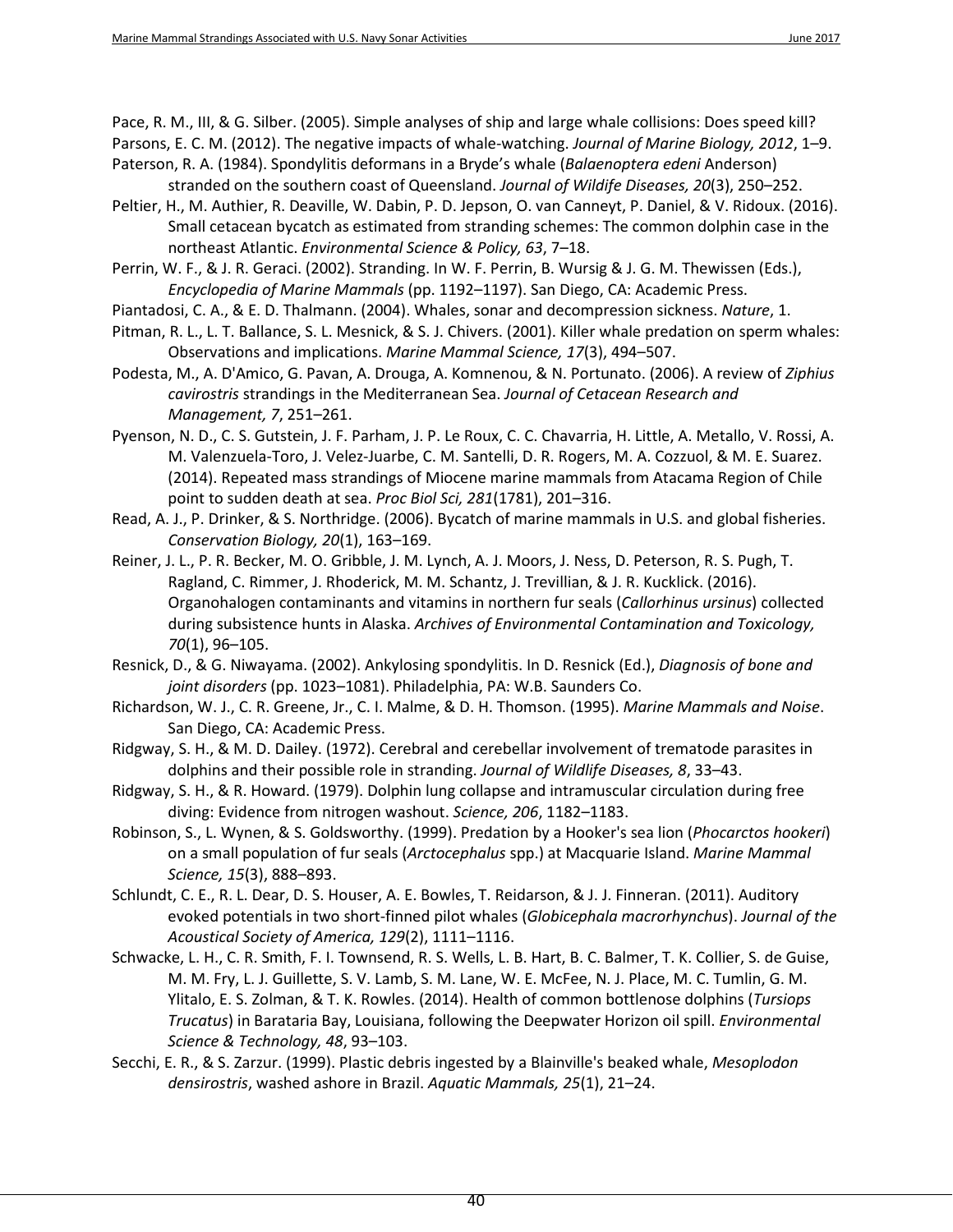- <span id="page-44-6"></span>Selzer, L. A., & P. M. Payne. (1988). The distribution of white-sided (*Lagenorhynchus acutus*) and common dolphins (*Delphinus delphis*) vs. environmental features of the continental shelf of the northeastern United States. *Marine Mammal Science, 4*(2), 141–153.
- <span id="page-44-11"></span>Senigaglia, V., F. Christiansen, L. Bejder, D. Gendron, D. Lundquist, D. P. Noren, A. Schaffar, J. C. Smith, R. Williams, E. Martinez, K. Stockin, & D. Lusseau. (2016). Meta-analyses of whale-watching impact studies: comparisons of cetacean responses to disturbance. *Marine Ecology Progress Series, 542*, 251–263.
- <span id="page-44-5"></span>Sergeant, D. E. (1982). Some biological correlates of environmental conditions around Newfoundland during 1970–1979: harp seals, blue whales and fulmar petrels (Vol. 5, pp. 107–110): North Atlantic Fisheries Organization. NAFO. Scientific Council Studies.
- <span id="page-44-8"></span>Silber, G. K., J. Slutsky, & S. Bettridge. (2010). Hydrodynamics of a ship/whale collision. *Journal of Experimental Marine Biology and Ecology, 391*, 10–19.
- <span id="page-44-0"></span>Simmonds, M. P., & L. F. Lopez-Jurado. (1991). Whales and the military. *Nature, 351*, 448.
- <span id="page-44-2"></span>Simmonds, M. P., & S. J. Mayer. (1997). An evaluation of environmental and other factors in some recent marine mammal mortalities in Europe: implications for conservation and management. *Environmental Review, 5*(2), 89–98.
- <span id="page-44-16"></span>Sivle, L. D., P. H. Kvadsheim, C. Curé, S. Isojunno, P. J. Wensveen, F. A. Lam, F. Visser, L. Kleivane, P. L. Tyack, C. M. Harris, & P. J. O. Miller. (2015). Severity of expert-identified behavioural responses of humpback whale, minke whale, and northern bottlenose whale to naval sonar. *Aquatic Mammals, 41*(4), 469–502.
- <span id="page-44-1"></span>Southall, B. L., R. Braun, F. M. D. Gulland, A. D. Heard, R. W. Baird, S. M. Wilkin, & T. K. Rowles. (2006). *Hawaiian Melon-headed Whales (Peponacephala electra) Mass Stranding Event of July 3–4, 2004* (NOAA Technical Memorandum NMFS-OPR-31).
- <span id="page-44-15"></span>Southall, B. L., A. E. Bowles, W. T. Ellison, J. J. Finneran, R. L. Gentry, C. R. Greene, Jr., D. Kastak, D. R. Ketten, J. H. Miller, P. E. Nachtigall, W. J. Richardson, J. A. Thomas, & P. L. Tyack. (2007). Marine mammal noise exposure criteria: Initial scientific recommendations. *Aquatic Mammals, 33*(4), 411–521.
- <span id="page-44-12"></span>Stamper, M. A., B. R. Whitaker, & T. D. Schofield. (2006). Case study: Morbidity in a pygmy sperm whale *Kogia breviceps* due to ocean-bourne plastic. *Marine Mammal Science, 22*(3), 719–722.
- <span id="page-44-14"></span>Stock, M. K., E. H. Lanphier, D. F. Anderson, L. C. Anderson, T. M. Phernetton, & J. H. G. Rankin. (1980). Responses of fetal sheep to simulated no-decompression dives. *Journal of Applied Physiology, 48*(5), 776–780.
- <span id="page-44-10"></span>Stockin, K. A., D. Lusseau, V. Binedell, N. Wiseman, & M. B. Orams. (2008). Tourism affects the behavioural budget of the common dolphin *Delphinus* sp. in the Hauraki Gulf, New Zealand. *Marine Ecology Progress Series, 355*, 287–295.
- <span id="page-44-7"></span>Sundaram, B., A. C. Poje, R. R. Veit, & H. Nganguia. (2006). Acoustical dead zones and the spatial aggregation of whale strandings. *Journal of Theoretical Biology, 238*, 764–770.
- <span id="page-44-3"></span>Sweeney, M. M., J. M. Price, G. S. Jones, T. W. French, G. A. Early, & M. J. Moore. (2005). Spondylitic changes in long-finned pilot whales (*Globicephala melas*) stranded on Cape Cod, Massachusetts, USA, between 1982 and 2000. *Journal of Wildife Diseases, 41*(4), 717–727.
- <span id="page-44-9"></span>Swingle, W. M., S. G. Barco, T. D. Pitchford, W. A. McLellan, & D. A. Pabst. (1993). Appearance of juvenile humpback whales feedign in the nearshore waters of Virginia. *Marine Mammal Science, 9*(3), 309–315.
- <span id="page-44-13"></span>Tabuchi, M., N. Veldhoen, N. Dangerfield, S. Jeffries, C. C. Helbing, & P. S. Ross. (2006). PCB-related alteration of thyroid hormones and thyroid hormone receptor gene expression in free-ranging harbor seals (*Phoca vitulina*). *Environmental Health Perspectives, 114*, 1024–1031.
- <span id="page-44-4"></span>Torres de la Riva, G., C. K. Johnson, F. M. D. Gulland, G. W. Langlois, J. E. Heyning, T. K. Rowles, & J. A. K.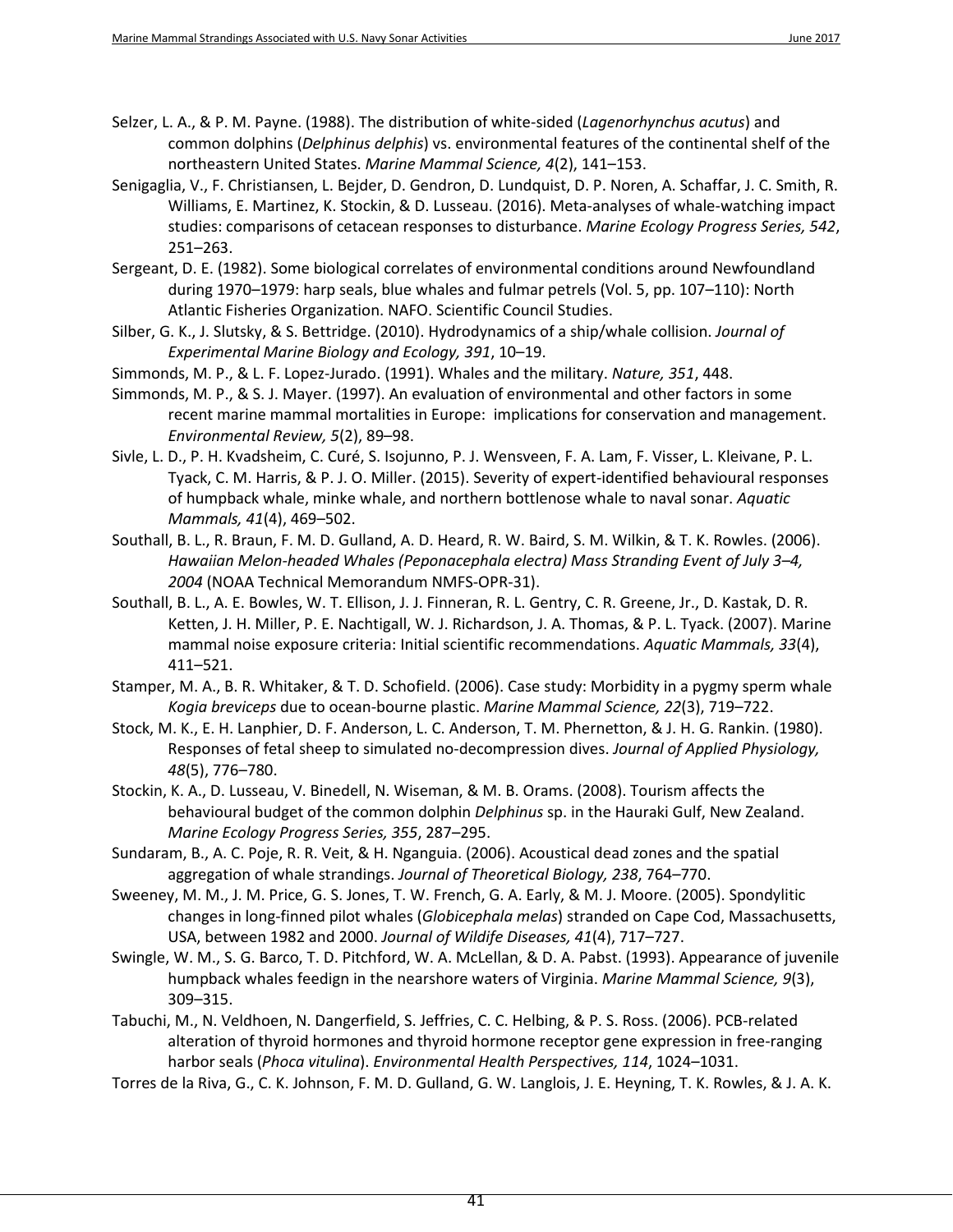Mazet. (2009). Association of an unusual marine mammal mortality event with *Pseudo-nitzschia* spp. blooms along the southern California coastline. *Journal of Wildlife Diseases, 45*(1), 109–121.

- <span id="page-45-12"></span>Tyack, P. (2009). Acoustic playback experiments to study behavioral responses of free-ranging marine animals to anthropogenic sound. *Marine Ecology Progress Series, 395*, 187–200.
- <span id="page-45-10"></span>Tyack, P. L., M. Johnson, N. A. Soto, A. Sturlese, & P. T. Madsen. (2006). Extreme diving of beaked whales. *Journal of Experimental Biology, 209*(21), 4238–4253.
- <span id="page-45-13"></span>Tyack, P. L., W. M. X. Zimmer, D. Moretti, B. L. Southall, D. E. Claridge, J. W. Durban, C. W. Clark, A. D'Amico, N. DiMarzio, S. Jarvis, E. McCarthy, R. Morrissey, J. Ward, & I. L. Boyd. (2011). Beaked whales respond to simulated and actual Navy sonar. *PLoS ONE, 6*(3), 15.
- <span id="page-45-14"></span>U.S. Department of Commerce, & U.S. Department of the Navy. (2001). *Joint Interim Report Bahamas Marine Mammal Stranding Event of 15–16 March 2000*. Washington, DC: Department of Commerce.
- <span id="page-45-15"></span>U.S. Department of the Navy. (2003). *Report on the Results of the Inquiry into Allegations of Marine Mammal Impacts Surrounding the Use of Active Sonar by USS SHOUP (DDG 86) in the Haro Strait on or about 5 May 2003*.
- <span id="page-45-11"></span>U.S. Department of the Navy. (2008). *Hawaii Range Complex, Final Environmental Impact Statement/Overseas Environmental Impact Statement (EIS/OEIS)*. Hawaii Range Complex.
- <span id="page-45-8"></span>Unger, B., E. L. Rebolledo, R. Deaville, A. Grone, L. L. IJsseldijk, M. F. Leopold, U. Siebert, J. Spitz, P. Wohlsein, & H. Herr. (2016). Large amounts of marine debris found in sperm whales stranded along the North Sea coast in early 2016. *Marine Pollution Bulletin, 112*(1-2), 134–141.
- <span id="page-45-6"></span>Van der Hoop, J. M., A. S. M. Vanderlaan, T. V. N. Cole, A. G. Henry, L. Hall, B. Mase-Guthrie, T. Wimmer, & M. J. Moore. (2015). Vessel Strikes to Large Whales Before and After the 2008 Ship Strike Rule. *Conservation Letters, 8*(1), 24–32.
- <span id="page-45-4"></span>Van Dolah, F. M., G. J. Doucette, F. M. D. Gulland, T. L. Rowles, & G. D. Bossart. (2003). Impacts of algal toxins on marine mammals. In J. G. Vos, G. D. Bossart, M. Fournier & T. J. O'Shea (Eds.), *Toxicology of Marine Mammals* (pp. 247–269). London, UK: Taylor & Francis.
- <span id="page-45-3"></span>Van Dolah, F. M. (2005). Effects of Harmful Algal Blooms. In J. E. Reynolds, W. F. Perrin, R. R. Reeves, S. Montgomery & T. J. Ragen (Eds.), *Marine Mammal Research* (pp. 85–99). Baltimore, MD: John Hopkins University Press.
- <span id="page-45-7"></span>Vanderlaan, M. S. A., & T. C. Taggart. (2007). Vessel collisions with whales: the probability of lethal injury nased on vessel speed. *Marine Mammal Science, 23*(1), 144–156.
- <span id="page-45-9"></span>Venn-Watson, S., K. M. Colegrove, J. Litz, M. J. Kinsel, K. A. Terio, J. Saliki, R. H. Carmichael, C. Chevis, W. Hatchett, T. D. Pitchford, M. Tumlin, C. Field, S. Smith, R. Ewing, D. Fauquier, G. Lovewell, H. Whitehead, D. Rotstein, W. McFee, E. Fougeres, & T. K. Rowles. (2015). Adrenal gland and lung lesions in Guld of Mexico common bottlenose dolphins (*Tursiops truncatus*) found dead following the Deepwater Horizon oil spill. *PLoS ONE, 10*(5).
- <span id="page-45-1"></span>Vianna, T. d. S., C. Loch, P. V. d. Castilho, M. C. Gaidzinski, M. J. Cremer, & P. C. Simões-Lopes. (2016). Review of thirty-two years of toothed whale strandings in Santa Catarina, southern Brazil (Cetacea: Odontoceti). *Zoologia (Curitiba), 33*(5).
- <span id="page-45-0"></span>Vidal, O., & J. P. Gallo-Reynoso. (1996). Die-offs of marine mammals and sea birds in the Gulf of California, Mexico. *Marine Mammal Science, 12*(4), 627–635.
- <span id="page-45-16"></span>Visser, F., C. Cure, P. H. Kvadsheim, F. P. Lam, P. L. Tyack, & P. J. Miller. (2016). Disturbance-specific social responses in long-finned pilot whales, *Globicephala melas*. *Scientific Reports, 6*, 28641.
- <span id="page-45-2"></span>Visser, I. K. G., J. S. Teppema, & A. D. M. E. Ostrhaus. (1991). Virus infections of seals and other pinnipeds. *Reviews in Medical Microbiology, 2*, 105–114.
- <span id="page-45-5"></span>Walker, M. M., J. L. Kirschvink, G. Ahmed, & A. E. Diction. (1992). Evidence that fin whales respond to the geomagnetic field during migration. *Journal of Experimental Biology, 171*, 67–78.